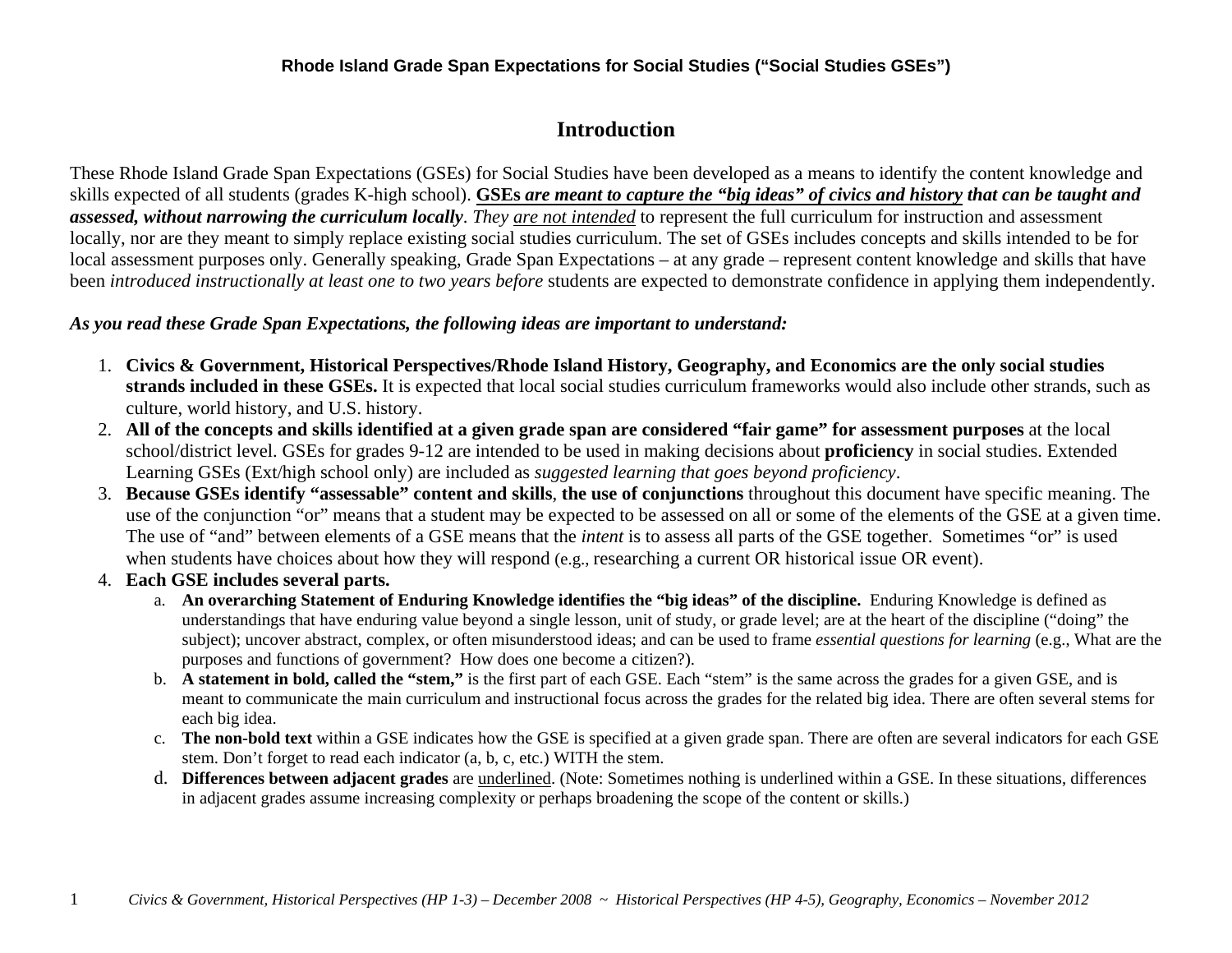5. **Each RI GSE is coded** for the content area, the grade span, the GSE "stem" number, and the specific indicator for that GSE stem. [E.g., "C&G 2 – (9-12) -1.a" means C&G 2 (Civics & Government,  $2^{nd}$  Statement of Enduring Knowledge) – 9-12 (grade span 9-12/Proficiency) - 1 (1<sup>st</sup> GSE "stem") – a (the first specific indicator for the 1st GSE stem under C&G 2).]



- **The Statement of Enduring Knowledge identifies "the why" Why is this topic/concept important for me to learn?**
- ➤ **The GSE stem identifies "the what" – What is the focus of the big idea (Statement of Enduring Knowledge) for instruction and assessment?**
- ➤ **The indicators following each stem identify "the how" – How will students demonstrate what they know and can do at each grade span to show understanding?**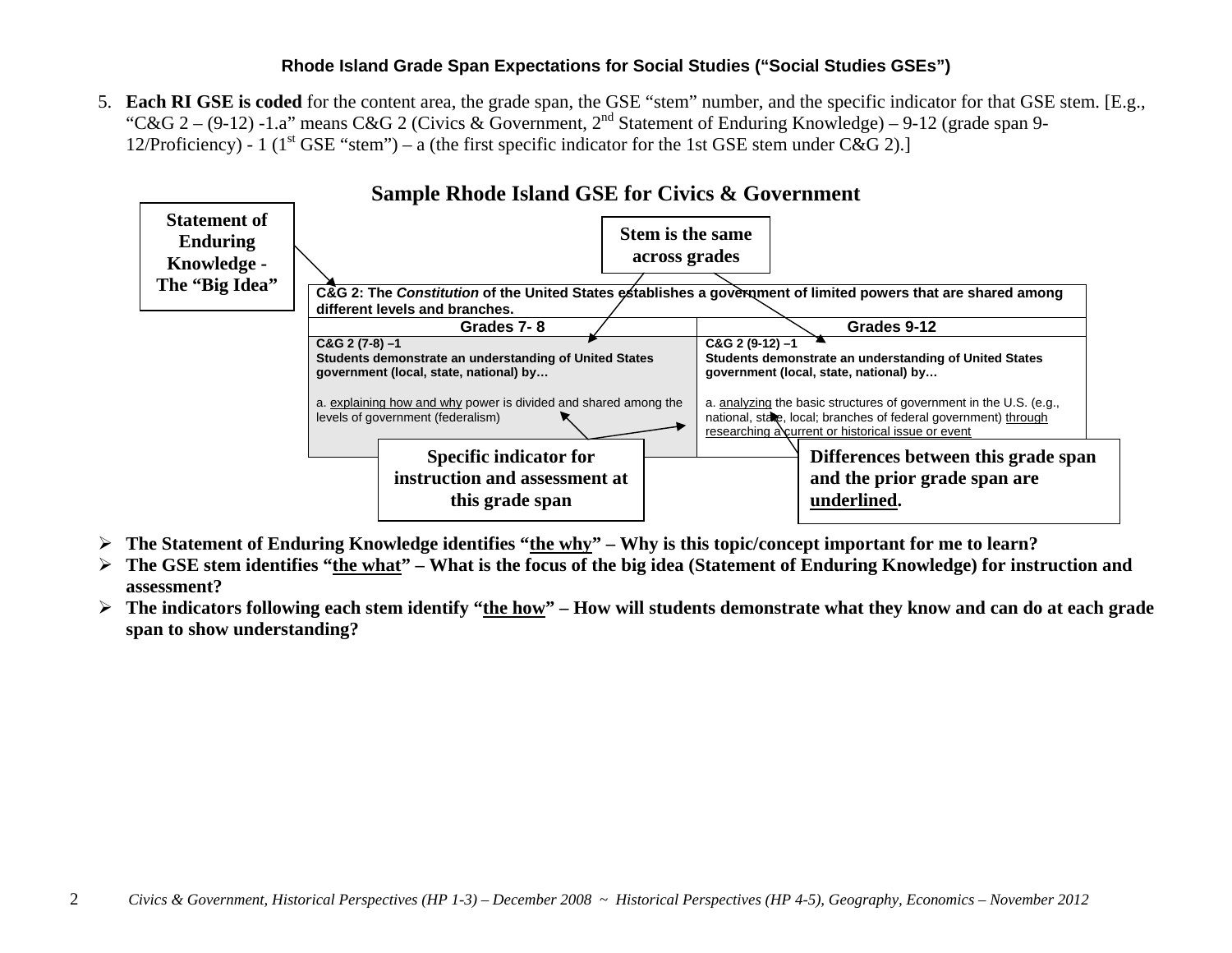| <b>GSEs: Overview and Table of Contents</b>                                             |                                                                                                                                                                             |                         |  |  |  |
|-----------------------------------------------------------------------------------------|-----------------------------------------------------------------------------------------------------------------------------------------------------------------------------|-------------------------|--|--|--|
| <b>Civics &amp; Government Strand</b>                                                   | <b>Stems for Each Statement of Enduring Knowledge</b>                                                                                                                       | Page                    |  |  |  |
| <b>Statements of Enduring Knowledge</b>                                                 | Students demonstrate an understanding of:                                                                                                                                   |                         |  |  |  |
| C&G 1: People create and change structures of                                           | C&G 1 -1: Origins, forms, and purposes of government                                                                                                                        | 5                       |  |  |  |
| power, authority, and governance in order to                                            | C&G 1 -2: Sources of authority and use of power, and how they are/can be                                                                                                    | 6                       |  |  |  |
| accomplish common goals.                                                                | changed                                                                                                                                                                     |                         |  |  |  |
| C&G 2: The Constitution of the United States                                            | C&G 2 -1: United States government (local, state, national)                                                                                                                 | $\overline{\mathbf{7}}$ |  |  |  |
| establishes a government of limited powers that                                         | C&G 2 -2: The democratic values and principles underlying the U.S. government                                                                                               | 8                       |  |  |  |
| are shared among different levels and branches.                                         |                                                                                                                                                                             |                         |  |  |  |
| C&G 3: In a democratic society, all people have<br>certain rights and responsibilities. | C&G 3 -1: Citizens' rights and responsibilities                                                                                                                             | 9                       |  |  |  |
|                                                                                         | C&G 3 -2: How individuals and groups exercise (or are denied) their rights and<br>responsibilities                                                                          | 10                      |  |  |  |
| C&G 4: People engage in political processes in                                          | C&G 4 -1: Political systems and political processes                                                                                                                         | 11                      |  |  |  |
| a variety of ways.                                                                      | C&G 4 -2: Their participation in political processes                                                                                                                        | 12                      |  |  |  |
|                                                                                         | C&G 4 -3: Their participation in a civil society                                                                                                                            | 13                      |  |  |  |
| C&G 5: As members of an interconnected world                                            | C&G 5 -1: The many ways Earth's people are interconnected                                                                                                                   | 14                      |  |  |  |
| community, the choices we make impact others                                            |                                                                                                                                                                             | 14                      |  |  |  |
| locally, nationally, and globally.                                                      | C&G 5 -2: The benefits and challenges of an interconnected world                                                                                                            |                         |  |  |  |
|                                                                                         | C&G 5-3: How the choices we make impact and are impacted by an interconnected<br>world                                                                                      | 15                      |  |  |  |
|                                                                                         |                                                                                                                                                                             |                         |  |  |  |
| <b>Historical Perspectives/R. I. History Strand</b>                                     | <b>Stems for Each Statement of Enduring Knowledge</b>                                                                                                                       | Page                    |  |  |  |
| <b>Statements of Enduring Knowledge</b>                                                 | <b>Students:</b>                                                                                                                                                            |                         |  |  |  |
| HP 1: History is an account of human activities                                         | HP 1 -1: Act as historians, using a variety of tools (e.g., artifacts and                                                                                                   | 16                      |  |  |  |
| that is interpretive in nature.                                                         | primary/secondary sources)                                                                                                                                                  |                         |  |  |  |
|                                                                                         | HP 1 -2: Interpret history as a series of connected events with multiple cause-effect                                                                                       | 17                      |  |  |  |
|                                                                                         | relationships                                                                                                                                                               |                         |  |  |  |
| HP 2: History is a chronicle of human activities,                                       | HP 2 -1: Connect the past with the present                                                                                                                                  | 18                      |  |  |  |
| diverse people, and the societies they form.                                            | HP 2 -2: Chronicle events and conditions                                                                                                                                    | 19                      |  |  |  |
|                                                                                         | HP 2 -3: Show understanding of change over time                                                                                                                             | 19                      |  |  |  |
| HP 3: The study of history helps us understand                                          | HP 3-1: Demonstrate an understanding of how the past frames the present                                                                                                     | 20                      |  |  |  |
| the present and shape the future.                                                       | HP 3 -2: Make personal connections in an historical context (e.g., source-to-source,                                                                                        | 21                      |  |  |  |
|                                                                                         | source-to-self, source-to-world)                                                                                                                                            |                         |  |  |  |
| HP 4: Historical events and human/natural                                               | HP 4-1: Geographic factors and shared past events affect human interactions                                                                                                 | 22                      |  |  |  |
| phenomena impact and are influenced by ideas                                            | HP 4 -2: Innovations, inventions, change, and expansion cause increased interaction                                                                                         | 23                      |  |  |  |
| and beliefs.                                                                            | among people                                                                                                                                                                |                         |  |  |  |
| HP 5: Human societies and cultures develop and                                          | HP5 -1: A variety of factors affect cultural diversity within a society by                                                                                                  | 24                      |  |  |  |
| change in response to human needs and wants.                                            | HP5 -2: Culture has affected how people in a society behave in relation to groups<br>HP5 -3: Various perspectives have led individuals and/or groups to interpret events or | 25<br>25                |  |  |  |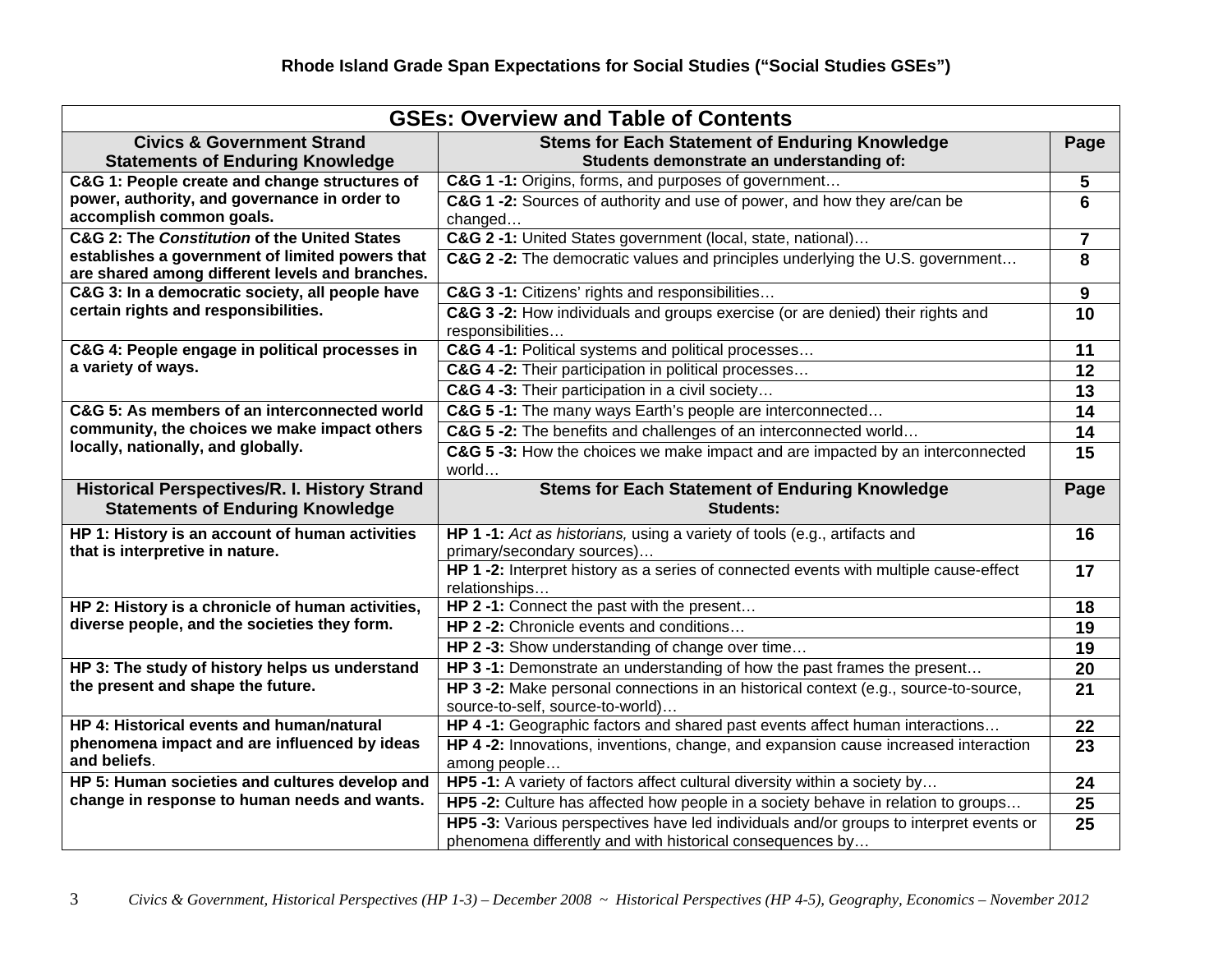| <b>Geography Strand</b>                                                          | <b>Stems for Each Statement of Enduring Knowledge</b>                                  |      |
|----------------------------------------------------------------------------------|----------------------------------------------------------------------------------------|------|
| <b>Statements of Enduring Knowledge</b>                                          | <b>Students:</b>                                                                       |      |
| G 1: Understanding and interpreting the                                          | G1-1: Understand maps, globes, and other geographic tools and technologies             | 26   |
| organization of people, places, and                                              | G1-2: Identify the characteristics and features of maps                                | 26   |
| environments on Earth's surface provides an                                      |                                                                                        |      |
| understanding of the world in spatial terms.                                     |                                                                                        |      |
| G 2: Physical and human characteristics (e.g.                                    | G2-1: Physical and human characteristics of places                                     | 27   |
| culture, experiences, etc.) influence places and                                 | G2 -2: Regions and places                                                              | 27   |
| regions.                                                                         | G2 -3: Different perspectives that individuals/groups have                             | 28   |
|                                                                                  | G2-4: How geography contributes to how regions are defined/identified                  | 28   |
| G 3: Human systems, and human movement                                           | G3 -1: Why people do/do not migrate by                                                 | 29   |
| affect and are affected by distribution of                                       | G3-2: Interrelationships of geography with resources                                   | 29   |
| population and resources, relationships                                          | G3-3: How geography influences human settlement, cooperation or conflict               | 29   |
| (cooperation and conflict), and culture.                                         |                                                                                        |      |
| G 4: Environment and Society: Patterns emerge                                    | G4-1: Explain how humans depend on their environment                                   | 30   |
| as humans settle, modify, and interact on                                        | G4-2: How humans react or adapt to an ever-changing physical environment               | 30   |
| Earth's surface to limit or promote human<br>activities.                         | G4-3: Explain how human actions modify the physical environment                        | 31   |
| <b>Economics Strand</b>                                                          | <b>Stems for Each Statement of Enduring Knowledge</b>                                  |      |
| <b>Statements of Enduring Knowledge</b>                                          | <b>Students:</b>                                                                       |      |
| E 1: Individuals and societies make choices to                                   | E1 -1: Basic economic concepts                                                         | 32   |
| address the challenges and opportunities of                                      | <b>E1-2:</b> Scarcity and abundance causes individuals to make economic choices        | 33   |
| scarcity and abundance.                                                          | E1 -3: Societies develop different ways to deal with scarcity and abundance            | 33   |
| E 2: Producers and consumers locally,                                            | E2-1: The variety of ways producers and consumers exchange goods and services          | 34   |
| nationally, and internationally engage in the<br>exchange of goods and services. | <b>E2-2:</b> How innovations and technology affects the exchange of goods and services | 34   |
| E 3: Individuals, institutions, and governments                                  | E3 -1: Interdependence created by economic decisions                                   | 35   |
| have roles in economic systems.                                                  | E3 -2: The role of government in a global economy                                      | 35   |
| <b>Appendices</b>                                                                |                                                                                        | Page |
| <b>APPENDIX A: Glossary of Terms</b>                                             | Definitions of terms found in the grade span expectations strands and content areas    | 36   |
| <b>APPENDIX B: Suggested Resources</b>                                           | List of free civics, government, and history (global and Rhode Island) resources       | 52   |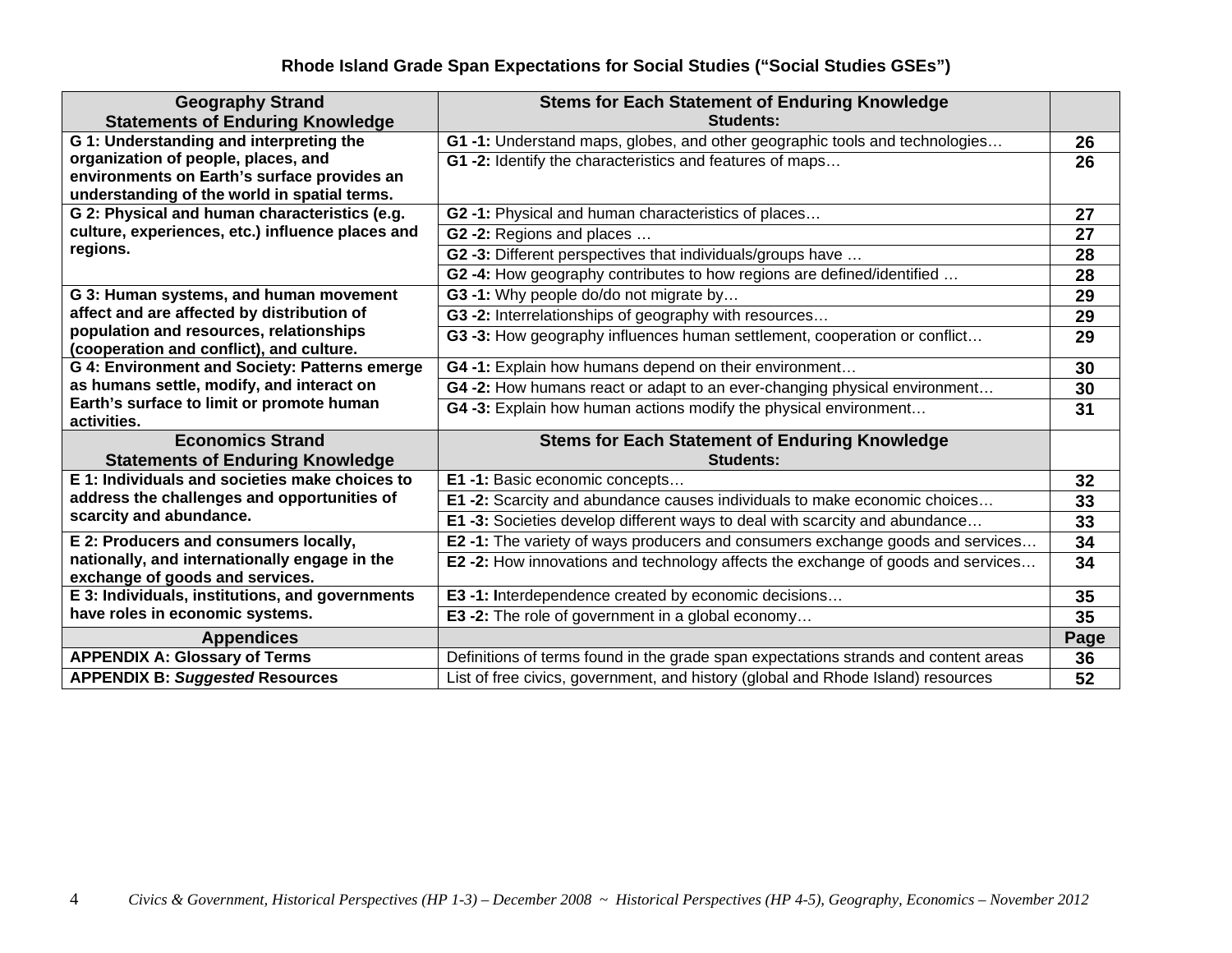#### **GSEs for Civics & Government Strand**

| C&G 1: People create and change structures of power, authority, and governance in order to accomplish common goals.                                                                                            |                                                                                                                       |                                                                                                                                                                                   |                                                                                                                                          |                                                                                                                                                   |                                                                                                                   |  |
|----------------------------------------------------------------------------------------------------------------------------------------------------------------------------------------------------------------|-----------------------------------------------------------------------------------------------------------------------|-----------------------------------------------------------------------------------------------------------------------------------------------------------------------------------|------------------------------------------------------------------------------------------------------------------------------------------|---------------------------------------------------------------------------------------------------------------------------------------------------|-------------------------------------------------------------------------------------------------------------------|--|
| GSEs for Grades K-2                                                                                                                                                                                            | GSEs for Grades 3-4                                                                                                   | GSEs for Grades 5-6                                                                                                                                                               | GSEs for Grades 7-8                                                                                                                      | <b>GSEs for HS Proficiency</b>                                                                                                                    | <b>GSEs for HS Extended</b><br>Learning                                                                           |  |
| $C&G$ 1 (K-2) -1<br>Students demonstrate an<br>understanding of origins,<br>forms, and purposes of<br>government by                                                                                            | $C&G$ 1 (3-4) $-1$<br>Students demonstrate an<br>understanding of origins,<br>forms, and purposes of<br>government by | $C&G$ 1 (5-6) $-1$<br>Students demonstrate an<br>understanding of origins,<br>forms, and purposes of<br>government by                                                             | $C&G$ 1 (7-8) $-1$<br>Students demonstrate an<br>understanding of origins,<br>forms, and purposes of<br>government by                    | $C&G$ 1 (9-12) -1<br>Students demonstrate an<br>understanding of origins,<br>forms, and purposes of<br>government by                              | C&G 1 (Ext) -1<br>Students demonstrate an<br>understanding of origins,<br>forms, and purposes of<br>government by |  |
| a. identifying rules and<br>consequences for not<br>following them in different<br>settings (e.g., home, bus,<br>classroom, cafeteria, etc.)<br>and explaining why we need<br>rules and who makes the<br>rules | a. making, applying, and<br>enforcing rules (home,<br>school, community)                                              | a. identifying the basic<br>functions of government                                                                                                                               | a. identifying and explaining<br>the origins and basic<br>functions of government                                                        | a. describing or explaining<br>competing ideas about the<br>purposes and functions of<br>politics and government                                  | a. analyzing competing ideas<br>about the purposes and<br>functions of politics and<br>qovernment                 |  |
| b. evaluating the rules in<br>different settings (e.g., Is this<br>a good rule and why/why<br>not?                                                                                                             | b. comparing similarities<br>between a rule and a law                                                                 | b. listing and defining various<br>forms of government (e.g.,<br>dictatorship, democracy,<br>parliamentary, monarchy)                                                             | b. comparing and<br>contrasting different forms of<br>government (e.g.,<br>dictatorship, democracy,<br>theocracy, republic,<br>monarchy) | b. comparing and contrasting<br>different forms of government<br>and their purposes                                                               |                                                                                                                   |  |
| c. exploring examples of<br>services (e.g., post office,<br>police, fire, garbage<br>collection) provided in their<br>own community                                                                            | c. citing examples of<br>services that local and state<br>governments provide for the<br>common good                  | c. citing examples of when<br>major changes in<br>governments have occurred<br>(e.g., American Revolution,<br>Hammurabi's Code, Rhode<br>Island Royal Charter/RI<br>Constitution) | c. explaining what happens<br>when political structures do<br>or do not meet the needs of<br>people (e.g., democracy v.<br>anarchy)      | c. explaining how a political<br>ideology is reflected in the<br>form and structure of a<br>government (e.g., Democracy<br>- Democratic republic) |                                                                                                                   |  |
|                                                                                                                                                                                                                |                                                                                                                       |                                                                                                                                                                                   | d. explaining how<br>geography and economics<br>influence the structure of<br>government                                                 | d. distinguishing between the<br>rule of law and the "rule of<br>men" (e.g., Korematsu v. U.S.<br>and Japanese internment<br>during WWII)         |                                                                                                                   |  |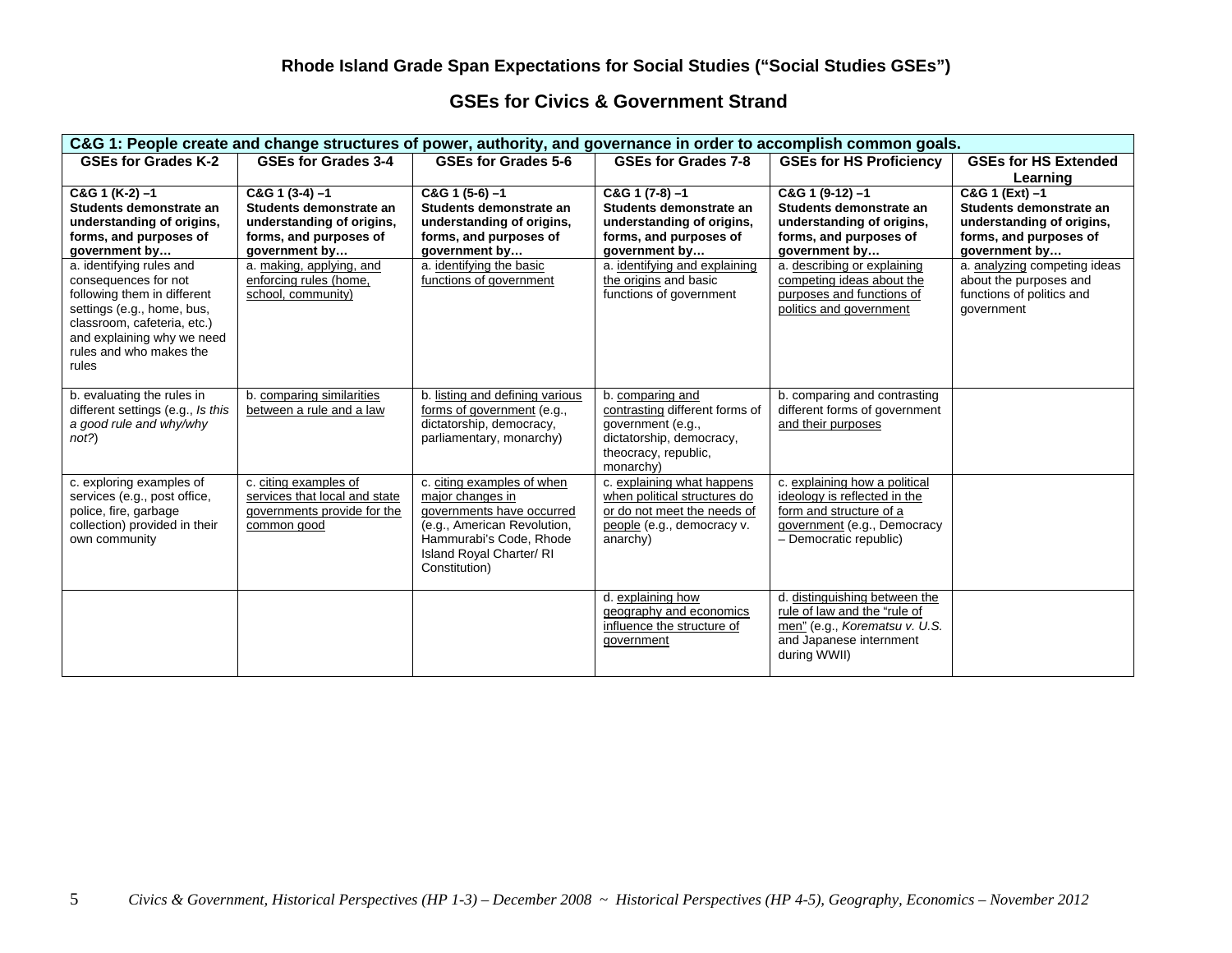| $C&G$ 1 (K-2) -2<br>Students demonstrate an<br>understanding of sources<br>of authority and use of<br>power, and how they<br>are/can be changed by<br>a. identifying authority<br>figures who make, apply,<br>and enforce rules (e.g., | $C&G$ 1 (3-4) -2<br>Students demonstrate an<br>understanding of sources<br>of authority and use of<br>power, and how they<br>are/can be changed by<br>a. identifying authority figures<br>who make, apply, and<br>enforce rules (e.g., family, | $C&G$ 1 (5-6) $-2$<br>Students demonstrate an<br>understanding of sources<br>of authority and use of<br>power, and how they<br>are/can be changed by<br>a. identifying and<br>summarizing the rule of law.<br>using various enduring/ | C&G 1 (7-8)-2<br>Students demonstrate an<br>understanding of sources<br>of authority and use of<br>power, and how they<br>are/can be changed by<br>a. comparing and contrasting<br>the key stages of<br>development of the rule of | $C&G$ 1 (9-12) -2<br>Students demonstrate an<br>understanding of sources<br>of authority and use of<br>power, and how they<br>are/can be changed, by<br>a. identifying how actions of a<br>government affect<br>relationships involving the | $C&G$ 1 (Ext) $-2$<br>Students demonstrate an<br>understanding of sources<br>of authority and use of<br>power, and how they<br>are/can be changed by |
|----------------------------------------------------------------------------------------------------------------------------------------------------------------------------------------------------------------------------------------|------------------------------------------------------------------------------------------------------------------------------------------------------------------------------------------------------------------------------------------------|---------------------------------------------------------------------------------------------------------------------------------------------------------------------------------------------------------------------------------------|------------------------------------------------------------------------------------------------------------------------------------------------------------------------------------------------------------------------------------|---------------------------------------------------------------------------------------------------------------------------------------------------------------------------------------------------------------------------------------------|------------------------------------------------------------------------------------------------------------------------------------------------------|
| family, school, police,<br>firefighters, etc.) and how<br>these people help to meet<br>the needs of the common<br>good                                                                                                                 | school, police, firefighters,<br>etc.) and explaining how<br>there are limits to their power<br>(e.g., What are police not<br>allowed to do?)                                                                                                  | significant documents (e.g.,<br>Magna Carta, Preamble of<br>U.S. Constitution, U.N. Rights<br>of the Child, "I Have A<br>Dream" speech)                                                                                               | law, as presented in various<br>enduring/significant<br>documents (e.g., Magna<br>Carta, Preamble of U.S.<br>Constitution, U.N. Rights of<br>the Child. "I Have A Dream"<br>speech)                                                | individual, society and the<br>government (e.g., Homeland<br>Security)                                                                                                                                                                      |                                                                                                                                                      |
| b. recognizing and<br>describing the<br>characteristics of leadership<br>and fair decision making,<br>and explaining how they<br>affect others (e.g., line<br>leader, team captain)                                                    | b. recognizing, describing,<br>and demonstrating the<br>characteristics of leadership<br>and fair decision making, and<br>explaining how they affect<br>others                                                                                 | b. identifying and describing<br>the role of individuals (e.g.,<br>Thomas Jefferson, George<br>Washington, Thomas Paine)<br>as authority figures/ leaders<br>in the creation of government                                            | b. explaining why the rule of<br>law is necessary to the role of<br>government (e.g., debate/<br>Robert's Rules of Order.<br>classroom procedures)                                                                                 | b. explaining how political<br>authority is obtained and<br>legitimized                                                                                                                                                                     |                                                                                                                                                      |
|                                                                                                                                                                                                                                        |                                                                                                                                                                                                                                                |                                                                                                                                                                                                                                       | c. defining and identifying the<br>nature of authority and<br>sources of power                                                                                                                                                     | c. examining the historical<br>origins of power and how that<br>power has been exercised<br>over time (e.g., divine right,<br>popular sovereignty, social<br>contract, "regime of truth")                                                   |                                                                                                                                                      |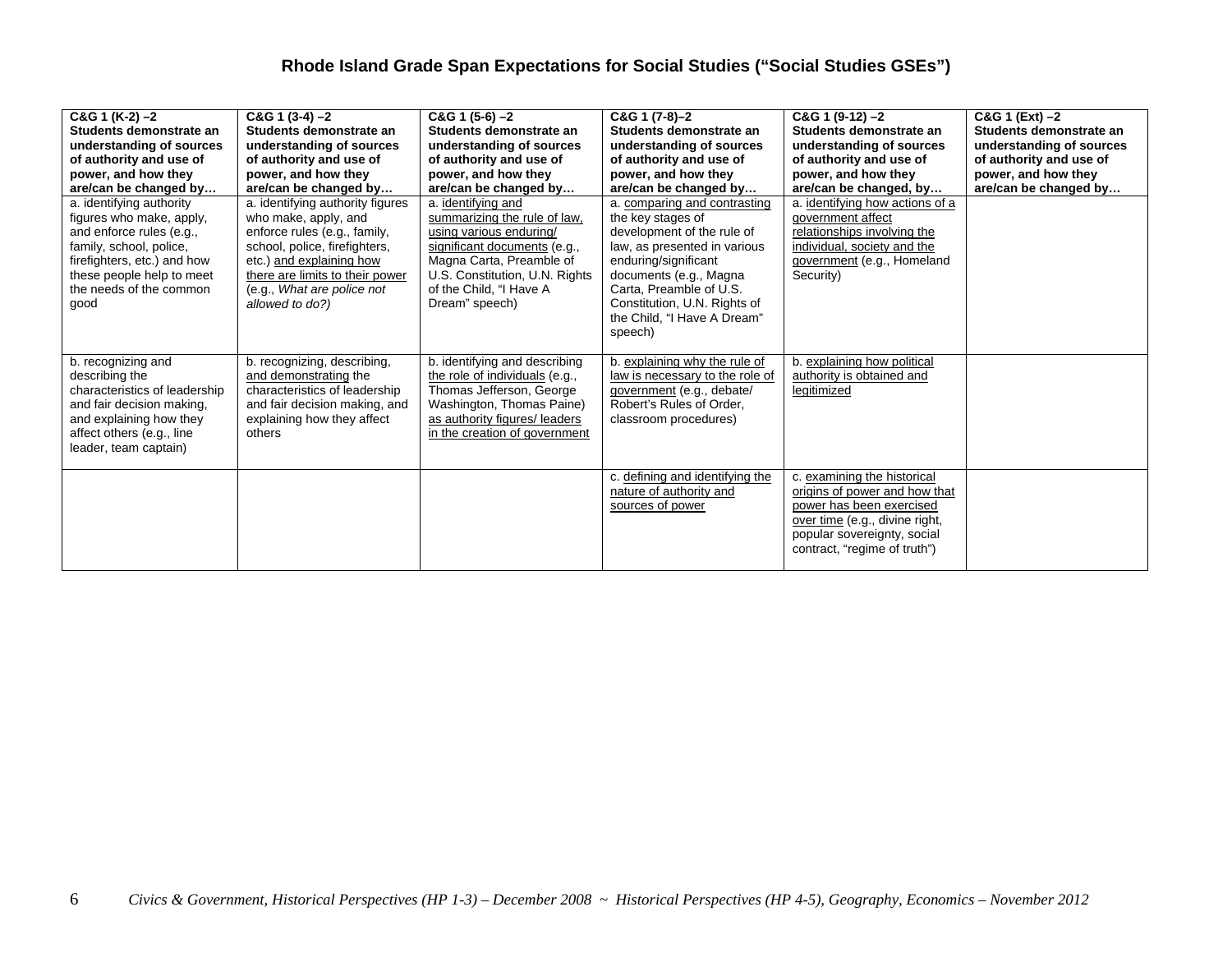| C&G 2: The Constitution of the United States establishes a government of limited powers that are shared among different levels and branches.                                                                               |                                                                                                                                                                                                               |                                                                                                                                |                                                                                                                                                                                                                                  |                                                                                                                                                                                                                                                      |                                                                                                                                                                                                                        |  |
|----------------------------------------------------------------------------------------------------------------------------------------------------------------------------------------------------------------------------|---------------------------------------------------------------------------------------------------------------------------------------------------------------------------------------------------------------|--------------------------------------------------------------------------------------------------------------------------------|----------------------------------------------------------------------------------------------------------------------------------------------------------------------------------------------------------------------------------|------------------------------------------------------------------------------------------------------------------------------------------------------------------------------------------------------------------------------------------------------|------------------------------------------------------------------------------------------------------------------------------------------------------------------------------------------------------------------------|--|
| <b>GSEs for Grades K-2</b>                                                                                                                                                                                                 | GSEs for Grades 3-4                                                                                                                                                                                           | GSEs for Grades 5-6                                                                                                            | GSEs for Grades 7-8                                                                                                                                                                                                              | <b>GSEs for HS Proficiency</b>                                                                                                                                                                                                                       | <b>GSEs for HS Extended</b><br>Learning                                                                                                                                                                                |  |
| $C&G$ 2 (K-2) -1<br>Students demonstrate an<br>understanding of United<br>States government (local,<br>state, national) by                                                                                                 | $C&G$ 2 (3-4) $-1$<br>Students demonstrate an<br>understanding of United<br>States government (local,<br>state, national) by                                                                                  | $C&G$ 2 (5-6) $-1$<br>Students demonstrate an<br>understanding of United<br>States government (local,<br>state, national) by   | $C&G$ 2 (7-8) $-1$<br>Students demonstrate an<br>understanding of United<br>States government (local,<br>state, national) by                                                                                                     | $C&G$ 2 (9-12) $-1$<br>Students demonstrate an<br>understanding of United<br>States government (local,<br>state, national) by                                                                                                                        | C&G 2 (Ext) -1<br>Students demonstrate an<br>understanding of United<br>States government (local,<br>state, national) by                                                                                               |  |
| a. identifying elected<br>leadership titles/basic role at<br>different levels of government<br>(e.g., mayor is the leader of a<br>city, governor is the leader of<br>the state, president is the<br>leader of the country) | a. identifying the levels<br>(local, state, national) and<br>three branches of<br>government, as defined by<br>the U.S. Constitution, and<br>the roles and purposes of<br>each (e.g., checks and<br>balances) | a. identifying and describing<br>the function of the three<br>branches (i.e., checks and<br>balances, separation of<br>powers) | a. identifying the functions of<br>the three branches of<br>government; and analyzing<br>and describing the<br>interrelationship among the<br>branches (i.e., checks and<br>balances/ cause and effect.<br>separation of powers) | a. evaluating, taking, and<br>defending positions on a<br>current issue regarding the<br>judicial protection of individual<br>or state rights via judicial<br>review                                                                                 |                                                                                                                                                                                                                        |  |
|                                                                                                                                                                                                                            | b. describing the $U.S.$<br>Constitution and Bill of<br>Rights and explaining why<br>they are important                                                                                                       | b. identifying how power is<br>divided and shared among<br>the levels of the United<br>States government                       | b. explaining how and why<br>power is divided and shared<br>among the levels of<br>government (federalism)                                                                                                                       | b. analyzing the basic<br>structures of government in the<br>U.S. (e.g., national, state,<br>local; branches of federal<br>government) through<br>researching a current or<br>historical issue or event                                              |                                                                                                                                                                                                                        |  |
|                                                                                                                                                                                                                            |                                                                                                                                                                                                               | c. explaining how a bill<br>becomes a law                                                                                      | c. tracing the process of how<br>an idea transforms into a bill<br>and then becomes a law                                                                                                                                        | c. identifying and describing<br>ways in which people gain or<br>fail to gain access to the<br>institutions of the U.S.<br>government (local, state,<br>national) or other political<br>institutions (e.g., access to the<br>U.S. political process) | c. analyzing how people<br>gain or fail to gain access to<br>the institutions of the U.S.<br>government (local, state,<br>national) or other political<br>institutions (e.g., access to<br>the U.S. political process) |  |
|                                                                                                                                                                                                                            |                                                                                                                                                                                                               |                                                                                                                                |                                                                                                                                                                                                                                  | d. critically examining the<br>principles, traditions, and<br>precedents of American<br>constitutional government                                                                                                                                    |                                                                                                                                                                                                                        |  |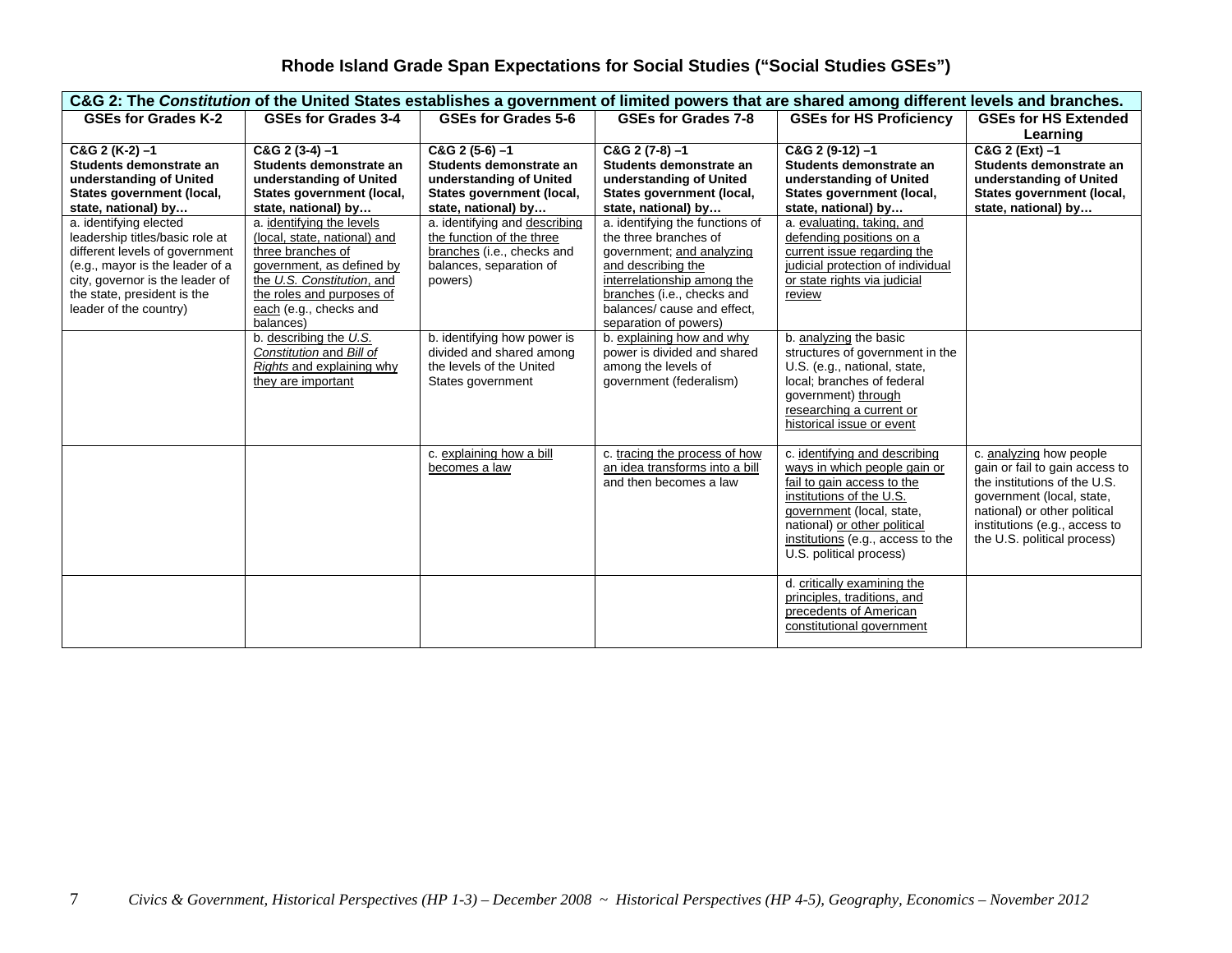| $C&G$ 2 (K-2) -2<br>Students demonstrate an<br>understanding of the<br>democratic values and<br>principles underlying the<br>U.S. government by<br>a. identifying symbols and<br>national holidays used to<br>depict Americans' shared<br>democratic values, principles,<br>and beliefs (e.g., American<br>flag, Pledge of Allegiance,<br>Presidents' Day,<br>Independence Day)              | $C&G$ 2 (3-4) $-2$<br>Students demonstrate an<br>understanding of the<br>democratic values and<br>principles underlying the<br>U.S. government by<br>a. identifying and explaining<br>the meaning of symbols and<br>national holidays used to<br>depict Americans shared<br>democratic values, principles,<br>and beliefs (e.g., colors of the<br>American flag, Pledge of<br>Allegiance, bald eagle,<br>Presidents' Day,<br>Independence Day)   | $C&G$ 2 (5-6) $-2$<br><b>Students demonstrate</b><br>an understanding of the<br>democratic values and<br>principles underlying the<br>U.S. government by<br>a. exploring democratic<br>values such as: respect,<br>property, compromise,<br>liberty, self-government,<br>and self-determination | $C&G$ 2 (7-8) $-2$<br>Students demonstrate an<br>understanding of the<br>democratic values and<br>principles underlying the<br>U.S. government by<br>a. explaining how<br>democratic values are<br>reflected in enduring<br>documents, political<br>speeches (discourse), and<br>group actions                                          | $C&G$ 2 (9-12) $-2$<br>Students demonstrate an<br>understanding of the<br>democratic values and<br>principles underlying the U.S.<br>government by<br>a. interpreting and analyzing the<br>sources of the U.S. democratic<br>tradition in the Declaration of<br>Independence, U.S.<br>Constitution, and other<br>documents (e.g., RI<br>Constitution, Seneca Falls<br>Declaration of Sentiments &<br>Resolutions, Supreme Court<br>decisions, Pledge of Allegiance) | C&G 2 (Ext) -2<br>Students demonstrate an<br>understanding of the<br>democratic values and<br>principles underlying the<br>U.S. government by                                                               |
|----------------------------------------------------------------------------------------------------------------------------------------------------------------------------------------------------------------------------------------------------------------------------------------------------------------------------------------------------------------------------------------------|--------------------------------------------------------------------------------------------------------------------------------------------------------------------------------------------------------------------------------------------------------------------------------------------------------------------------------------------------------------------------------------------------------------------------------------------------|-------------------------------------------------------------------------------------------------------------------------------------------------------------------------------------------------------------------------------------------------------------------------------------------------|-----------------------------------------------------------------------------------------------------------------------------------------------------------------------------------------------------------------------------------------------------------------------------------------------------------------------------------------|---------------------------------------------------------------------------------------------------------------------------------------------------------------------------------------------------------------------------------------------------------------------------------------------------------------------------------------------------------------------------------------------------------------------------------------------------------------------|-------------------------------------------------------------------------------------------------------------------------------------------------------------------------------------------------------------|
| b. using a variety of sources<br>(e.g., trade books, picture<br>books, songs, artwork) to<br>illustrate the basic values and<br>principles of democracy (e.g.,<br>Statue of Liberty represents<br>freedom, Independent Man on<br>State House represents<br>individual rights, Grand Old<br>Flag represents national unity,<br>This Land is Your Land<br>represents respect for<br>diversity) | b. using a variety of sources<br>(e.g., Bill of Rights,<br>Declaration of Independence,<br>trade books, picture books,<br>songs, artwork) to illustrate<br>the basic values and<br>principles of democracy (e.g.,<br>Statue of Liberty represents<br>freedom, Independent Man<br>on State House represents<br>individual rights, E Pluribus<br>Unum represents national<br>unity, This Land is Your Land<br>represents respect for<br>diversity) | b. identifying enduring<br>documents (e.g., Bill of<br>Rights, U.S. Constitution)<br>that reflect the underlying<br>principles of the United<br><b>States</b>                                                                                                                                   | b. using a variety of<br>sources to identify and<br>defend a position on a<br>democratic principle (e.g.,<br>self-government in<br>Declaration of<br>Independence, women's<br>rights in Seneca Falls<br>Declaration, Habeas<br>Corpus in Laws of 12<br>Tables, freedom of religion<br>in Washington's letter to the<br>Touro Synagogue) | b. analyzing the inherent<br>challenges involved in balancing<br>majority rule and minority rights                                                                                                                                                                                                                                                                                                                                                                  |                                                                                                                                                                                                             |
| c. identifying individual roles in<br>a group and acting as a<br>productive member of a group                                                                                                                                                                                                                                                                                                | c. exhibiting and explaining<br>what it means to be a<br>responsible member of a<br>group to achieve a common<br>goal (e.g., problem solving,<br>task completion, etc.) and<br>self-monitoring effectiveness<br>in a group                                                                                                                                                                                                                       | c. exhibiting and<br>explaining what it means<br>to be a responsible citizen<br>in the community                                                                                                                                                                                                | c. exhibiting and explaining<br>what it means to be a<br>responsible citizen in the<br>state and nation                                                                                                                                                                                                                                 | c. identifying and giving<br>examples of the discrepancies<br>between democratic ideals and<br>the realities of American social<br>and political life (e.g., equal<br>protection under the law and the<br>reality of discrimination)                                                                                                                                                                                                                                | c. analyzing the<br>discrepancies between<br>democratic ideals and the<br>realities of American social<br>and political life (e.g., equal<br>protection under the law and<br>the reality of discrimination) |
|                                                                                                                                                                                                                                                                                                                                                                                              |                                                                                                                                                                                                                                                                                                                                                                                                                                                  |                                                                                                                                                                                                                                                                                                 |                                                                                                                                                                                                                                                                                                                                         | d. discussing different historical<br>understandings/ perspectives of<br>democracy                                                                                                                                                                                                                                                                                                                                                                                  |                                                                                                                                                                                                             |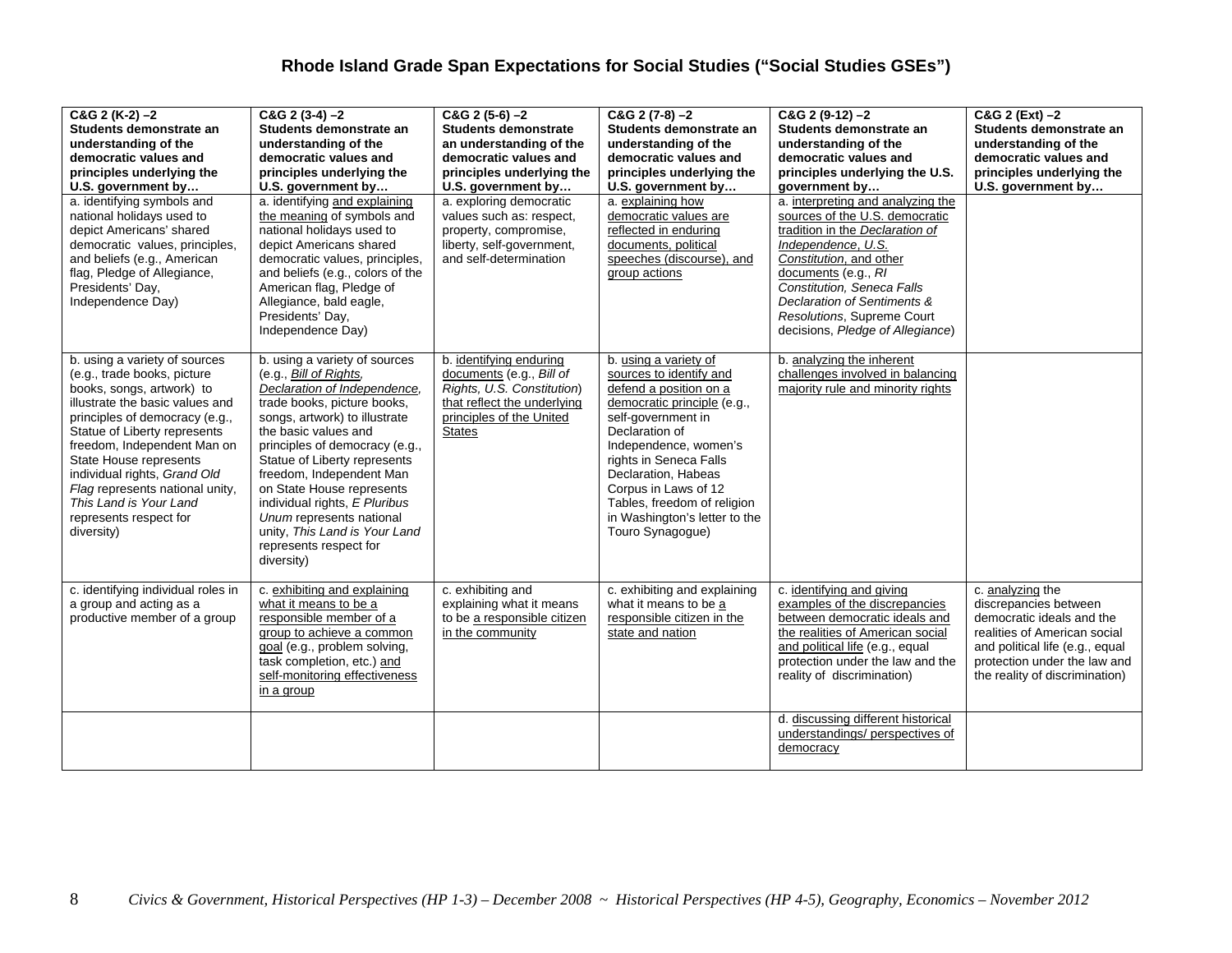| C&G 3: In a democratic society all people have certain rights and responsibilities.                                                                                                                                |                                                                                                                                                                                                                                        |                                                                                                                                                                     |                                                                                                                                                                              |                                                                                                                                                                                                                                                                                                          |                                                                                                                  |
|--------------------------------------------------------------------------------------------------------------------------------------------------------------------------------------------------------------------|----------------------------------------------------------------------------------------------------------------------------------------------------------------------------------------------------------------------------------------|---------------------------------------------------------------------------------------------------------------------------------------------------------------------|------------------------------------------------------------------------------------------------------------------------------------------------------------------------------|----------------------------------------------------------------------------------------------------------------------------------------------------------------------------------------------------------------------------------------------------------------------------------------------------------|------------------------------------------------------------------------------------------------------------------|
| <b>GSEs for Grades K-2</b>                                                                                                                                                                                         | <b>GSEs for Grades 3-4</b>                                                                                                                                                                                                             | <b>GSEs for Grades 5-6</b>                                                                                                                                          | GSEs for Grades 7-8                                                                                                                                                          | <b>GSEs for HS Proficiency</b>                                                                                                                                                                                                                                                                           | <b>GSEs for HS Extended</b><br>Learning                                                                          |
| $C&G$ 3 (K-2) -1<br>Students demonstrate an<br>understanding of citizens'<br>rights and responsibilities<br>by                                                                                                     | $C&G$ 3 (3-4) $-1$<br>Students demonstrate an<br>understanding of citizens'<br>rights and responsibilities<br>by                                                                                                                       | $C&G3(5-6)-1$<br>Students demonstrate an<br>understanding of citizens'<br>rights and responsibilities<br>by                                                         | $C&G$ 3 (7-8) $-1$<br>Students demonstrate an<br>understanding of citizens'<br>rights and responsibilities<br>by                                                             | $C&G$ 3 (9-12) $-1$<br>Students demonstrate an<br>understanding of citizens'<br>rights and responsibilities<br>by                                                                                                                                                                                        | $C&G$ 3 (Ext) $-1$<br>Students demonstrate an<br>understanding of citizens'<br>rights and responsibilities<br>by |
| a. exhibiting respect (e.g.,<br>waiting one's turn,<br>respecting differences,<br>sharing, etc.) for self,<br>parents, teachers, authority<br>figures (police, fire, doctors,<br>community leaders), and<br>others | a. exhibiting respect for self,<br>parents, teachers, authority<br>figures (police, fire, doctors,<br>community leaders), and<br>others, and demonstrating an<br>understanding of others'<br>points of view                            | a. defining the concepts:<br>"civic"(adj.), "civics"(n), "civil,"<br>and "citizen"                                                                                  | a. defining and applying the<br>concepts: "civic"(adj.),<br>"civics"(n), "civil," "citizen,"<br>and "rights"                                                                 | a. comparing and contrasting<br>different perspective on<br>provisions found in the Bill of<br>Rights (e.g., flag burning and<br>the first Amendment)                                                                                                                                                    | a. evaluating, taking, and<br>defending positions on<br>provisions found in the Bill<br>of Rights                |
|                                                                                                                                                                                                                    | b. using a variety of sources<br>(e.g., primary sources,<br>secondary sources, literature,<br>videos) to provide examples<br>of individuals' and groups'<br>rights and responsibilities<br>(e.g., justice, equality, and<br>diversity) | b. identifying citizen's rights in<br>a democratic society<br>(personal, economic, legal,<br>and civic)                                                             | b. evaluating and defending a<br>position on issues involving<br>individual rights (personal,<br>economic, legal, or political<br>rights reflected in the Bill of<br>Rights) | b. comparing and contrasting<br>human rights provided for in<br>various seminal documents or<br>materials (e.g., Declaration of<br>the Rights of Man, Universal<br>Declaration of Rights,<br>International Convention on<br>the Rights of the Child, and<br>other international documents)               |                                                                                                                  |
|                                                                                                                                                                                                                    |                                                                                                                                                                                                                                        | c. identifying a citizen's<br>responsibilities in a<br>democratic society (personal,<br>economic, legal, and civic)                                                 | c. analyzing and defending a<br>position on an issue involving<br>civic responsibilities<br>(personal, economic, legal or<br>political rights)                               | c. evaluating, taking, and<br>defending positions regarding<br>the personal and civic<br>responsibilities of individuals                                                                                                                                                                                 |                                                                                                                  |
|                                                                                                                                                                                                                    |                                                                                                                                                                                                                                        | d. identifying conflicts<br>between individual rights and<br>the common good (e.g.,<br>Eminent domain, airport<br>expansion, Scituate<br>Reservoir, Coastal Access) | d. providing examples that<br>reflect conflicts between<br>individual rights and the<br>common good, within the<br>context of civic responsibility                           | d. analyzing the scope and<br>limits of personal, cultural,<br>economic, or political rights<br>(e.g., freedom of expression<br>vs. school dress codes,<br>speaking one's native<br>language vs. English-only<br>legislation; living wage vs.<br>minimum wage; civil liberties<br>vs. national security) |                                                                                                                  |
|                                                                                                                                                                                                                    |                                                                                                                                                                                                                                        |                                                                                                                                                                     |                                                                                                                                                                              | e. describing the criteria used<br>for admission to citizenship in<br>the U.S.                                                                                                                                                                                                                           | e. critically examining the<br>criteria used for admission<br>to citizenship in the U.S.                         |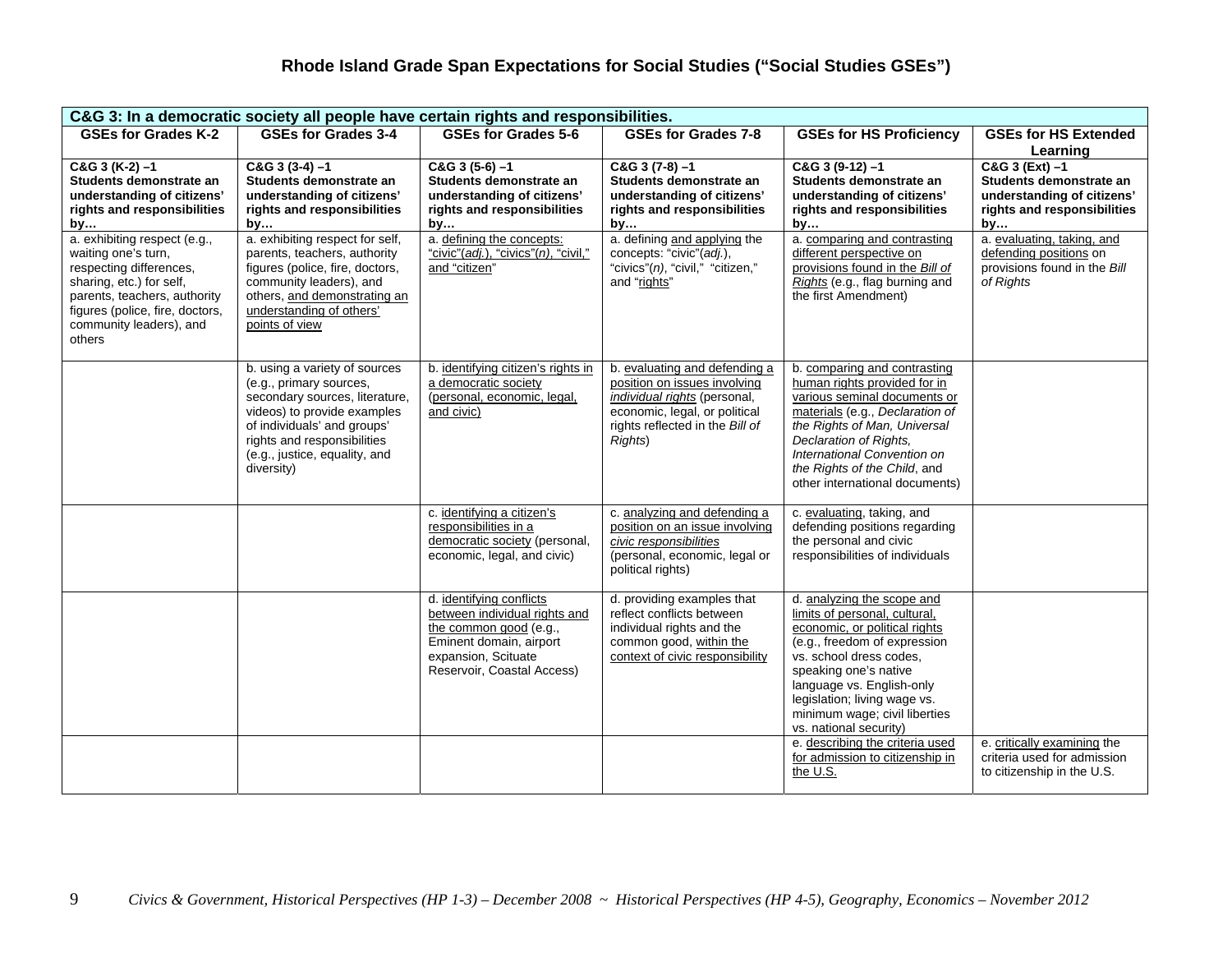| $C&G$ 3 (K-2) -2<br><b>Students demonstrate</b><br>an understanding of<br>how individuals and<br>groups exercise (or are<br>denied) their rights and<br>responsibilities by<br>a. demonstrating personal<br>and group rights and<br>responsibility (e.g., self-<br>managing behavior, time,<br>space, and materials) | $C&G$ 3 (3-4) $-2$<br>Students demonstrate an<br>understanding of how<br>individuals and groups<br>exercise (or are denied)<br>their rights and<br>responsibilities by<br>a. demonstrating and<br>explaining how personal<br>choices can affect rights,<br>responsibilities and<br>privileges of self and others<br>(e.g., bullying, breaking<br>rules, intruding on others'<br>space, interference with<br>others' rights to learn) | $C&G3(5-6)-2$<br><b>Students demonstrate</b><br>an understanding how<br>individuals and groups<br>exercise (or are denied)<br>their rights and<br>responsibilities by<br>a. identifving and<br>explaining specific ways<br>rights may or may not be<br>exercised (e.g., civil<br>rights) | $C&G$ 3 (7-8) $-2$<br>Students demonstrate an<br>understanding of how of<br>individuals and groups<br>exercise (or are denied)<br>their rights and<br>responsibilities by<br>a. identifying an issue.<br>proposing solutions, and<br>developing an action plan<br>to resolve the issue | $C&G$ 3 (9-12) $-2$<br>Students demonstrate an<br>understanding of how<br>individuals and groups exercise<br>(or are denied) their rights and<br>responsibilities by<br>a. identifying a policy at the school.<br>local, state, national, or<br>international level and describing<br>how it affects individual rights | $C&G$ 3 (Ext) $-2$<br>Students demonstrate an<br>understanding of how<br>individuals and groups<br>exercise (or are denied) their<br>rights and responsibilities by<br>a. evaluating, taking, and<br>defending a position regarding a<br>policy at the school, local, state,<br>national, or international level that<br>affects individual rights |
|----------------------------------------------------------------------------------------------------------------------------------------------------------------------------------------------------------------------------------------------------------------------------------------------------------------------|--------------------------------------------------------------------------------------------------------------------------------------------------------------------------------------------------------------------------------------------------------------------------------------------------------------------------------------------------------------------------------------------------------------------------------------|------------------------------------------------------------------------------------------------------------------------------------------------------------------------------------------------------------------------------------------------------------------------------------------|----------------------------------------------------------------------------------------------------------------------------------------------------------------------------------------------------------------------------------------------------------------------------------------|------------------------------------------------------------------------------------------------------------------------------------------------------------------------------------------------------------------------------------------------------------------------------------------------------------------------|----------------------------------------------------------------------------------------------------------------------------------------------------------------------------------------------------------------------------------------------------------------------------------------------------------------------------------------------------|
| b. working cooperatively<br>in a group, sharing<br>responsibilities or<br>individual roles within a<br>group                                                                                                                                                                                                         | b. working cooperatively in a<br>group, demonstrating<br>individual/personal<br>accountability (e.g., dividing<br>responsibilities, taking on<br>individual roles) to complete<br>a task (e.g., in-class group<br>projects, civic or community<br>activities, school-wide<br>groups or clubs working<br>toward a common goal)                                                                                                        | b. recognizing potential<br>conflicts within or among<br>groups, brainstorming<br>possible solutions, and<br>reaching compromises<br>(e.g., discrimination,<br>bullying)                                                                                                                 | b. identifying and<br>explaining how an action<br>taken by an individual or a<br>group impacts the rights of<br>others                                                                                                                                                                 | b. accessing the political system<br>(e.g., letter writing, researching an<br>issue and communicating it to the<br>public, organizing, petitioning,<br>boycotting/buycotting)                                                                                                                                          |                                                                                                                                                                                                                                                                                                                                                    |
| c. identifying feelings and<br>situations that lead to<br>conflict and describing<br>ways people solve<br>problems effectively                                                                                                                                                                                       | c. explaining different ways<br>conflicts can be resolved,<br>how conflicts and<br>resolutions can affect<br>people, and describing the<br>resolution of conflicts by the<br>courts or other authorities                                                                                                                                                                                                                             | c. explaining the judicial<br>process - due process -<br>local, state, and federal<br>(e.g., school discipline<br>policy, truancy court,<br>appeals process)                                                                                                                             | c. identifying the impact of<br>an historic court case                                                                                                                                                                                                                                 | c. describing and giving examples<br>of how access to institutions can<br>affect justice, reward, and power in<br>the U.S.                                                                                                                                                                                             | c. analyzing how access to<br>institutions affects justice, reward,<br>and power in the U.S.                                                                                                                                                                                                                                                       |
|                                                                                                                                                                                                                                                                                                                      |                                                                                                                                                                                                                                                                                                                                                                                                                                      |                                                                                                                                                                                                                                                                                          |                                                                                                                                                                                                                                                                                        | d. identifying and explaining ways<br>individuals and groups have<br>exercised their rights in order to<br>transform society (e.g., Civil Rights<br>Movement, women's suffrage)                                                                                                                                        | d. critiquing and proposing<br>alternatives to social, political, or<br>economic injustices; using<br>evidence to make predictions<br>about how society might be<br>transformed in the future                                                                                                                                                      |
|                                                                                                                                                                                                                                                                                                                      |                                                                                                                                                                                                                                                                                                                                                                                                                                      |                                                                                                                                                                                                                                                                                          |                                                                                                                                                                                                                                                                                        | e. participating in and reflecting on<br>a decision-making experience as<br>part of a group in your classroom,<br>school, or community (e.g.,<br>developing classroom norms,<br>School Improvement Team<br>member, response to community<br>needs, such as a food drive)                                               | e. reflecting on participation in<br>school governance and/or youth<br>leadership development                                                                                                                                                                                                                                                      |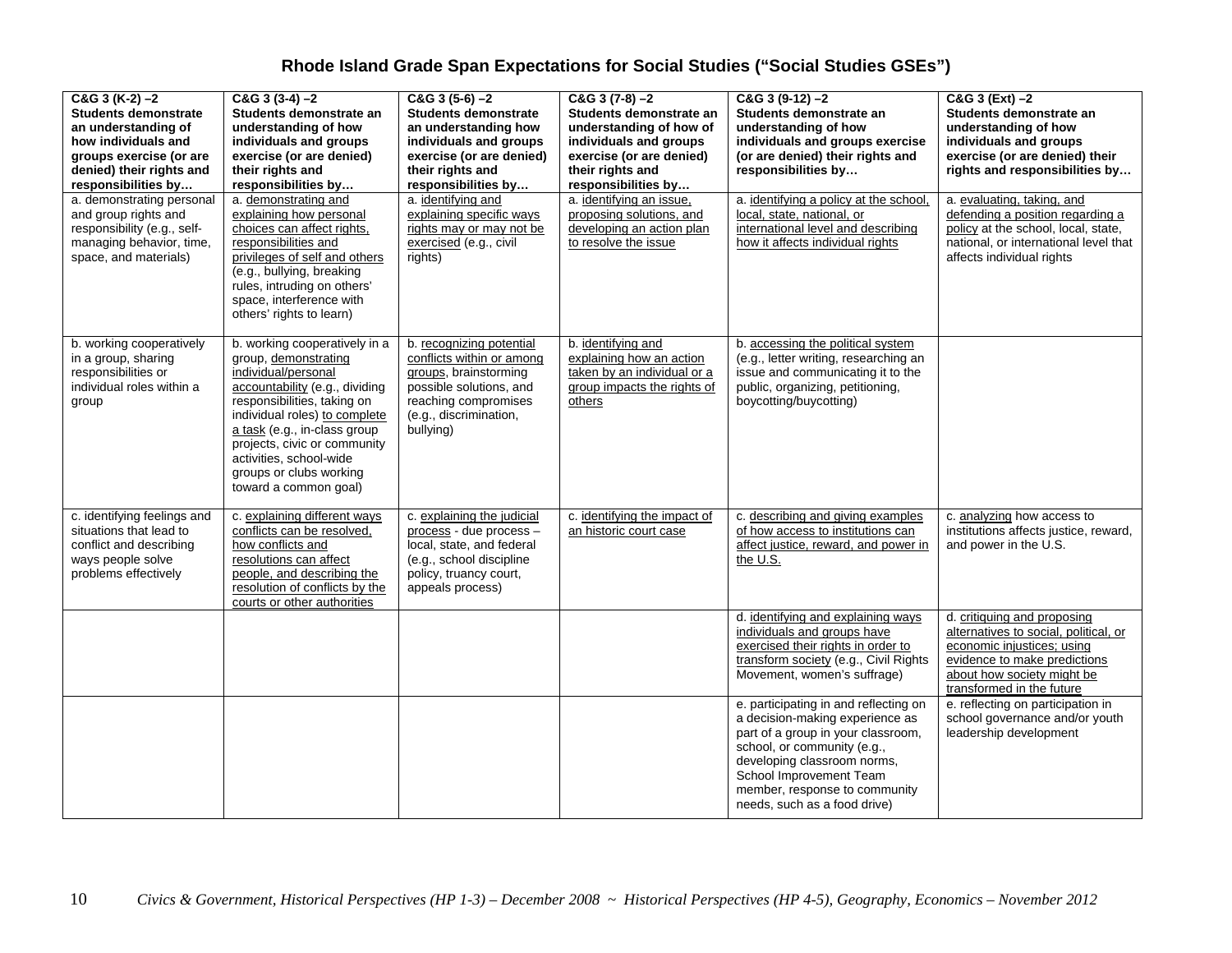| C&G 4: People engage in political processes in a variety of ways.                                                                                      |                                                                                                                                                                                              |                                                                                                                                                                                          |                                                                                                                                                                           |                                                                                                                                                                                                                                    |                                                                                                                                                                                                                                             |  |
|--------------------------------------------------------------------------------------------------------------------------------------------------------|----------------------------------------------------------------------------------------------------------------------------------------------------------------------------------------------|------------------------------------------------------------------------------------------------------------------------------------------------------------------------------------------|---------------------------------------------------------------------------------------------------------------------------------------------------------------------------|------------------------------------------------------------------------------------------------------------------------------------------------------------------------------------------------------------------------------------|---------------------------------------------------------------------------------------------------------------------------------------------------------------------------------------------------------------------------------------------|--|
| <b>GSEs for Grades K-2</b>                                                                                                                             | <b>GSEs for Grades 3-4</b>                                                                                                                                                                   | <b>GSEs for Grades 5-6</b>                                                                                                                                                               | <b>GSEs for Grades 7-8</b>                                                                                                                                                | <b>GSEs for HS Proficiency</b>                                                                                                                                                                                                     | <b>GSEs for HS Extended</b>                                                                                                                                                                                                                 |  |
|                                                                                                                                                        |                                                                                                                                                                                              |                                                                                                                                                                                          |                                                                                                                                                                           |                                                                                                                                                                                                                                    | Learning                                                                                                                                                                                                                                    |  |
| $C&G$ 4 (K-2) $-1$<br><b>Students demonstrate</b><br>an understanding of<br>political systems and<br>political processes by<br>a. identifying forms of | $C&G4(3-4)-1$<br>Students demonstrate an<br>understanding of political<br>systems and political<br>processes by<br>a. identifying forms and levels                                           | $C&G$ 4 (5-6) -1<br>Students demonstrate an<br>understanding of political<br>systems and political<br>processes by<br>a. explaining how leaders                                          | $C&G4(7-8)-1$<br>Students demonstrate an<br>understanding of political<br>systems and political<br>processes by<br>a. explaining how various                              | $C&G$ 4 (9-12) $-1$<br>Students demonstrate an<br>understanding of political<br>systems and political<br>processes by<br>a. comparing and contrasting                                                                              | C&G 4 (Ext)-1<br>Students demonstrate an<br>understanding of political<br>systems and political<br>processes by                                                                                                                             |  |
| civic participation (e.g.,<br>voting, conducting a<br>survey)                                                                                          | (e.g., voting vs. running for<br>office, organizing a meeting<br>vs. attending a meeting) of<br>civic participation and how it<br>affects the common good<br>(local, state, national, world) | are selected or elected (e.g.,<br>election process,<br>appointment process,<br>political parties, campaigns)                                                                             | factors affect how leaders are<br>selected or elected through<br>an election process (e.g.,<br>election process, public<br>agenda, special interest<br>groups, and media) | U.S. systems of government<br>with others                                                                                                                                                                                          |                                                                                                                                                                                                                                             |  |
|                                                                                                                                                        |                                                                                                                                                                                              | b. listing the "labels" that<br>individuals may give<br>themselves within a political<br>process (e.g., radical,<br>liberal, conservative,<br>environmentalist, Democrat,<br>Republican) | b. describing how and why<br>individuals identify<br>themselves politically (e.g.,<br>Federalist, Anti-federalist,<br>suffragette, pacifist,<br>nationalists, socialists) | b. interacting with, analyzing,<br>and evaluating political<br>institutions and political<br>parties in an authentic<br>context (using local, national,<br>or international issues/events<br>that are personally<br>meaningful)    | b. interacting with political<br>institutions and/or political<br>parties in order to evaluate how<br>they shape the public agenda                                                                                                          |  |
|                                                                                                                                                        |                                                                                                                                                                                              | c. identifying, comparing,<br>and contrasting different<br>"political systems" (e.g.,<br>monarchy, democracy,<br>feudal)                                                                 | c. evaluating the strengths<br>and weaknesses of various<br>political systems (e.g.,<br>dictatorship, oligarchy,<br>monarchy, democracy,<br>theocracy)                    | c. analyzing and interpreting<br>sources (print and non-print<br>discourse/media), by<br>distinguishing fact from<br>opinion, and evaluating<br>possible bias/propaganda or<br>conflicting information within<br>or across sources | c. critically analyzing a media<br>piece (e.g., political<br>advertisements, news<br>broadcasts, talk radio shows)<br>and assessing its impact on<br>public opinion and behavior                                                            |  |
|                                                                                                                                                        |                                                                                                                                                                                              |                                                                                                                                                                                          | d. examining how elections<br>are/can be vehicles of<br>change                                                                                                            | d. selecting a landmark<br>campaign or election in the<br>American political system,<br>explaining the historical<br>context and its significance,<br>and evaluating its impact                                                    | d. evaluating the significance of<br>landmark campaigns and<br>elections in the American<br>political system                                                                                                                                |  |
|                                                                                                                                                        |                                                                                                                                                                                              |                                                                                                                                                                                          | e. recognizing multiple<br>perspectives on historical or<br>current controversial issues                                                                                  | e. analyzing multiple<br>perspectives on an historical<br>or current controversial issue<br>(e.g., immigration,<br>environmental policy,<br>escalation of the war in<br>Vietnam, Brown v. Board of<br>Education)                   | e. analyzing multiple<br>perspectives on historical or<br>current controversial issues to<br>illustrate the complexity involved<br>in obtaining political agreement<br>on contested public issues<br>(e.g., perspectives on<br>immigration) |  |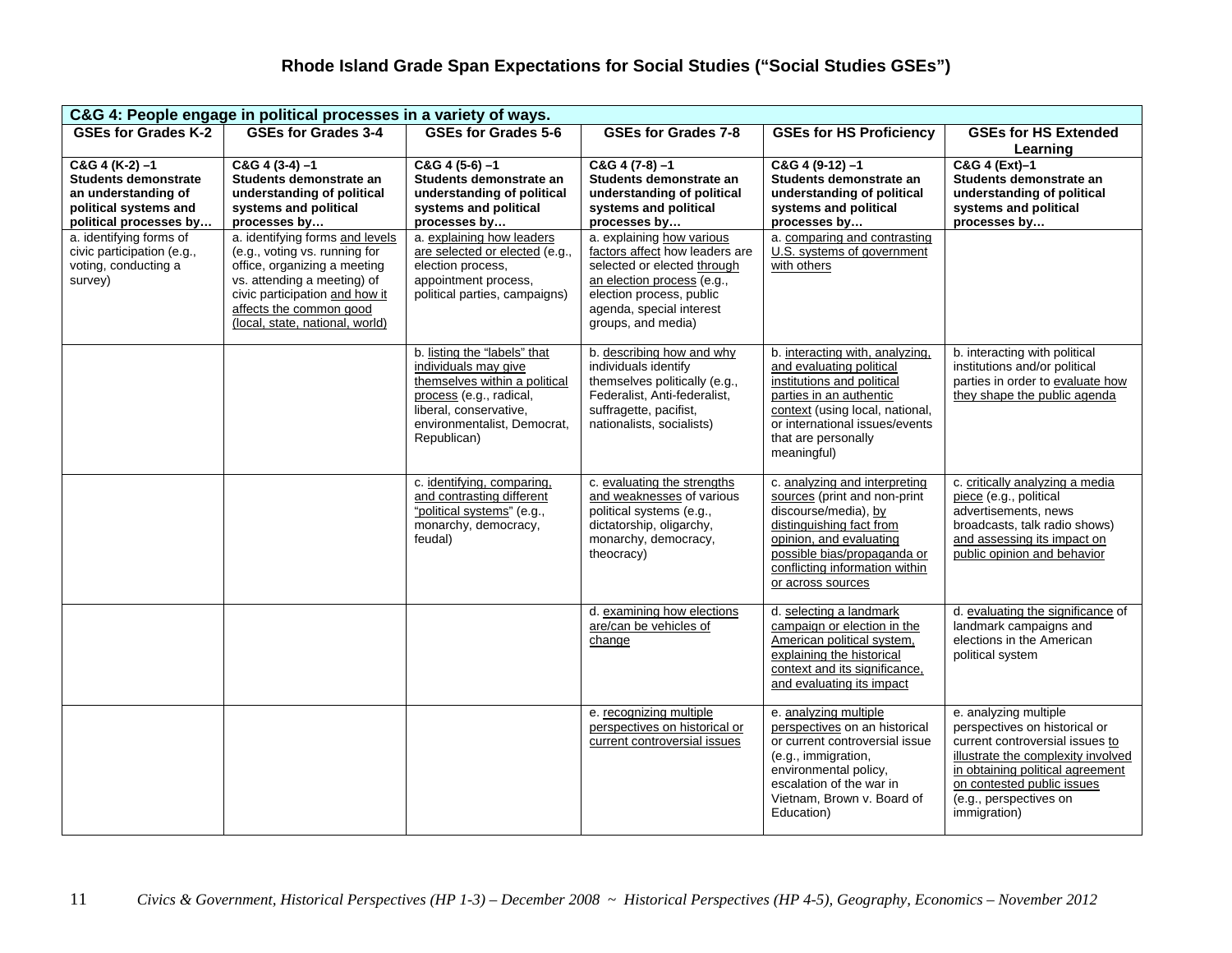| $C&G$ 4 (K-2) – 2<br>Students demonstrate their<br>participation in political<br>processes by<br>a. experiencing a variety of<br>forms of participation (e.g.,<br>voting, conducting a survey,<br>writing a class letter about an<br>issue of concern) | $C&G$ 4 (3-4) – 2<br>Students demonstrate their<br>participation in political<br>processes by<br>a. engaging in a variety of<br>forms of participation (e.g.,<br>voting, petition, survey) and<br>explaining the purpose of<br>each form | C&G 4 (5-6) -2<br>Students demonstrate their<br>participation in political<br>processes by<br>a. using a variety of sources<br>to form, substantiate, and<br>communicate an opinion and<br>presenting their opinion to an<br>audience bevond the<br>classroom (e.g., letter to the<br>editor, student exhibition,<br>persuasive essay, article in<br>school newspaper) | C&G 4 (7-8)-2<br>Students demonstrate their<br>participation in political<br>processes by<br>a. expressing and defending<br>an informed opinion and<br>presenting their opinion to an<br>audience beyond the<br>classroom (e.g., political<br>cartoon, letter, speech,<br>emailing Congressional<br>membership) | $C&G$ 4 (9-12) $-2$<br>Students demonstrate their<br>participation in political<br>processes by<br>a. using collaborative<br>decision making/problem<br>solving to consider multiple<br>perspectives on a current<br>political, social, or economic<br>issue, evaluating the<br>consequences of various<br>options, and developing a<br>plan of action (e.g., new<br>school policy or local,<br>national, or international<br>public policy) | C&G 4 (Ext) -2<br>Students demonstrate their<br>participation in political<br>processes by |
|--------------------------------------------------------------------------------------------------------------------------------------------------------------------------------------------------------------------------------------------------------|------------------------------------------------------------------------------------------------------------------------------------------------------------------------------------------------------------------------------------------|------------------------------------------------------------------------------------------------------------------------------------------------------------------------------------------------------------------------------------------------------------------------------------------------------------------------------------------------------------------------|-----------------------------------------------------------------------------------------------------------------------------------------------------------------------------------------------------------------------------------------------------------------------------------------------------------------|----------------------------------------------------------------------------------------------------------------------------------------------------------------------------------------------------------------------------------------------------------------------------------------------------------------------------------------------------------------------------------------------------------------------------------------------|--------------------------------------------------------------------------------------------|
|                                                                                                                                                                                                                                                        |                                                                                                                                                                                                                                          | b. describing the voting<br>process for a local, state, or<br>national election                                                                                                                                                                                                                                                                                        | b. describing their role and<br>impact in the voting process                                                                                                                                                                                                                                                    | b. working individually or with<br>others to identify, propose,<br>and carry out a<br>community/civic engagement<br>project/initiative (e.g., making<br>the community aware of an<br>issue, organizing a workshop)                                                                                                                                                                                                                           |                                                                                            |
|                                                                                                                                                                                                                                                        |                                                                                                                                                                                                                                          | c. engaging in the political<br>process (e.g., voting in school<br>elections)                                                                                                                                                                                                                                                                                          | c. engaging in the political<br>process (e.g., mock elections)                                                                                                                                                                                                                                                  | c. engaging in and reflecting<br>upon an electoral process in<br>a class, school, or community<br>(e.g., become a candidate<br>and carry out a campaign,<br>participate in party/school<br>nominations, work on a<br>political campaign, volunteer<br>to serve on a board, do<br>polling)                                                                                                                                                    |                                                                                            |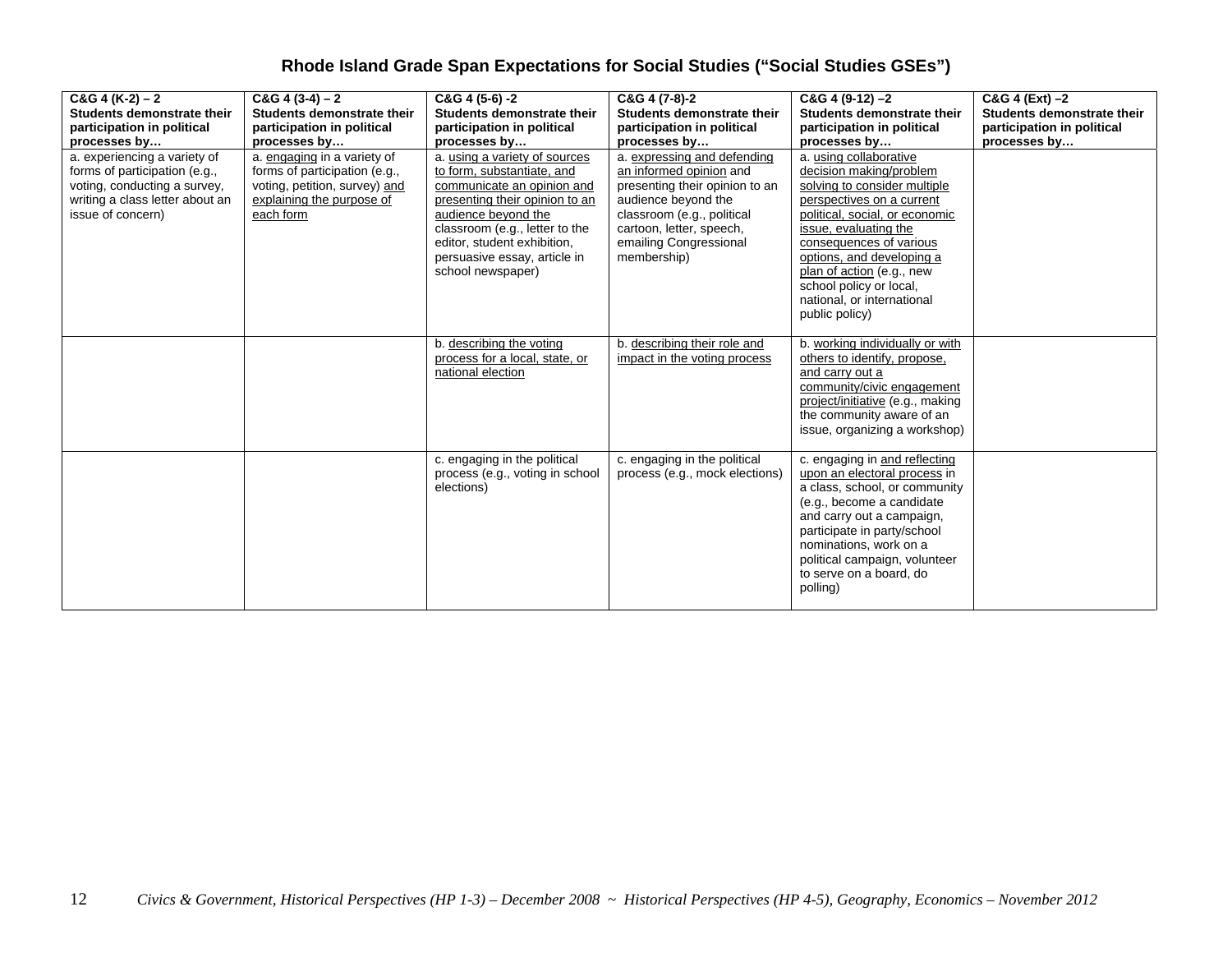| $C&G$ 4 (K-2) -3<br>Students participate in a<br>civil society by                                                                                                                                                                     | $C&G$ 4 (3-4) -3<br>Students participate in a<br>civil society by                                                                                                                                                                                              | $C&G$ 4 (5-6) $-3$<br>Students participate in a<br>civil society by                                                                                                       | C&G 4 (7-8)-3<br>Students participate in a<br>civil society by                                                                                                                                                                                  | $C&G$ 4 (9-12) $-3$<br>Students participate in a<br>civil society by                                                                                                                                                                   | C&G 4 (Ext) -3<br>Students participate in a<br>civil society by                                                                                                                                              |
|---------------------------------------------------------------------------------------------------------------------------------------------------------------------------------------------------------------------------------------|----------------------------------------------------------------------------------------------------------------------------------------------------------------------------------------------------------------------------------------------------------------|---------------------------------------------------------------------------------------------------------------------------------------------------------------------------|-------------------------------------------------------------------------------------------------------------------------------------------------------------------------------------------------------------------------------------------------|----------------------------------------------------------------------------------------------------------------------------------------------------------------------------------------------------------------------------------------|--------------------------------------------------------------------------------------------------------------------------------------------------------------------------------------------------------------|
| a. identifying problems,<br>planning and implementing<br>solutions in the classroom.<br>school, and community (e.g.,<br>problem of litter/solutions -<br>each picks up one piece of<br>trash, recycle, plan a clean-<br>up day, etc.) | a. identifying problems,<br>planning and implementing<br>solutions, and evaluating the<br>outcomes in the classroom,<br>school, community, state,<br>nation, or world (e.g.,<br>problem of global<br>warming/solutions -<br>recycling, energy<br>conservation) | a. demonstrating respect for<br>the opinions of others (e.g.,<br>listening to and asking<br>relevant questions, taking<br>turns, considering alternative<br>perspectives) | a. demonstrating an<br>understanding and empathy<br>for the opinions of others<br>(e.g., listening to and asking<br>relevant questions,<br>considering alternative<br>perspectives, voicing<br>alternative points of view,<br>recognizing bias) | a. critically reflecting on their<br>own civic dispositions (e.g.,<br>tolerance and respect,<br>concern for the rights and<br>welfare of others, social<br>responsibility, and<br>recognition of the capacity to<br>make a difference) |                                                                                                                                                                                                              |
|                                                                                                                                                                                                                                       | b. explaining how individuals<br>can take responsibility for<br>their actions and how their<br>actions impact the<br>community                                                                                                                                 | b. demonstrating the ability<br>to compromise (e.g., offering<br>solutions, persisting to<br>resolve issues)                                                              | b. demonstrating the ability<br>to compromise (e.g., offering<br>solutions, persisting to<br>resolve issues)                                                                                                                                    | b. identifying and describing<br>the role that various<br>institutions play in meeting<br>the needs of the community                                                                                                                   | b. understanding and<br>analyzing the assets and<br>needs of their communities<br>and the interactions with<br>various institutions (e.g.,<br>interest and advocacy<br>groups, the not-for-profit<br>sector) |
|                                                                                                                                                                                                                                       |                                                                                                                                                                                                                                                                | c. taking responsibility for<br>one's own actions<br>(anticipating and accepting<br>consequences)                                                                         | c. recognizing the cause(s)<br>and effect(s) of taking a civil<br>action                                                                                                                                                                        | c. identifying and analyzing<br>the conflicts that exist<br>between public and private<br>life (e.g., issues related to<br>Homeland Security, Eminent<br>Domain, civil liberties)                                                      |                                                                                                                                                                                                              |
|                                                                                                                                                                                                                                       |                                                                                                                                                                                                                                                                | d. identifying and accessing<br>reliable sources to answer<br>questions about current<br>important issues (e.g., news<br>media, children's news<br>magazines)             | d. utilizing a variety of<br>reliable sources to develop<br>an informed opinion                                                                                                                                                                 |                                                                                                                                                                                                                                        |                                                                                                                                                                                                              |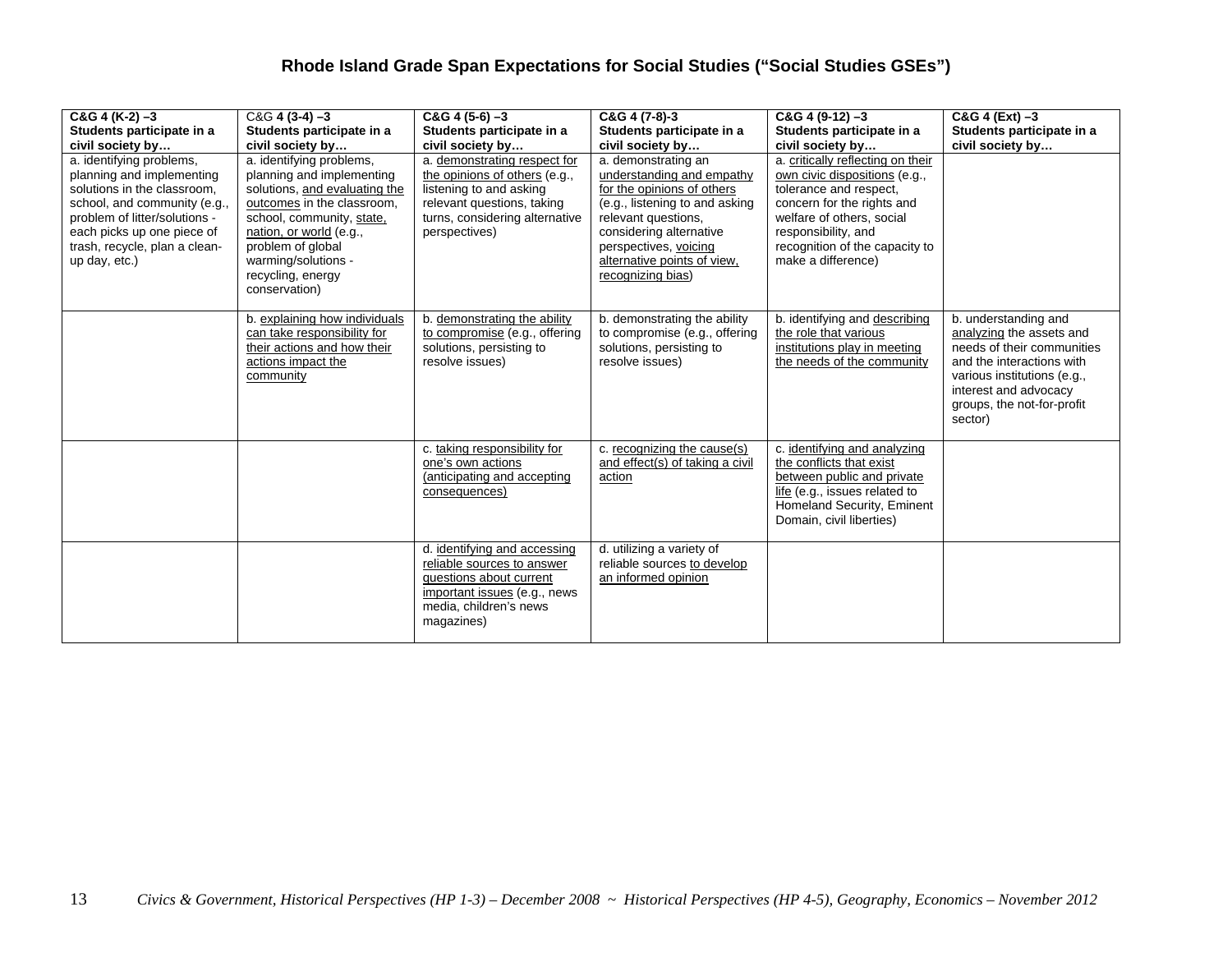| C&G 5: As members of an interconnected world community, the choices we make impact others locally, nationally, and globally.                |                                                                                                                                                                         |                                                                                                                                                                                            |                                                                                                                                                                                                                        |                                                                                                                                                                                                              |                                                                                                                                       |
|---------------------------------------------------------------------------------------------------------------------------------------------|-------------------------------------------------------------------------------------------------------------------------------------------------------------------------|--------------------------------------------------------------------------------------------------------------------------------------------------------------------------------------------|------------------------------------------------------------------------------------------------------------------------------------------------------------------------------------------------------------------------|--------------------------------------------------------------------------------------------------------------------------------------------------------------------------------------------------------------|---------------------------------------------------------------------------------------------------------------------------------------|
| <b>GSEs for Grades K-2</b>                                                                                                                  | <b>GSEs for Grades 3-4</b>                                                                                                                                              | GSEs Grades 5-6                                                                                                                                                                            | <b>GSEs Grades 7-8</b>                                                                                                                                                                                                 | <b>GSEs for HS Proficiency</b>                                                                                                                                                                               | <b>GSEs for HS Extended</b>                                                                                                           |
| C&G 5 (K-2) -1<br>Students demonstrate an<br>understanding of the<br>many ways earth's people<br>are interconnected by                      | C&G 5 (3-4) -1 Students<br>demonstrate an<br>understanding of the<br>many ways Earth's people<br>are interconnected by                                                  | $C&G5(5-6)-1$<br>Students demonstrate an<br>understanding of the<br>many ways Earth's people<br>are interconnected by                                                                      | $C&G$ 5 (7-8) - 1<br>Students demonstrate an<br>understanding of the<br>many ways Earth's people<br>are interconnected by                                                                                              | $C&G5(9-12)-1$<br>Students demonstrate an<br>understanding of the many<br>ways Earth's people are<br>interconnected by                                                                                       | Learning<br>$C&G$ 5 (Ext) - 1<br>Students demonstrate an<br>understanding of the<br>many ways Earth's people<br>are interconnected by |
| a. exploring and discussing<br>ways we interact with others<br>around the world (e.g., food,<br>clothing, transportation,<br>tourism, news) | a. explaining how current<br>events around the world<br>affect our lives (e.g., trade,<br>war, conflict-resolution,<br>global warming)                                  | a. identifying, describing,<br>and explaining how people<br>are socially, technologically,<br>geographically,<br>economically, or culturally<br>connected to others                        | a. tracing and explaining<br>social, technological,<br>geographical, economical,<br>and cultural connections for<br>a given society of people<br>(e.g., trade, transportation,<br>communication)                       | a. identifying the ways the<br>world is organized: politically,<br>socially, culturally,<br>economically,<br>environmentally (e.g., nation-<br>state)                                                        |                                                                                                                                       |
|                                                                                                                                             | b. locating where different<br>nations are in the world in<br>relation to the United States<br>(e.g., related to current<br>events, literature, trade<br>books)         | b. locating where different<br>nations are in the world in<br>relation to the U.S.                                                                                                         | b. identifying, describing,<br>and explaining how people<br>are politically, economically,<br>environmentally, militarily,<br>and (or) diplomatically<br>connected (e.g., World<br>Bank, UN, NATO, European<br>Union)  | b. organizing information to<br>show relationships between<br>and among various<br>individuals, systems, and<br>structures (e.g., politically,<br>socially, culturally,<br>economically,<br>environmentally) |                                                                                                                                       |
| $C&G$ 5 (K-2) $-2$<br>Students demonstrate an<br>understanding of the<br>benefits and challenges of<br>an interconnected world<br>by        | $C&G$ 5 (3-4) $-2$<br>Students demonstrate an<br>understanding of the<br>benefits and challenges of<br>an interconnected world<br>by                                    | C&G 5 (5-6) -2<br>Students demonstrate an<br>understanding of the<br>benefits and challenges of<br>an interconnected world<br>by                                                           | C&G 5 (7-8)-2<br>Students demonstrate an<br>understanding of the<br>benefits and challenges of<br>an interconnected world<br>by                                                                                        | C&G 5 (9-12)-2<br>Students demonstrate an<br>understanding of the<br>benefits and challenges of<br>an interconnected world<br>by                                                                             | C&G 5-2 (Ext)<br>Students demonstrate an<br>understanding of the<br>benefits and challenges of<br>an interconnected world<br>by       |
| a. using a variety of print<br>and non-print sources to<br>explore other people and<br>places                                               | a. exploring current issues<br>using a variety of print and<br>non-print sources (e.g.,<br>Where does our food come<br>from and what happens if<br>there is a drought?) | a. identifying and discussing<br>factors that lead to the<br>breakdown of order among<br>societies (e.g., natural<br>disasters, wars, plagues,<br>population shifts, natural<br>resources) | a. identifying and discussing<br>factors that lead to the<br>breakdown of order among<br>societies and the resulting<br>consequences (e.g.,<br>abolition of slavery,<br>terrorism, Fall of Roman<br>Empire, civil war) | a. describing the<br>interconnected nature of a<br>contemporary or historical<br>issue                                                                                                                       |                                                                                                                                       |
|                                                                                                                                             |                                                                                                                                                                         | b. citing a social,<br>technological, geographical,<br>economical, or cultural<br>issue that provides an<br>example of both benefits<br>and challenges                                     | b. considering competing<br>interests on issues that<br>benefit some people and<br>cause other people to suffer<br>(e.g., slavery, whaling, oil<br>exploration)                                                        | b. analyzing and evaluating a<br>contemporary or historical<br>issue (e.g., free trade versus<br>fair trade, access to medical<br>care and terrorism)                                                        |                                                                                                                                       |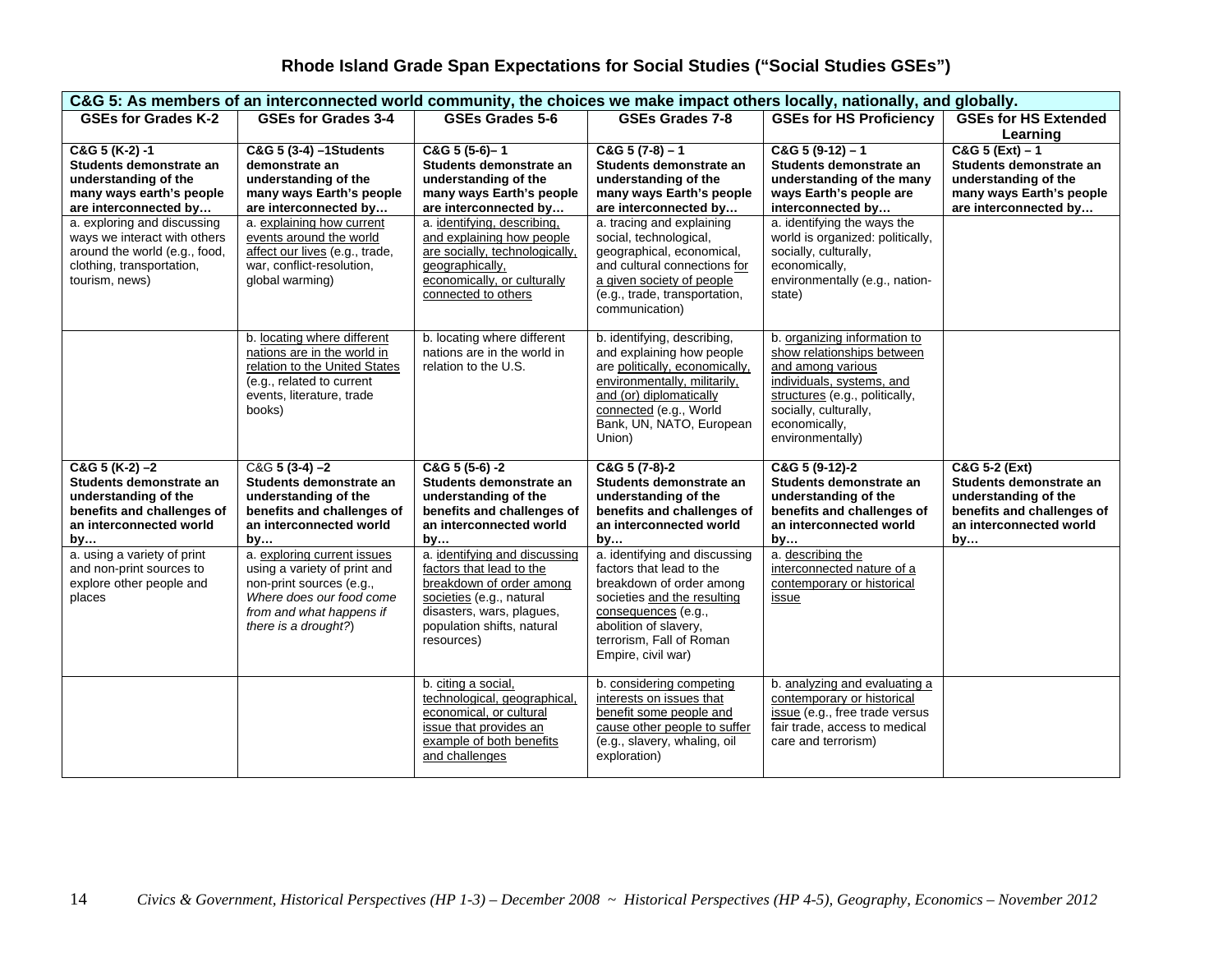| C&G 5 (K-2)-3<br>Students demonstrate an<br>understanding of how the<br>choices we make impact,<br>and are impacted by an<br>interconnected world,<br>by | $C&G$ 5 (3-4) -3<br>Students demonstrate an<br>understanding of how the<br>choices we make impact,<br>and are impacted by an<br>interconnected world,<br>by                                | $C&G$ 5 (5-6) -3<br>Students demonstrate an<br>understanding of how the<br>choices we make impact<br>and are impacted by an<br>interconnected world by | $C&G$ 5 (7-8) -3<br>Students demonstrate an<br>understanding of how the<br>choices we make impact<br>and are impacted by an<br>interconnected world by                              | $C&G$ 5 (9-12) -3<br>Students demonstrate an<br>understanding of how the<br>choices we make impact<br>and are impacted by, an<br>interconnected world by                                                                | C&G 5 (Ext)-3<br>Students demonstrate an<br>understanding of how the<br>choices we make impact<br>and are impacted by, an<br>interconnected world by |
|----------------------------------------------------------------------------------------------------------------------------------------------------------|--------------------------------------------------------------------------------------------------------------------------------------------------------------------------------------------|--------------------------------------------------------------------------------------------------------------------------------------------------------|-------------------------------------------------------------------------------------------------------------------------------------------------------------------------------------|-------------------------------------------------------------------------------------------------------------------------------------------------------------------------------------------------------------------------|------------------------------------------------------------------------------------------------------------------------------------------------------|
| a. listing the pros and cons<br>of personal decisions (e.g.,<br>littering, recycling)                                                                    | a. listing and explaining the<br>pros and cons of personal<br>and organizational (e.g.,<br>businesses, governments,<br>other groups) decisions<br>(e.g., donations to global<br>charities) | a. identifying and analyzing<br>the effects of consumer<br>choice (environmental,<br>communication, political)                                         | a. making predictions as to<br>the effects of personal<br>consumer, environmental,<br>communication, and<br>eventual political choices<br>(e.g., hybrid cars, local v.<br>imported) | a. predicting outcomes and<br>possible consequences of a<br>conflict, event, or course of<br>action                                                                                                                     |                                                                                                                                                      |
|                                                                                                                                                          |                                                                                                                                                                                            | b. explaining how actions<br>taken or not taken impact<br>societies (e.g., natural<br>disasters, incidences of<br>social injustice or genocide)        | b. summarizing a significant<br>situation: proposing and<br>defending actions to be<br>taken or not taken (e.g.,<br>pollution, consumption,<br>conservation)                        | b. identifying and<br>summarizing the intended<br>and unintended<br>consequences of a conflict,<br>event, or course of action                                                                                           |                                                                                                                                                      |
|                                                                                                                                                          |                                                                                                                                                                                            |                                                                                                                                                        |                                                                                                                                                                                     | c. using deliberation,<br>negotiation, and<br>compromise to plan and<br>develop just solutions to<br>problems (e.g., immigration,<br>limited energy resources,<br>nuclear threat) created when<br>nations or groups act |                                                                                                                                                      |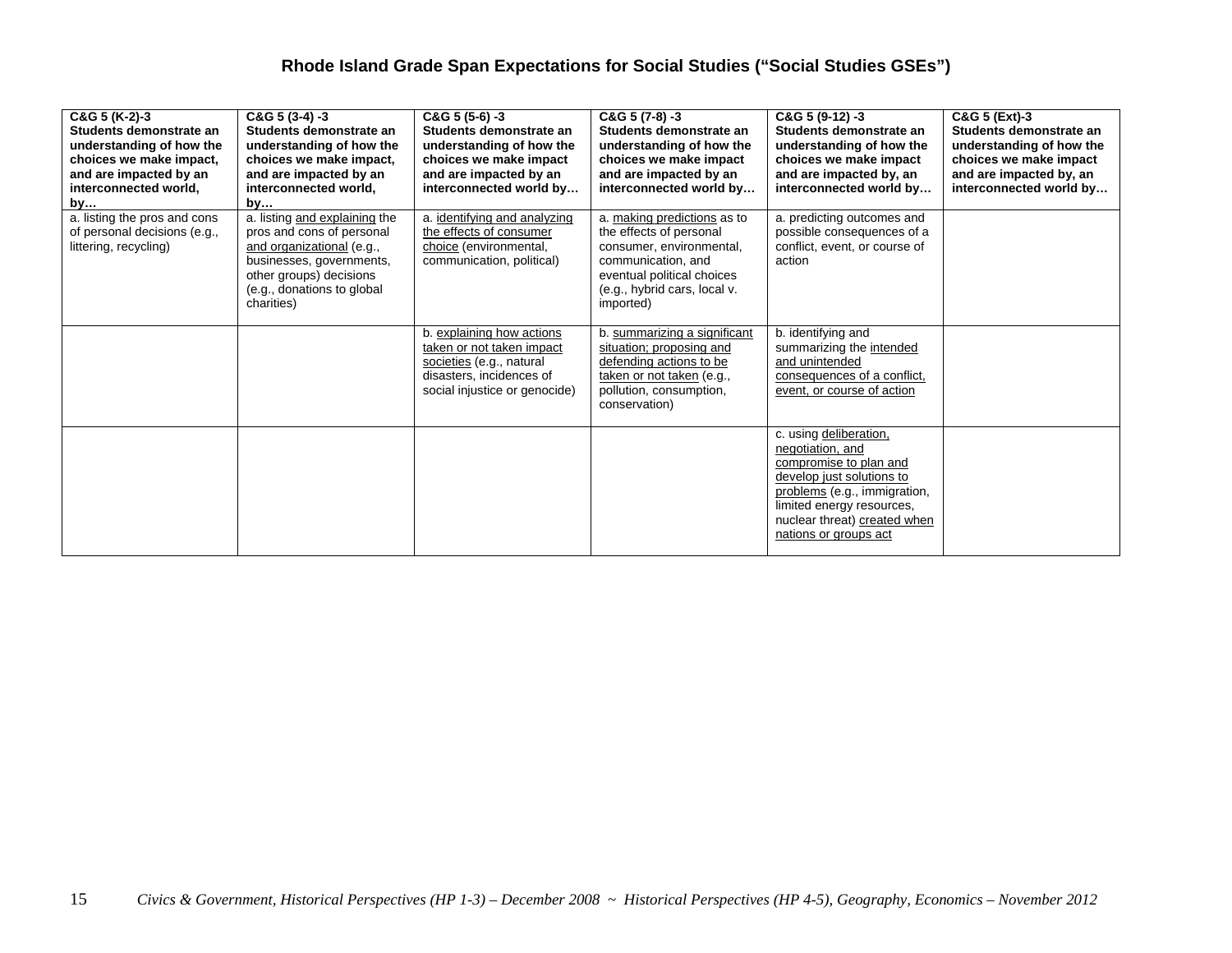### **GSEs for Historical Perspectives/Rhode Island History Strand**

| HP 1: History is an account of human activities that is interpretive in nature.                                                                                                         |                                                                                                                                                 |                                                                                                                                    |                                                                                                                                                                                                          |                                                                                                                                                                                                                                  |                                                                                                                                                                                                                 |  |
|-----------------------------------------------------------------------------------------------------------------------------------------------------------------------------------------|-------------------------------------------------------------------------------------------------------------------------------------------------|------------------------------------------------------------------------------------------------------------------------------------|----------------------------------------------------------------------------------------------------------------------------------------------------------------------------------------------------------|----------------------------------------------------------------------------------------------------------------------------------------------------------------------------------------------------------------------------------|-----------------------------------------------------------------------------------------------------------------------------------------------------------------------------------------------------------------|--|
| <b>GSEs for Grades K-2</b>                                                                                                                                                              | <b>GSEs for Grades 3-4</b>                                                                                                                      | <b>GSEs for Grades 5-6</b>                                                                                                         | <b>GSEs for Grades 7-8</b>                                                                                                                                                                               | <b>GSEs for HS</b>                                                                                                                                                                                                               | <b>GSEs for HS Extended</b>                                                                                                                                                                                     |  |
|                                                                                                                                                                                         |                                                                                                                                                 |                                                                                                                                    |                                                                                                                                                                                                          | Proficiency                                                                                                                                                                                                                      | Learning                                                                                                                                                                                                        |  |
| $HP 1 (K-2) -1$                                                                                                                                                                         | $HP 1 (3-4) - 1$                                                                                                                                | $HP 1 (5-6) -1$                                                                                                                    | $HP 1 (7-8) -1$                                                                                                                                                                                          | $HP 1 (9-12) -1$                                                                                                                                                                                                                 | HP 1 $(Ext) -1$                                                                                                                                                                                                 |  |
| Students act as historians.                                                                                                                                                             | Students act as historians,                                                                                                                     | Students act as                                                                                                                    | Students act as historians,                                                                                                                                                                              | Students act as historians,                                                                                                                                                                                                      | Students act as historians,                                                                                                                                                                                     |  |
| using a variety of tools                                                                                                                                                                | using a variety of tools                                                                                                                        | historians, using a variety                                                                                                        | using a variety of tools                                                                                                                                                                                 | using a variety of tools                                                                                                                                                                                                         | using a variety of tools                                                                                                                                                                                        |  |
| (e.g., artifacts and primary                                                                                                                                                            | (e.g., artifacts and primary                                                                                                                    | of tools (e.g., artifacts                                                                                                          | (e.g., artifacts and primary                                                                                                                                                                             | (e.g., artifacts and primary                                                                                                                                                                                                     | (e.g., artifacts and primary                                                                                                                                                                                    |  |
| and secondary sources)                                                                                                                                                                  | and secondary sources)                                                                                                                          | and primary and                                                                                                                    | and secondary sources)                                                                                                                                                                                   | and secondary sources)                                                                                                                                                                                                           | and secondary sources)                                                                                                                                                                                          |  |
| by                                                                                                                                                                                      | by                                                                                                                                              | secondary sources) by                                                                                                              | by                                                                                                                                                                                                       | by                                                                                                                                                                                                                               | by                                                                                                                                                                                                              |  |
| a. identifying and<br>categorizing the kinds of<br>information obtained from a<br>variety of artifacts and                                                                              | a. describing the difference<br>between primary and<br>secondary sources and<br>interpreting information from                                   | a. identifying appropriate<br>sources (e.g., historical<br>maps, diaries,<br>photographs) to answer                                | a. identifying appropriate<br>sources and using evidence<br>to substantiate specific<br>accounts of human activity                                                                                       | a. formulating historical<br>questions, obtaining,<br>analyzing, evaluating<br>historical primary and                                                                                                                            |                                                                                                                                                                                                                 |  |
| documents (e.g., What<br>would this artifact tell us<br>about how people lived?)                                                                                                        | each (e.g., asking and<br>answering questions, making<br>predictions)                                                                           | historical questions                                                                                                               |                                                                                                                                                                                                          | secondary print and non-<br>print sources (e.g., RI<br>Constitution, art, oral history,<br>writings of Elizabeth Buffum<br>Chace)                                                                                                |                                                                                                                                                                                                                 |  |
| b. distinguishing objects,<br>artifacts, and symbols from<br>long ago and today (e.g.,<br>passage of time<br>documented through family<br>photos, evolution of<br>household appliances) | b. classifying objects,<br>artifacts, and symbols from<br>long ago and today and<br>describing how they add to<br>our understanding of the past | b. using sources to support<br>the stories of history (How<br>do we know what we<br>know?)                                         | b. drawing inferences from<br>Rhode Island History about<br>the larger context of history<br>(e.g., Opening of Japan,<br>Separation of Church and<br>State, Industrialism)                               | b. explaining how historical<br>facts and historical<br>interpretations may be<br>different, but are related<br>(e.g., slavery in RI v.<br>economic benefit to RI)                                                               |                                                                                                                                                                                                                 |  |
|                                                                                                                                                                                         | c. organizing information<br>obtained to answer historical<br>questions                                                                         | c. asking and answering<br>historical questions,<br>organizing information, and<br>evaluating information in<br>terms of relevance | c. asking and answering<br>historical questions,<br>evaluating sources of<br>information, organizing the<br>information, and evaluating<br>information in terms of<br>relevance and<br>comprehensiveness | c. identifying, describing, or<br>analyzing multiple<br>perspectives on an historical<br>trend or event (e.g., mill<br>worker v. mill owners during<br>Industrial Revolution in RI;<br>separation of powers in RI<br>qovernment) |                                                                                                                                                                                                                 |  |
|                                                                                                                                                                                         |                                                                                                                                                 | d. identifying the point of<br>view of a historical source<br>(e.g., media sources)                                                |                                                                                                                                                                                                          | d. using technological tools<br>in historical research                                                                                                                                                                           | d. using a variety of<br>technological tools in<br>historical research and<br>interpretation (e.g., master<br>database of graveyards;<br>census records, online<br>school reports, online state<br>tax records) |  |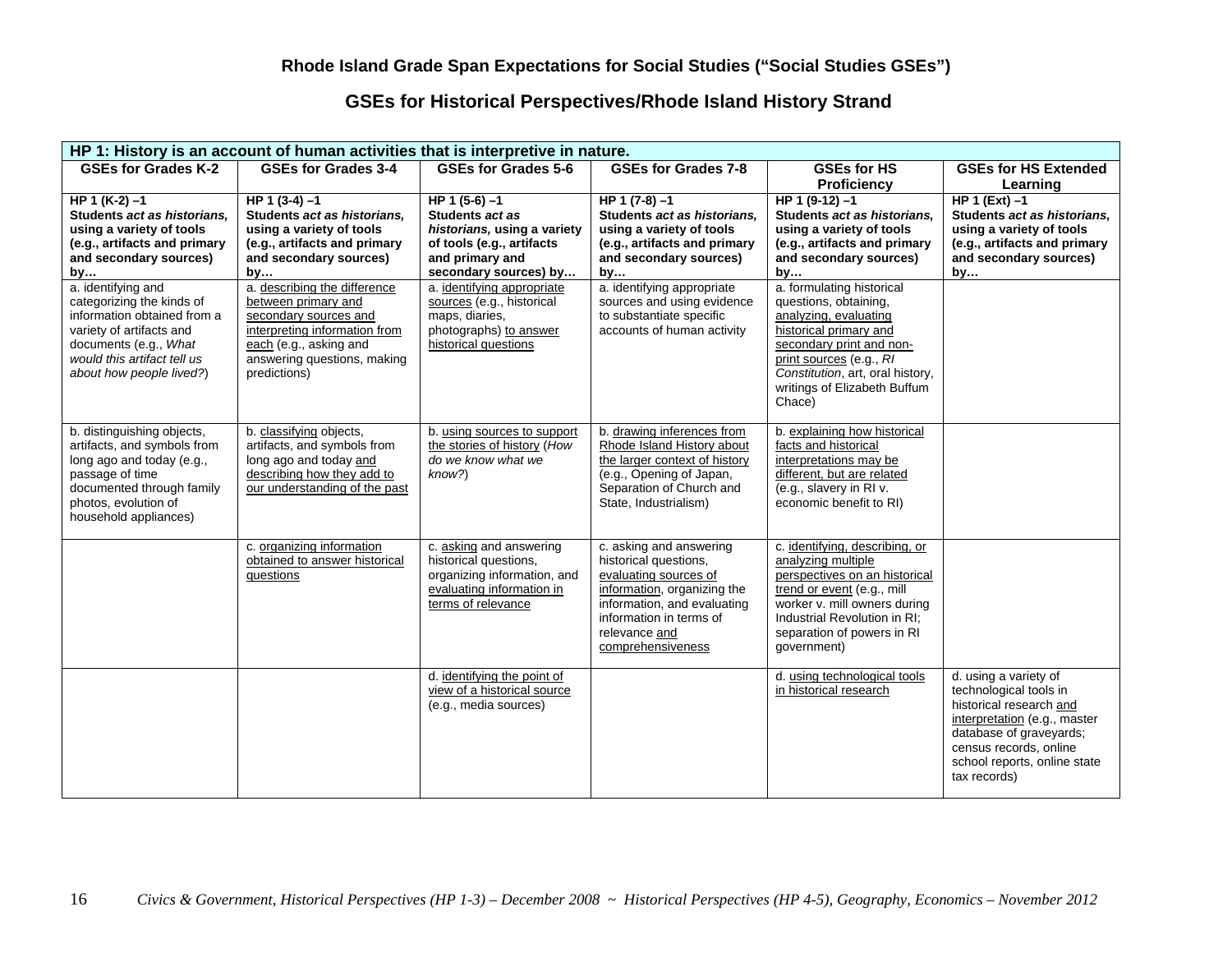| HP 1 $(K-2) - 2$<br><b>Students interpret history</b><br>as a series of connected<br>events with multiple<br>cause-effect relationships,<br>by                           | HP 1 $(3-4) - 2$<br><b>Students interpret history</b><br>as a series of connected<br>events with multiple<br>cause-effect relationships,<br>by                                     | HP 1 $(5-6) -2$<br><b>Students interpret history</b><br>as a series of connected<br>events with multiple<br>cause-effect relationships,<br>by              | HP 1 $(7-8) -2$<br><b>Students interpret history</b><br>as a series of connected<br>events with multiple<br>cause-effect relationships,<br>by | HP 1 $(9-12) - 2$<br><b>Students interpret history</b><br>as a series of connected<br>events with multiple<br>cause-effect relationships,<br>by                                                                                                                                                                                                                                | $HP 1 (Ext) -2$<br><b>Students interpret history</b><br>as a series of connected<br>events with multiple<br>cause-effect relationships,<br>by                                                                                                                              |
|--------------------------------------------------------------------------------------------------------------------------------------------------------------------------|------------------------------------------------------------------------------------------------------------------------------------------------------------------------------------|------------------------------------------------------------------------------------------------------------------------------------------------------------|-----------------------------------------------------------------------------------------------------------------------------------------------|--------------------------------------------------------------------------------------------------------------------------------------------------------------------------------------------------------------------------------------------------------------------------------------------------------------------------------------------------------------------------------|----------------------------------------------------------------------------------------------------------------------------------------------------------------------------------------------------------------------------------------------------------------------------|
| a. describing and organizing<br>a sequence of various<br>events in personal,<br>classroom, or school life<br>(e.g., organizing and<br>interpreting data in<br>timelines) | a. describing and organizing<br>a sequence of significant<br>events in Rhode Island<br>history (e.g., interpreting and<br>analyzing data in timelines)                             | a. investigating and<br>summarizing historical data<br>in order to draw connections<br>between two events and to<br>answer related historical<br>questions | a. investigating and<br>analyzing historical and<br>visual data in order to draw<br>connections between a<br>series of events                 | a. explaining cause and<br>effect relationships in order<br>to sequence and summarize<br>events, make connections<br>between a series of events,<br>or compare/contrast events                                                                                                                                                                                                 | a. analyzing cause and<br>effect relationships showing<br>multiple causation (e.g.,<br>industrialization and<br>immigration, King Philip's<br>War; detribalization and<br>retribalization)                                                                                 |
| b. explaining how a<br>sequence of events affected<br>people in home, classroom,<br>or school (e.g., getting a<br>new student in the<br>classroom)                       | b. explaining and inferring<br>how a sequence of events<br>affected people of Rhode<br>Island (e.g., settlement or<br>changes in community/<br>Rhode Island, Hurricane<br>Katrina) |                                                                                                                                                            | b. developing, expanding,<br>and supporting an historical<br>thesis, based on a series of<br>events                                           | b. interpreting and<br>constructing visual data<br>(e.g., timelines, charts,<br>graphs, flowchart, historical<br>films, political cartoons) in<br>order to explain historical<br>continuity and change (e.g.,<br>timeline of Rhode Island's<br>path to Revolution: Why is<br>Rhode Island first to declare<br>independence, but last<br>colony to ratify the<br>Constitution?) | b. analyzing visual data in<br>order to explain historical<br>continuity and change (e.g.<br>timeline of Rhode Island's<br>path to Revolution) (How did<br>architectural changes in RI<br>mirror historical trends? -<br>Mills transformed into living<br>and work spaces) |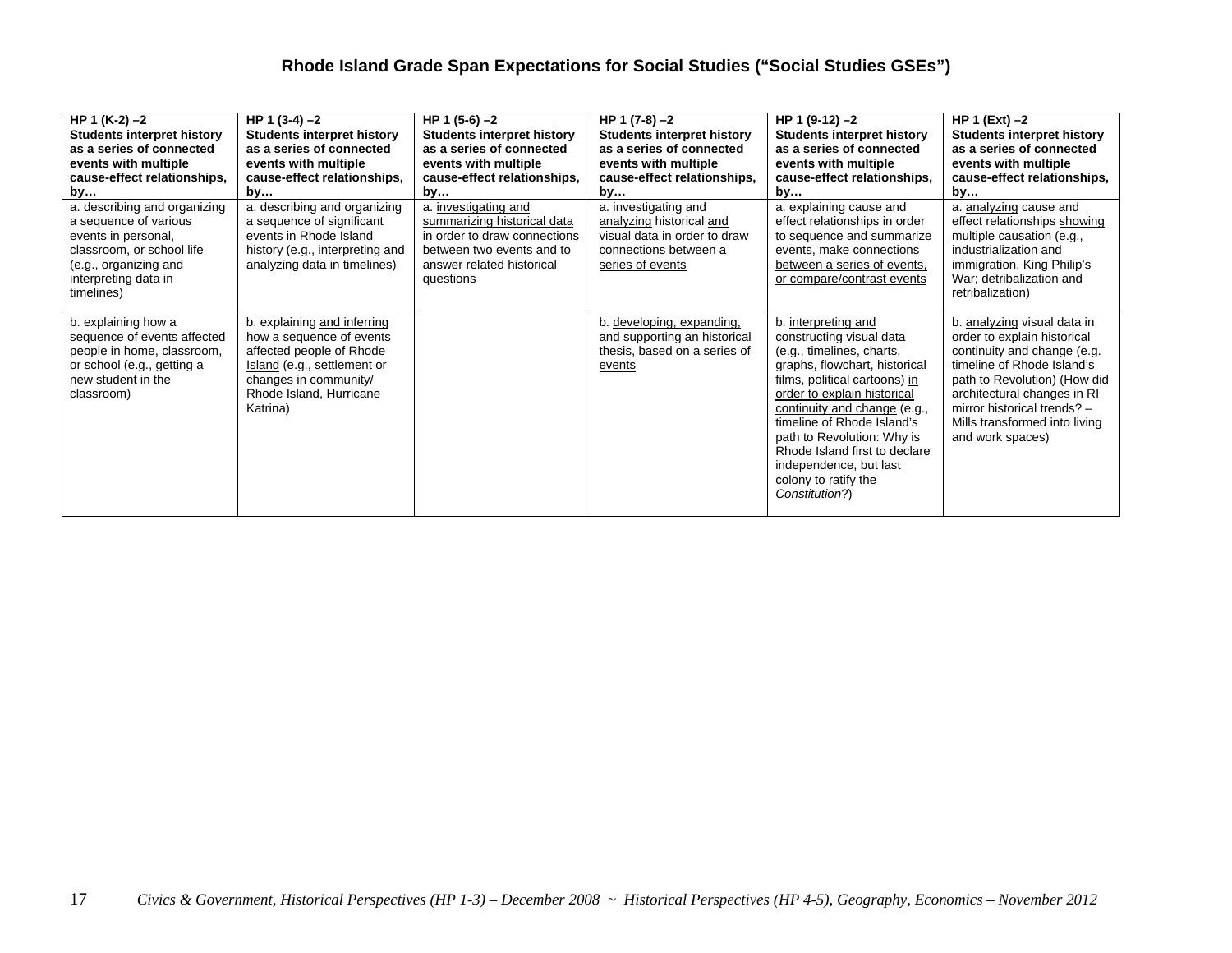| HP 2: History is a chronicle of human activities, diverse people, and the societies they form. |                                             |                                                             |                                                    |                                                          |                                                     |  |  |
|------------------------------------------------------------------------------------------------|---------------------------------------------|-------------------------------------------------------------|----------------------------------------------------|----------------------------------------------------------|-----------------------------------------------------|--|--|
| GSEs for Grades K-2                                                                            | <b>GSEs for Grades 3-4</b>                  | GSEs for Grades 5-6                                         | GSEs for Grades 7-8                                | <b>GSEs for HS Proficiency</b>                           | <b>GSEs for HS Extended</b>                         |  |  |
|                                                                                                |                                             |                                                             |                                                    |                                                          | Learning                                            |  |  |
| HP 2 $(K-2) - 1$                                                                               | $HP 2 (3-4) - 1$                            | HP 2 $(5-6) - 1$                                            | HP 2 (7-8) -1                                      | HP 2 (9-12)-1                                            | HP $2$ (Ext)-1                                      |  |  |
| Students connect the past                                                                      | Students connect the past                   | Students connect the past                                   | Students connect the past                          | Students connect the past                                | Students connect the past                           |  |  |
| with the present by<br>a. recognizing the origin,                                              | with the present by<br>a. investigating and | with the present by<br>a. identifying sequential            | with the present by<br>a. determining the cause(s) | with the present by<br>a. explaining origins of major    | with the present by<br>a. tracing and analyzing how |  |  |
| name, or significance of                                                                       | explaining the origin, name,                | events, people, and                                         | and effect(s) of specific                          | historical events (e.g.,                                 | a present situation or                              |  |  |
| local geographic and                                                                           | or significance of local and                | societies that have shaped                                  | historical events that impact                      | Industrial Revolution in                                 | problem has been                                    |  |  |
| human-made features (e.g.,                                                                     | Rhode Island geographic                     | RI today                                                    | RI today                                           | Rhode Island)                                            | constructed/affected by its                         |  |  |
| school, street, park, city,                                                                    | and human-made features                     |                                                             |                                                    |                                                          | historical roots                                    |  |  |
| river, monuments)                                                                              |                                             |                                                             |                                                    |                                                          | (e.g., deindustrialization in<br>Rhode Island)      |  |  |
|                                                                                                |                                             |                                                             |                                                    |                                                          |                                                     |  |  |
|                                                                                                |                                             | b. comparing and                                            | b. analyzing the impact of                         | b. identifying and linking key                           |                                                     |  |  |
|                                                                                                |                                             | contrasting the development                                 | RI's ethnic development on                         | ideas and concepts and their                             |                                                     |  |  |
|                                                                                                |                                             | of RI ethnic history to the<br>nation's history (e.g., What | local, state, and national<br>history              | enduring implications (e.g.,<br>separation of church and |                                                     |  |  |
|                                                                                                |                                             | historical factors makes RI                                 |                                                    | state in Rhode Island)                                   |                                                     |  |  |
|                                                                                                |                                             | unique?, immigration,                                       |                                                    |                                                          |                                                     |  |  |
|                                                                                                |                                             | settlement patterns, religion,                              |                                                    |                                                          |                                                     |  |  |
|                                                                                                |                                             | resources, geography)                                       |                                                    |                                                          |                                                     |  |  |
|                                                                                                |                                             | c. identifying and describing                               | c. analyzing and evaluating                        | c. analyzing and evaluating                              | c. researching a current                            |  |  |
|                                                                                                |                                             | how national and world                                      | how national and world                             | how national and world                                   | state, national or world issue                      |  |  |
|                                                                                                |                                             | events have impacted RI                                     | events have impacted RI                            | events have impacted Rhode                               | and predicting future                               |  |  |
|                                                                                                |                                             | and how RI has impacted                                     | and how RI has impacted<br>world events            | Island and how Rhode Island                              | implications for RI or                              |  |  |
|                                                                                                |                                             | world events (e.g., China<br>Trade, WWII, Industrial        |                                                    | has impacted national and<br>world events (e.g., women's | propose a course of action                          |  |  |
|                                                                                                |                                             | Revolution)                                                 |                                                    | liberation movement:                                     |                                                     |  |  |
|                                                                                                |                                             |                                                             |                                                    | <b>Commodore Matthew Perry</b>                           |                                                     |  |  |
|                                                                                                |                                             |                                                             |                                                    | of RI opens trade with Japan;                            |                                                     |  |  |
|                                                                                                |                                             |                                                             |                                                    | Quonset Hut; slave trade)                                |                                                     |  |  |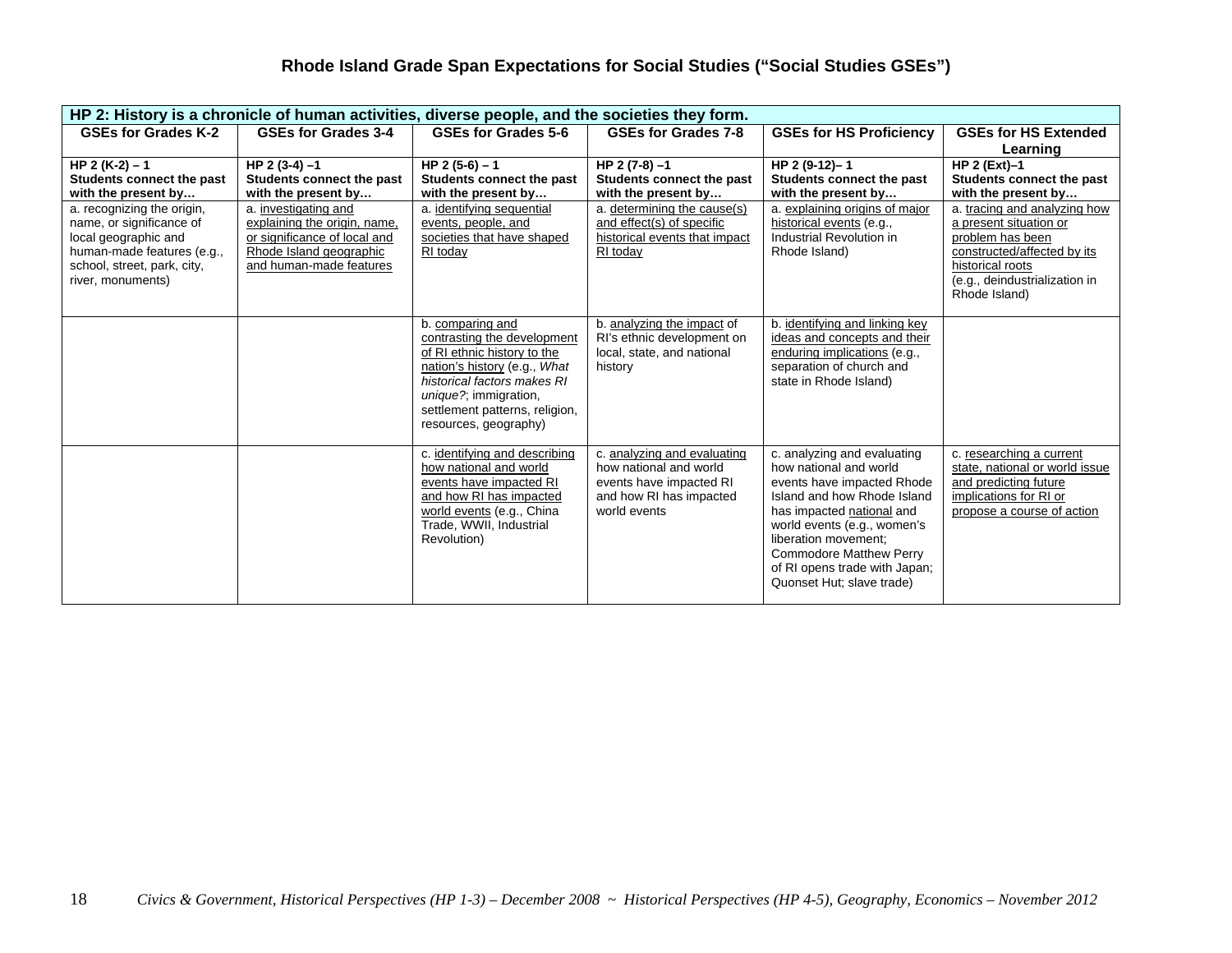| HP 2 (K-2) – 2<br><b>Students chronicle events</b><br>and conditions by<br>a. describing, defining, and<br>illustrating a sequence of<br>events from personal,<br>classroom, school, or<br>community life (e.g., timeline or<br>self-made informational text<br>showing key events) | HP 2 $(3-4) - 2$<br><b>Students chronicle events</b><br>and conditions by<br>a. describing, defining, and<br>illustrating by example Rhode<br>Island historical individuals,<br>groups and events (e.g.,<br>Roger Williams, Native<br>Americans, immigrant<br>groups) and how they relate<br>to the context (e.g.,<br>conditions of the time, events<br>before and after) | HP 2 $(5-6) - 2$<br><b>Students chronicle events</b><br>and conditions by<br>a. placing key events and<br>people of a particular<br>historical era in<br>chronological sequence | HP 2 $(7-8) - 2$<br><b>Students chronicle events</b><br>and conditions by<br>a. identifying key events and<br>people of a particular<br>historical era or time period<br>(e.g., centuries, BCE, "The<br>Sixties")                                            | HP 2 $(9-12) - 2$<br><b>Students chronicle events</b><br>and conditions by<br>a. creating narratives based<br>on a particular historical point<br>of view (e.g., unemployed<br>WWII vet, home front in<br>WWII, oil refinery promoter,<br>environmental activist in<br>Rhode Island: slave or free<br>black in Newport, slave<br>holder, trader or investor) | HP 2 $(Ext) - 2$<br><b>Students chronicle events</b><br>and conditions by<br>a. critiquing historical<br>narratives for historical<br>accuracy or points of view                                         |
|-------------------------------------------------------------------------------------------------------------------------------------------------------------------------------------------------------------------------------------------------------------------------------------|---------------------------------------------------------------------------------------------------------------------------------------------------------------------------------------------------------------------------------------------------------------------------------------------------------------------------------------------------------------------------|---------------------------------------------------------------------------------------------------------------------------------------------------------------------------------|--------------------------------------------------------------------------------------------------------------------------------------------------------------------------------------------------------------------------------------------------------------|--------------------------------------------------------------------------------------------------------------------------------------------------------------------------------------------------------------------------------------------------------------------------------------------------------------------------------------------------------------|----------------------------------------------------------------------------------------------------------------------------------------------------------------------------------------------------------|
|                                                                                                                                                                                                                                                                                     |                                                                                                                                                                                                                                                                                                                                                                           | b. summarizing key events<br>and explaining the historical<br>contexts of those events                                                                                          | b. correlating key events to<br>develop an understanding of<br>the historical perspective of<br>the time period in which they<br>occurred (e.g., Jacksonian<br>Democracy and Dorr's<br>Rebellion, water power and<br>steam power, WWII and<br>women at work) | b. synthesizing information<br>from multiple sources to<br>formulate an historical<br>interpretation (e.g.,<br>document-based questions,<br>quantitative data, material<br>artifacts of RI)                                                                                                                                                                  |                                                                                                                                                                                                          |
| HP 2 (K-2) $-3$<br><b>Students show</b><br>understanding of change<br>over time by                                                                                                                                                                                                  | $HP$ 2 (3-4) – 3<br><b>Students show</b><br>understanding of change<br>over time by                                                                                                                                                                                                                                                                                       | $HP$ 2 (5-6) - 3<br><b>Students show</b><br>understanding of change<br>over time by                                                                                             | $HP 2(7-8) - 3$<br><b>Students show</b><br>understanding of change<br>over time by                                                                                                                                                                           | $HP$ 2 (9-12)-3<br><b>Students show</b><br>understanding of change<br>over time by                                                                                                                                                                                                                                                                           | HP $2$ (Ext)-3<br><b>Students show</b><br>understanding of change<br>over time by                                                                                                                        |
| a. exploring and describing<br>similarities and differences in<br>objects, artifacts, and<br>technologies from the past and<br>present (e.g., transportation,<br>communication, school and<br>home life)                                                                            | a. interpreting and explaining<br>similarities and differences in<br>objects, artifacts,<br>technologies, ideas, or beliefs<br>(e.g., religious, economic,<br>education, self-government)<br>from the past and present<br>(e.g., transportation or<br>communication in the<br>community, RI, U.S.)                                                                        | a. establishing a<br>chronological order by<br>working backward from<br>some issue, problem, or<br>event to explain its origins<br>and its development over<br>time             | a. establishing a<br>chronological order by<br>working backward from some<br>issue, problem, or event to<br>explain its origins and its<br>development over time; and<br>to construct an historical<br>narrative                                             | a. tracing patterns<br>chronologically in history to<br>describe changes on<br>domestic, social, or economic<br>life (e.g., immigration trends,<br>land use patterns, naval<br>military history)                                                                                                                                                             | a. tracing patterns<br>chronologically in history to<br>describe changes on<br>domestic, social, or economic<br>life and predicting events that<br>might occur in the future,<br>based on those patterns |
|                                                                                                                                                                                                                                                                                     |                                                                                                                                                                                                                                                                                                                                                                           |                                                                                                                                                                                 |                                                                                                                                                                                                                                                              | b. documenting various<br>groups (e.g., formal: non-<br>government organizations,<br>religious; informal: family,<br>clan) and their traditions that<br>have remained constant over<br>time (e.g., religious<br>denomination, fishing<br>industry, formal and informal<br>design, town financial<br>meeting, lotteries)                                      | b. documenting various<br>groups and their ideas that<br>have remained constant over<br>time and analyzing why they<br>have or have not endured                                                          |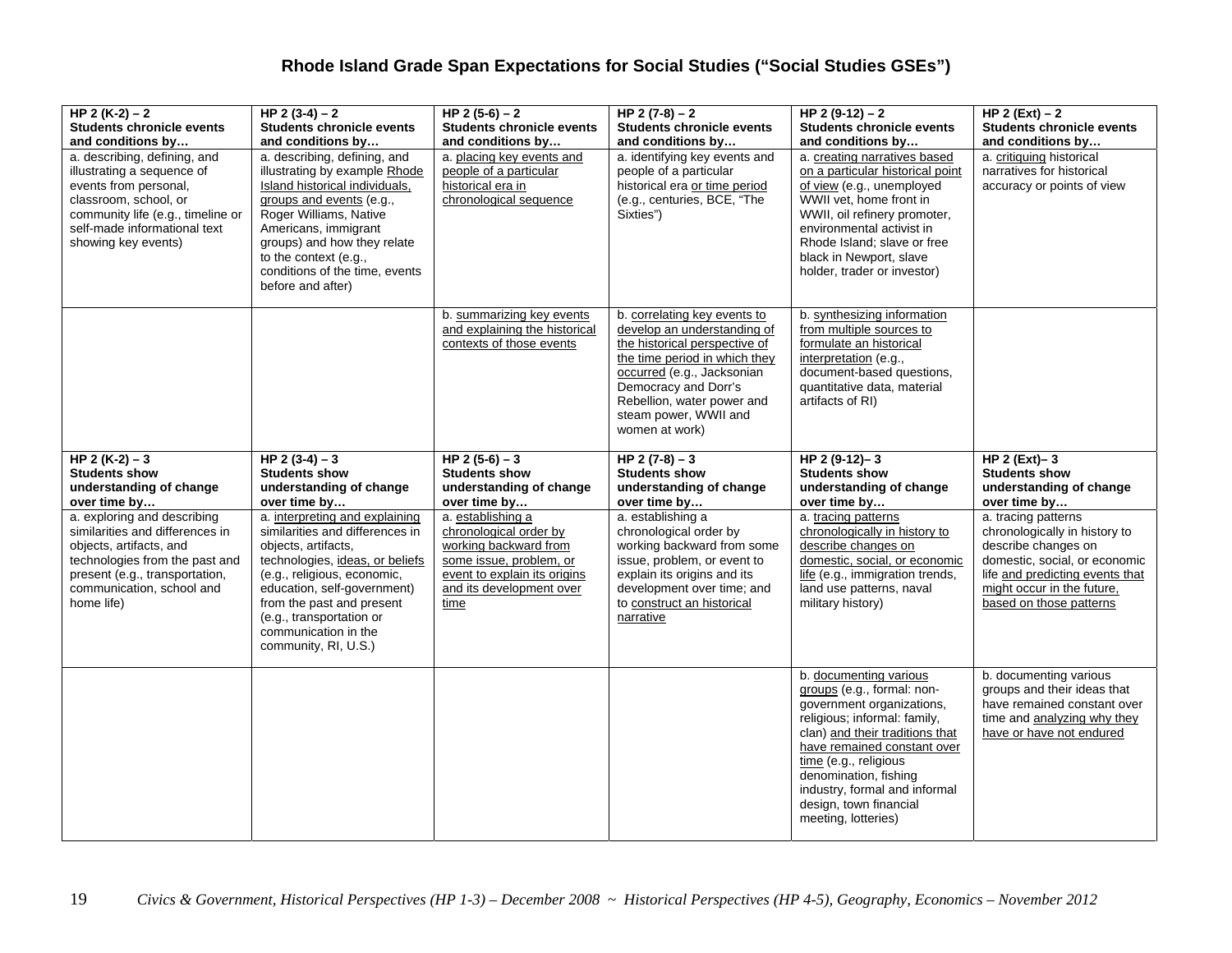|                                                         | HP 3: The study of history helps us understand the present and shape the future. |                                                           |                                                       |                                                              |                                                         |  |  |  |
|---------------------------------------------------------|----------------------------------------------------------------------------------|-----------------------------------------------------------|-------------------------------------------------------|--------------------------------------------------------------|---------------------------------------------------------|--|--|--|
| <b>GSEs for Grades K-2</b>                              | <b>GSEs for Grades 3-4</b>                                                       | GSEs for Grades 5-6                                       | GSEs for Grades 7-8                                   | <b>GSEs for HS Proficiency</b>                               | <b>GSEs for HS Extended</b>                             |  |  |  |
|                                                         |                                                                                  |                                                           |                                                       |                                                              | Learning                                                |  |  |  |
| HP 3 $(K-2) - 1$                                        | $HP 3 (3-4) - 1$                                                                 | HP $3(5-6) - 1$                                           | HP 3 (7-8) -1                                         | HP 3 $(9-12) - 1$                                            | $HP 3 (Ext) - 1$                                        |  |  |  |
| Students demonstrate an                                 | Students demonstrate an                                                          | Students demonstrate an                                   | Students demonstrate an                               | Students demonstrate an                                      | Students demonstrate an                                 |  |  |  |
| understanding of how the                                | understanding of how the                                                         | understanding of how the                                  | understanding of how the                              | understanding of how the                                     | understanding of how the                                |  |  |  |
| past frames the present                                 | past frames the present                                                          | past frames the present                                   | past frames the present                               | past frames the present                                      | past frames the present                                 |  |  |  |
| by                                                      | by                                                                               | by                                                        | by                                                    | by                                                           | by                                                      |  |  |  |
| a. identifying how events                               | a. recognizing and                                                               | a. identifying historical                                 | a. analyzing and reporting                            | a. gathering evidence of                                     | a. tracking implementation of                           |  |  |  |
| and people shape family                                 | interpreting how events,                                                         | conditions and events that<br>relate to contemporary      | on a social movement from<br>its inception (including | circumstances and factors                                    | a decision; analyzing the<br>interests it served:       |  |  |  |
| and school life (e.g., How<br>would your life change if | people, problems, and ideas                                                      |                                                           | historical causes), its                               | contributing to contemporary<br>problems (e.g., civil rights |                                                         |  |  |  |
| you moved to another                                    | shape life in the community<br>and in Rhode Island                               | issues (e.g., separation of<br>church state, treatment of | impacts on us today, and its                          | movement, sexual revolution)                                 | estimating the position,<br>power, and priority of each |  |  |  |
| place? What would                                       |                                                                                  | Native Americans.                                         | implications for the future                           |                                                              | stakeholder; and predicting                             |  |  |  |
| happen if your school                                   |                                                                                  | immigration, gender issues)                               |                                                       |                                                              | continuing costs and                                    |  |  |  |
| closed? What would                                      |                                                                                  |                                                           |                                                       |                                                              | benefits from a variety of                              |  |  |  |
| happen if there were no                                 |                                                                                  |                                                           |                                                       |                                                              | perspectives (e.g., public                              |  |  |  |
| school buses?)                                          |                                                                                  |                                                           |                                                       |                                                              | school funding in RI or U.S.)                           |  |  |  |
|                                                         |                                                                                  |                                                           |                                                       |                                                              |                                                         |  |  |  |
|                                                         |                                                                                  | b. answering "what if"                                    | b. evaluating alternative                             | b. formulating a position or                                 | b. formulating and                                      |  |  |  |
|                                                         |                                                                                  | questions and using                                       | courses of action, (keeping                           | course of action on a current                                | presenting a position or                                |  |  |  |
|                                                         |                                                                                  | evidence to explain how                                   | in mind the context of the                            | issue from a choice of                                       | course of action on a current                           |  |  |  |
|                                                         |                                                                                  | history might have been                                   | time), ethical considerations,                        | carefully evaluated options,                                 | issue in a public forum                                 |  |  |  |
|                                                         |                                                                                  | different (e.g., How might                                | and the interest of those                             | taking into account the                                      |                                                         |  |  |  |
|                                                         |                                                                                  | history be different if Anne                              | affected by the decision.                             | historical underpinnings (e.g.,<br>casino issue and American |                                                         |  |  |  |
|                                                         |                                                                                  | Hutchinson hadn't                                         | and determining the long-<br>and short-term           | Indian sovereignty; current                                  |                                                         |  |  |  |
|                                                         |                                                                                  | dissented?)                                               | consequences (e.g., Post                              | national border debate and RI                                |                                                         |  |  |  |
|                                                         |                                                                                  |                                                           | WWII use of Narragansett                              | historical perspective)                                      |                                                         |  |  |  |
|                                                         |                                                                                  |                                                           | Bay - tourism vs. oil refinery)                       |                                                              |                                                         |  |  |  |
|                                                         |                                                                                  |                                                           |                                                       |                                                              |                                                         |  |  |  |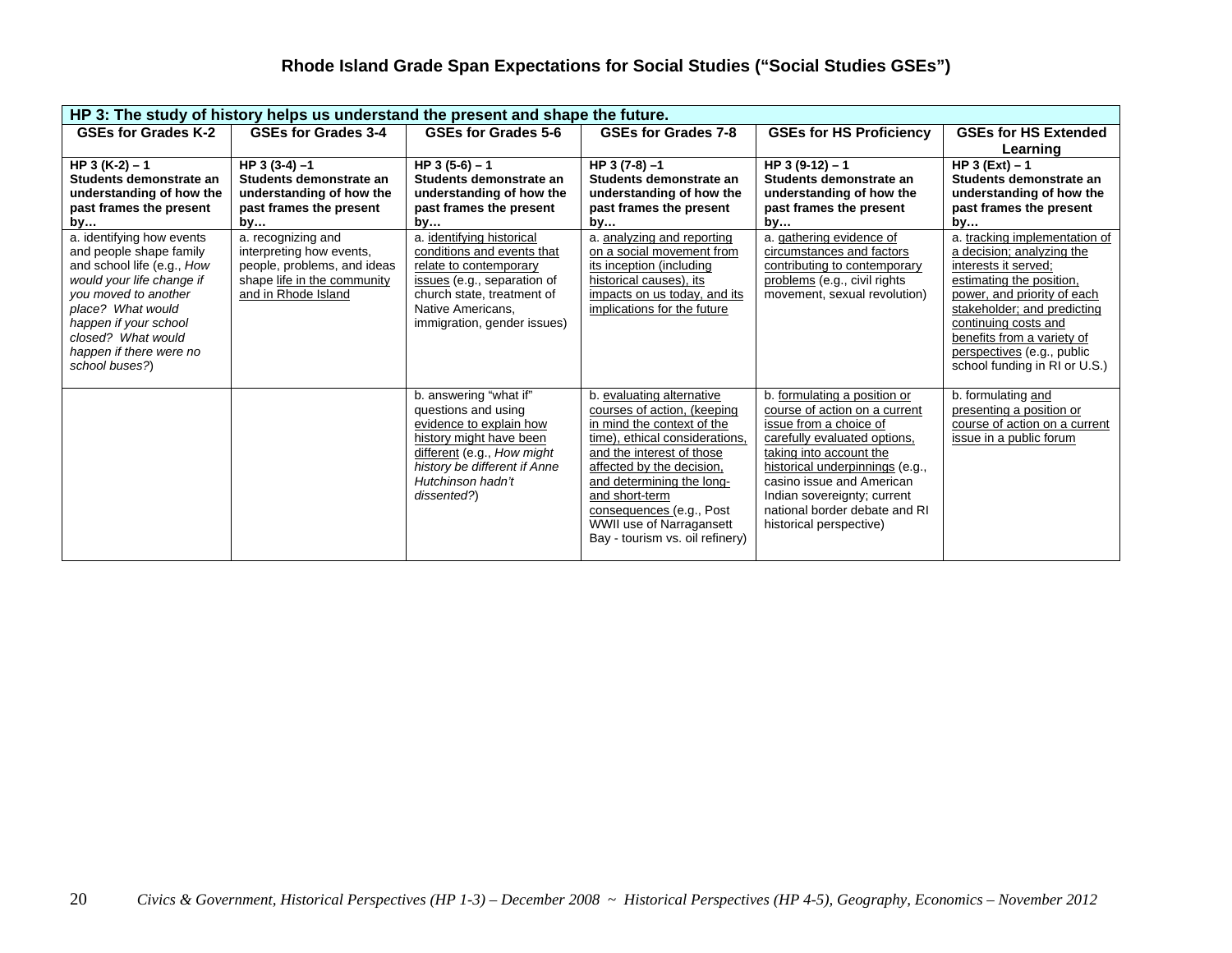| HP 3 $(K-2) - 2$<br>Students make personal<br>connections in an<br>historical context (e.g.,<br>source-to-source, source-<br>to-self, source-to-world)<br>by<br>a. using a variety of sources<br>(e.g., photographs, written<br>text, clothing, oral history) to<br>reconstruct their past and<br>understand the present. | HP 3 $(3-4) - 2$<br>Students make personal<br>connections in an<br>historical context (e.g.,<br>source-to-source, source-<br>to-self, source-to-world)<br>by<br>a. using a variety of sources<br>(e.g., photographs, written<br>text, clothing, oral history) to<br>reconstruct the past,<br>understand the present, and<br>make predictions for the<br>future | HP 3 $(5-6) - 2$<br>Students make personal<br>connections in an<br>historical context (e.g.,<br>source-to-source, source-<br>to-self, source-to-world)<br>by<br>a. explaining how the<br>similarities of human issues<br>across time periods<br>influence their own personal<br>histories (e.g., so what?<br>How does this relate to me?) | HP $3(7-8)-2$<br>Students make personal<br>connections in an<br>historical context (e.g.,<br>source-to-source, source-<br>to-self, source-to-world)<br>by<br>a. recognizing and reflecting<br>on how the similarities of<br>human issues across time<br>periods influence their own<br>personal histories (e.g., so<br>what? How does this relate<br>to $me$ ?) | HP 3 $(9-12) - 2$<br>Students make personal<br>connections in an<br>historical context (e.g.,<br>source-to-source, source-<br>to-self, source-to-world)<br>by<br>a. articulating an<br>understanding of the<br>meaning, implications, and<br>impact of historical events<br>on their lives today (e.g.,<br>closing of the Navy in Rhode<br><b>Island at Quonset Point:</b><br>volunteer army; ratification<br>of RI Constitution; whaling | HP $3$ (Ext)-2<br>Students make personal<br>connections in an<br>historical context (e.g.,<br>source-to-source, source-<br>to-self, source-to-world)<br>by<br>a. using knowledge of<br>historical ideas and<br>concepts and their enduring<br>implications, to formulate a<br>philosophy statement based<br>on personal values |
|---------------------------------------------------------------------------------------------------------------------------------------------------------------------------------------------------------------------------------------------------------------------------------------------------------------------------|----------------------------------------------------------------------------------------------------------------------------------------------------------------------------------------------------------------------------------------------------------------------------------------------------------------------------------------------------------------|-------------------------------------------------------------------------------------------------------------------------------------------------------------------------------------------------------------------------------------------------------------------------------------------------------------------------------------------|-----------------------------------------------------------------------------------------------------------------------------------------------------------------------------------------------------------------------------------------------------------------------------------------------------------------------------------------------------------------|-------------------------------------------------------------------------------------------------------------------------------------------------------------------------------------------------------------------------------------------------------------------------------------------------------------------------------------------------------------------------------------------------------------------------------------------|--------------------------------------------------------------------------------------------------------------------------------------------------------------------------------------------------------------------------------------------------------------------------------------------------------------------------------|
|                                                                                                                                                                                                                                                                                                                           |                                                                                                                                                                                                                                                                                                                                                                |                                                                                                                                                                                                                                                                                                                                           |                                                                                                                                                                                                                                                                                                                                                                 | industry, access to the<br>shore, declining birth rates)                                                                                                                                                                                                                                                                                                                                                                                  |                                                                                                                                                                                                                                                                                                                                |
|                                                                                                                                                                                                                                                                                                                           |                                                                                                                                                                                                                                                                                                                                                                | b. explaining how the<br>differences of human issues<br>across time periods<br>influence their own personal<br>histories (e.g., so what?<br>How does this relate to me?)                                                                                                                                                                  | b. recognizing and reflecting<br>on how the differences of<br>human issues across time<br>periods influence their own<br>personal histories (e.g., so<br>what? How does this relate<br>to $me$ ?)                                                                                                                                                               | b. analyzing how an<br>historical development (e.g.,<br>cycle of poverty or<br>prosperity, low educational<br>attainment, "Independent<br>Man") has contributed to<br>current social, economic, or<br>political patterns                                                                                                                                                                                                                  | b. presenting an analysis of<br>an historical development to<br>a public forum                                                                                                                                                                                                                                                 |
|                                                                                                                                                                                                                                                                                                                           |                                                                                                                                                                                                                                                                                                                                                                | c. identifying the cultural<br>influences that shape<br>individuals and historical<br>events                                                                                                                                                                                                                                              | c. comparing and<br>contrasting the cultural<br>influences that shape<br>individuals and historical<br>events (e.g., Conversion of<br>Quakers from slave holders<br>to abolitionists, emergence<br>of mill villages, Gordon Trial)                                                                                                                              |                                                                                                                                                                                                                                                                                                                                                                                                                                           |                                                                                                                                                                                                                                                                                                                                |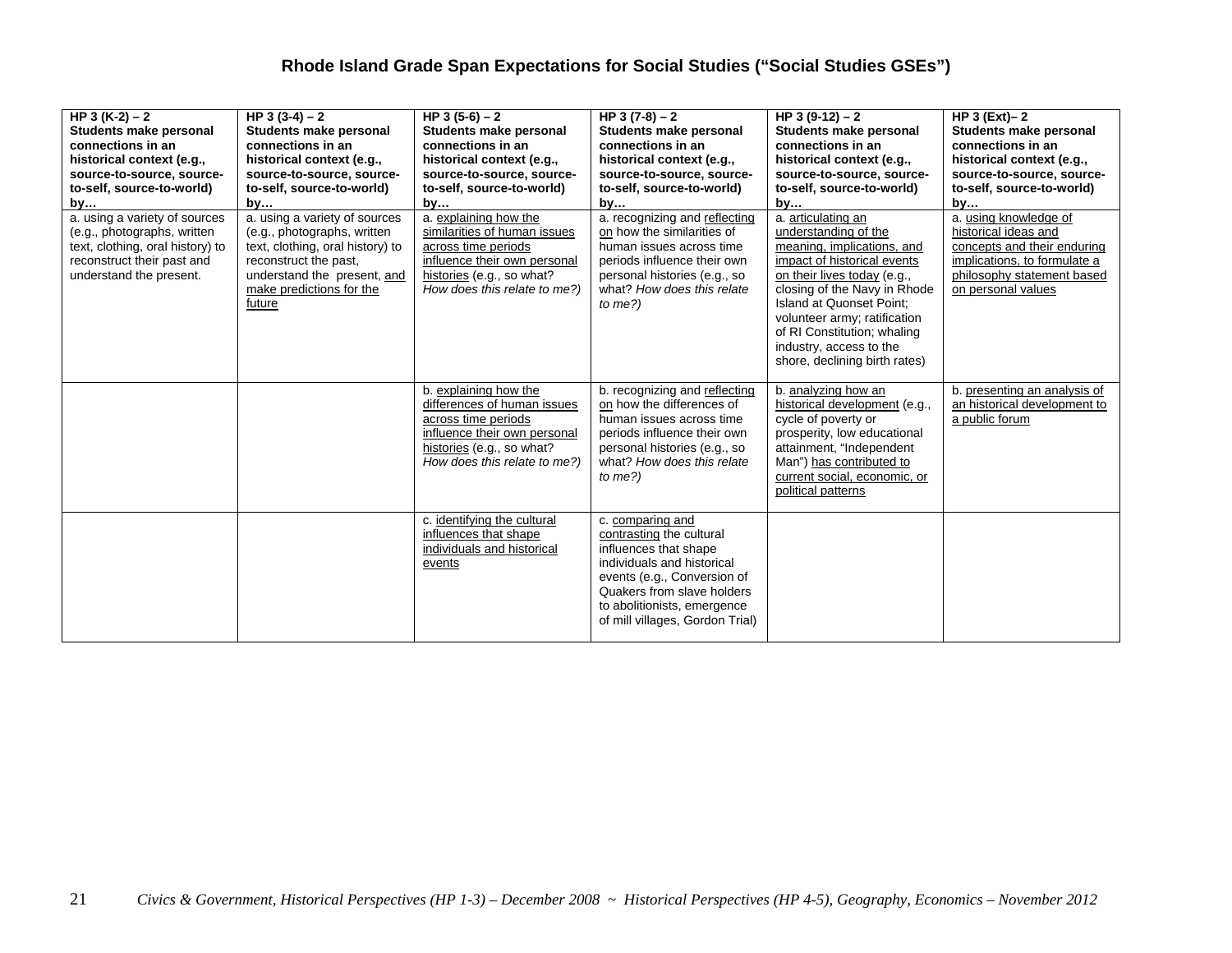| HP 4: Historical events and human/natural phenomena impact and are influenced by ideas and beliefs. |                                                     |                                                     |                                                             |                                                     |                                                     |  |
|-----------------------------------------------------------------------------------------------------|-----------------------------------------------------|-----------------------------------------------------|-------------------------------------------------------------|-----------------------------------------------------|-----------------------------------------------------|--|
| <b>GSEs for Grades K-2</b>                                                                          | <b>GSEs for Grades 3-4</b>                          | GSEs for Grades 5-6                                 | GSEs for Grades 7-8                                         | <b>GSEs for HS Proficiency</b>                      | <b>GSEs for HS Extended</b>                         |  |
|                                                                                                     |                                                     |                                                     |                                                             |                                                     | Learning                                            |  |
| HP 4 $(K-2) - 1$                                                                                    | $HP 4 (3-4) - 1$                                    | $HP 4 (5-6) -1$                                     | HP 4 $(7-8) - 1$                                            | HP 4 (9-12) -1                                      | $HP 4 (Ext) -1$                                     |  |
| Students demonstrate an                                                                             | Students demonstrate an                             | Students demonstrate an                             | Students demonstrate an                                     | Students demonstrate an                             | Students demonstrate an                             |  |
| understanding that                                                                                  | understanding that                                  | understanding that                                  | understanding that                                          | understanding that                                  | understanding that                                  |  |
| geographic factors and<br>shared past events affect                                                 | geographic factors and<br>shared past events affect | geographic factors and<br>shared past events affect | geographic factors and<br>shared past events affect         | geographic factors and<br>shared past events affect | geographic factors and<br>shared past events affect |  |
| human interactions and                                                                              | human interactions and                              | human interactions and                              | human interactions and                                      | human interactions and                              | human interactions and                              |  |
| changes in civilizations                                                                            | changes in civilizations                            | changes in civilizations                            | changes in civilizations                                    | changes in civilizations                            | changes in civilizations                            |  |
| by                                                                                                  | by                                                  | by                                                  | by                                                          | by                                                  | by                                                  |  |
| a. identifying geographic                                                                           | a. identifying how geographic                       | a. identifying and explaining.                      | a. citing specific evidence to                              | a. utilizing maps, graphs, and                      |                                                     |  |
| factors that can affect how                                                                         | factors impact interactions                         | using specific examples.                            | explain how geographic                                      | charts to draw conclusions on                       |                                                     |  |
| people interact (e.g.,                                                                              | (e.g., distance between                             | how geographic factors                              | factors impacted a                                          | how societies historically                          |                                                     |  |
| students in the same desk                                                                           | settlements; rivers can be                          | shape the way humans                                | civilization's adaptation,                                  | were shaped and formalized.                         |                                                     |  |
| cluster are more likely to                                                                          | barriers to movement or                             | organize themselves in                              | development or decline                                      |                                                     |                                                     |  |
| interact).                                                                                          | facilitate transportation).                         | communities, government,<br>and businesses.         | (e.g., Fertile Crescent,<br>China, Westward                 |                                                     |                                                     |  |
|                                                                                                     |                                                     |                                                     | Expansion).                                                 |                                                     |                                                     |  |
|                                                                                                     |                                                     |                                                     |                                                             |                                                     |                                                     |  |
| b. identifying events that can                                                                      | b. identifying how events                           | b. identifying and explaining                       | a.citing specific evidence                                  | b. analyzing conflict that is                       | b. analyzing current events                         |  |
| affect how people interact                                                                          | impact interactions (e.g.,                          | using specific examples.                            | from a society/civilization to                              | based on unresolved                                 | and historical events to                            |  |
| (e.g., beginning kindergarten                                                                       | arrival of the Mayflower                            | how shared events affect                            | explain how shared events                                   | historical-geographical                             | predict and evaluate                                |  |
| means you play with                                                                                 | initiated interactions between                      | how individuals and                                 | affect how individuals and                                  | differences (e.g., religious,                       | potential conflicts that may                        |  |
| classmates; moving to a<br>new place means you need                                                 | British colonists and<br>Wampanoag tribe).          | societies adapt and change.                         | societies adapt and change<br>(e.g., language, religion, or | racial, and socio-economic).                        | occur in the future.                                |  |
| to make new friends).                                                                               |                                                     |                                                     | customs).                                                   |                                                     |                                                     |  |
|                                                                                                     |                                                     |                                                     |                                                             |                                                     |                                                     |  |
|                                                                                                     |                                                     |                                                     |                                                             | c. citing historical evidence                       |                                                     |  |
|                                                                                                     |                                                     |                                                     |                                                             | that geographic factors                             |                                                     |  |
|                                                                                                     |                                                     |                                                     |                                                             | affected decision-making by                         |                                                     |  |
|                                                                                                     |                                                     |                                                     |                                                             | policy-makers.                                      |                                                     |  |
|                                                                                                     |                                                     |                                                     |                                                             |                                                     |                                                     |  |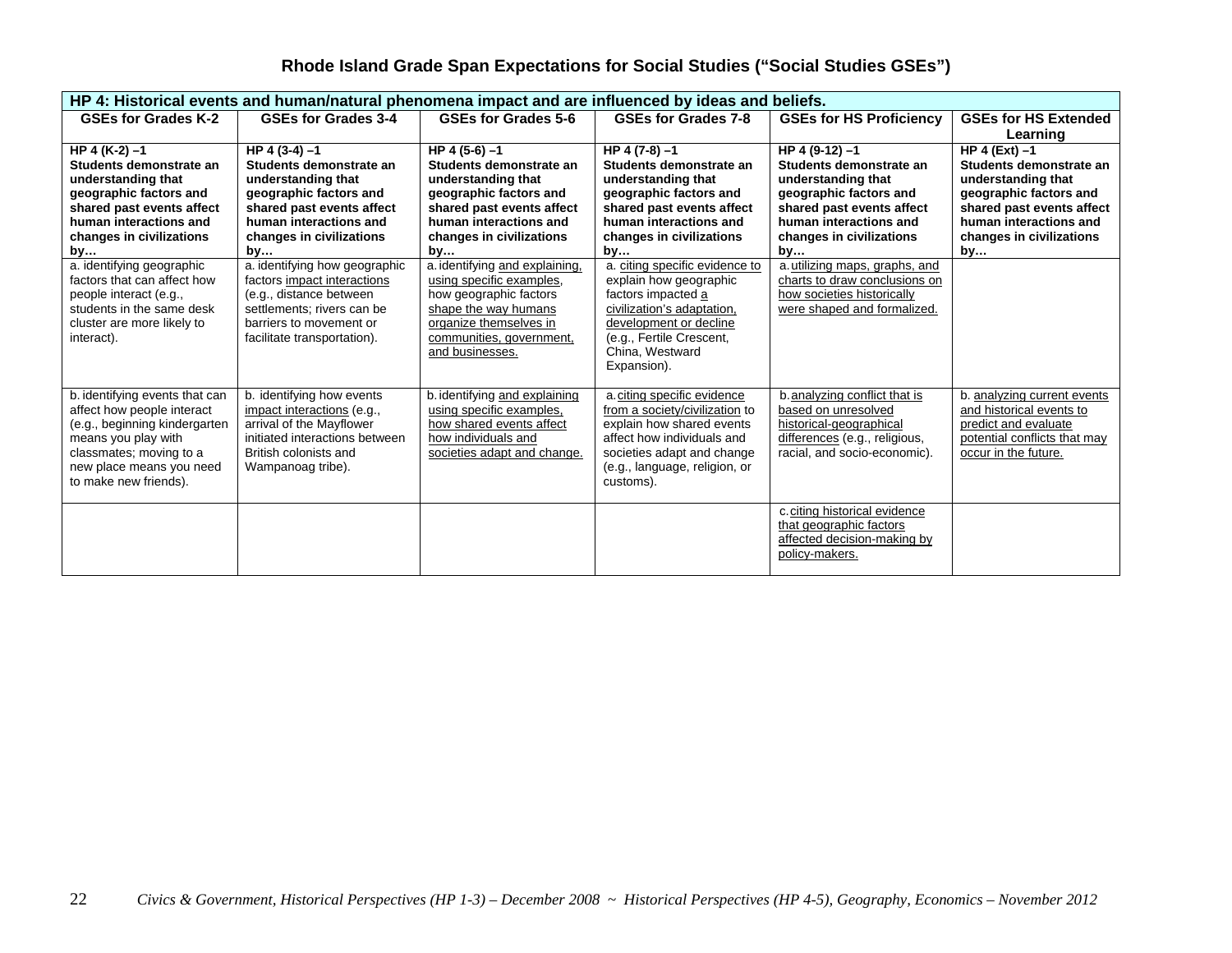| HP 4 (K-2) $-2$<br>Students demonstrate an<br>understanding that<br>innovations, inventions,<br>change, and expansion<br>cause increased<br>interaction among people<br>(e.g., cooperation or<br>conflict) by<br>a. identifying innovations or<br>inventions that have<br>impacted interaction<br>between people (e.g., the<br>invention of the telephone<br>allowed people to talk to | $HP$ 4 (3-4) $-2$<br>Students demonstrate an<br>understanding that<br>innovations, inventions,<br>change, and expansion<br>cause increased<br>interaction among people<br>(e.g., cooperation or<br>conflict) by<br>a. explaininghow<br>innovations or inventions<br>have impacted interactions<br>between people,<br>communities, regions, and<br>nations. | HP 4 (5-6) -2<br>Students demonstrate an<br>understanding that<br>innovations, inventions,<br>change, and expansion<br>cause increased interaction<br>among people (e.g.,<br>cooperation or conflict)<br>by<br>a. citing examples of how<br>science and technology have<br>had positive or negative<br>impacts upon individuals,<br>societies and the<br>environment in the past and | HP 4 (7-8) -2<br>Students demonstrate an<br>understanding that<br>innovations, inventions,<br>change, and expansion<br>cause increased interaction<br>among people (e.g.,<br>cooperation or conflict)<br>by<br>a. identifying and describing<br>how traits of civilization<br>develop in response to<br>innovations, inventions,<br>change and territorial<br>expansion. | HP 4 $(9-12) - 2$<br>Students demonstrate an<br>understanding that<br>innovations, inventions,<br>change, and expansion<br>cause increased<br>interaction among people<br>(e.g., cooperation or<br>conflict) by<br>a. evaluating the effect of<br>technology and innovation<br>on promoting territorial<br>expansion. | HP 4 (Ext) $-2$<br>Students demonstrate an<br>understanding that<br>innovations, inventions,<br>change, and expansion<br>cause increased<br>interaction among people<br>(e.g., cooperation or<br>conflict) by<br>b. exploring the<br>consequences of territorial<br>expansion on the<br>contracting society. |
|----------------------------------------------------------------------------------------------------------------------------------------------------------------------------------------------------------------------------------------------------------------------------------------------------------------------------------------------------------------------------------------|------------------------------------------------------------------------------------------------------------------------------------------------------------------------------------------------------------------------------------------------------------------------------------------------------------------------------------------------------------|--------------------------------------------------------------------------------------------------------------------------------------------------------------------------------------------------------------------------------------------------------------------------------------------------------------------------------------------------------------------------------------|--------------------------------------------------------------------------------------------------------------------------------------------------------------------------------------------------------------------------------------------------------------------------------------------------------------------------------------------------------------------------|-----------------------------------------------------------------------------------------------------------------------------------------------------------------------------------------------------------------------------------------------------------------------------------------------------------------------|--------------------------------------------------------------------------------------------------------------------------------------------------------------------------------------------------------------------------------------------------------------------------------------------------------------|
| each other at a distance).                                                                                                                                                                                                                                                                                                                                                             | b. identifying how expansion<br>has influenced interactions<br>between people.                                                                                                                                                                                                                                                                             | present.<br>b.providing historical<br>examples of factors, causes,<br>and reasons that lead to<br>interactions (e.g., exploration<br>of worlds).                                                                                                                                                                                                                                     | b. explaining the impact of<br>interactions.                                                                                                                                                                                                                                                                                                                             | b. proving whether<br>innovation and invention<br>have been beneficial or<br>detrimental to society.                                                                                                                                                                                                                  |                                                                                                                                                                                                                                                                                                              |
|                                                                                                                                                                                                                                                                                                                                                                                        |                                                                                                                                                                                                                                                                                                                                                            | c. describing important<br>technologies and<br>advancements, including<br>writing systems, developed<br>by a particular civilization/<br>country/ nation.                                                                                                                                                                                                                            | c. describing how inventions<br>and technological<br>improvements (e.g., irrigation<br>systems, road construction,<br>science) relate to settlement.<br>population growth, and<br>success of a civilization/<br>country/ nation.                                                                                                                                         |                                                                                                                                                                                                                                                                                                                       |                                                                                                                                                                                                                                                                                                              |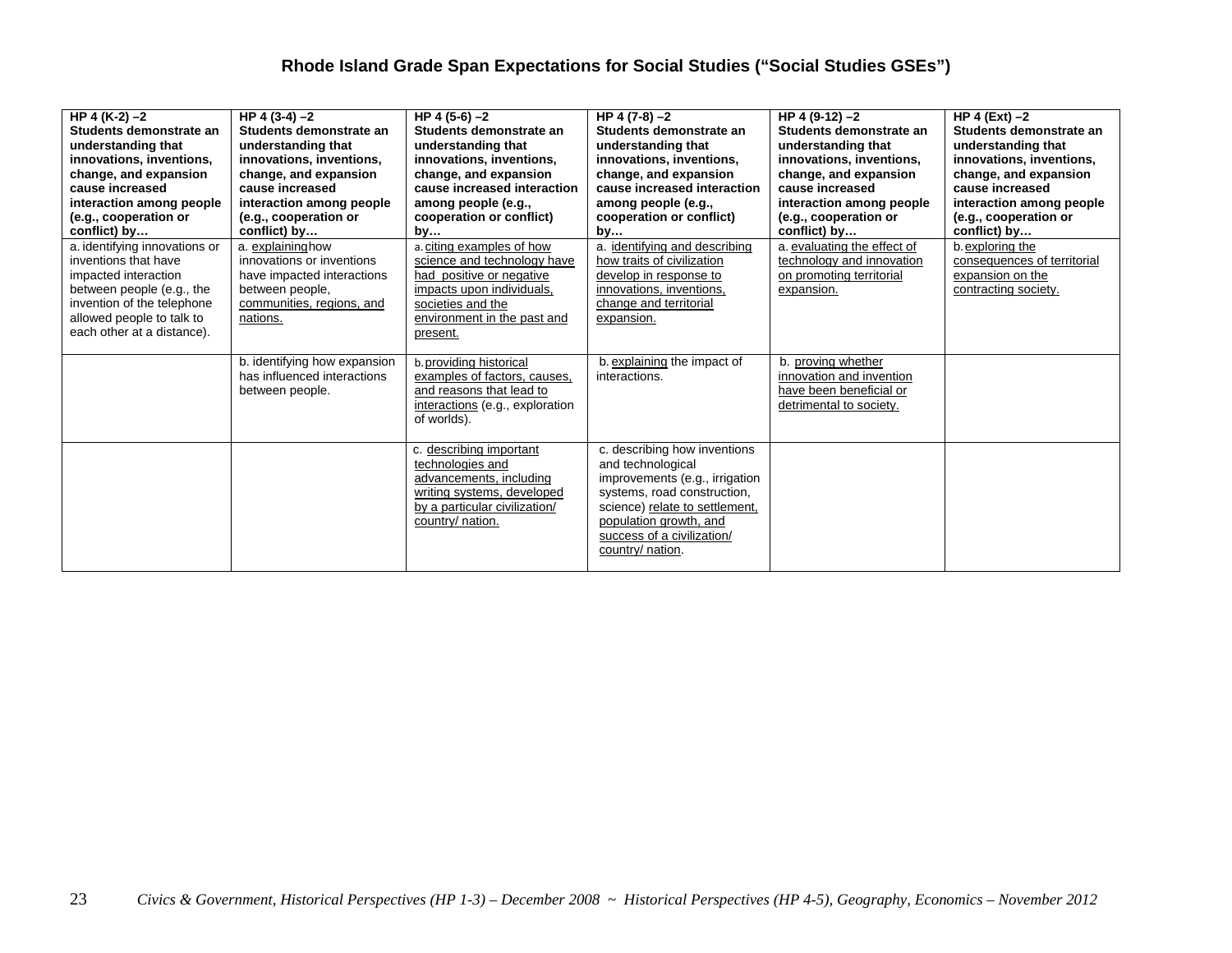| HP 5: Human societies and cultures develop and change in response to human needs and wants. |                                                                    |                                                                    |                                                                                                                                                                                                            |                                                                                                                                            |                                                                                                                                                                                    |  |  |
|---------------------------------------------------------------------------------------------|--------------------------------------------------------------------|--------------------------------------------------------------------|------------------------------------------------------------------------------------------------------------------------------------------------------------------------------------------------------------|--------------------------------------------------------------------------------------------------------------------------------------------|------------------------------------------------------------------------------------------------------------------------------------------------------------------------------------|--|--|
| <b>GSEs for Grades K-2</b>                                                                  | GSEs for Grades 3-4                                                | GSEs for Grades 5-6                                                | GSEs for Grades 7-8                                                                                                                                                                                        | <b>GSEs for HS Proficiency</b>                                                                                                             | <b>GSEs for HS Extended</b>                                                                                                                                                        |  |  |
|                                                                                             |                                                                    |                                                                    |                                                                                                                                                                                                            |                                                                                                                                            | Learning                                                                                                                                                                           |  |  |
| HP $5(K-2) - 1$<br>Students demonstrate an<br>understanding that a                          | $HP 5(3-4) - 1$<br>Students demonstrate an<br>understanding that a | HP $5(5-6) - 1$<br>Students demonstrate an<br>understanding that a | HP 5 (7-8) -1<br>Students demonstrate an<br>understanding that a                                                                                                                                           | HP 5 (9-12)-1<br>Students demonstrate an<br>understanding that a variety                                                                   | <b>HP 5 (Ext)-1</b><br>Students demonstrate an<br>understanding that a                                                                                                             |  |  |
| variety of factors affect                                                                   | variety of factors affect                                          | variety of factors affect                                          | variety of factors affect                                                                                                                                                                                  | of factors affect cultural                                                                                                                 | variety of factors affect                                                                                                                                                          |  |  |
| cultural diversity within a<br>society by                                                   | cultural diversity within a<br>society by                          | cultural diversity within a<br>society by                          | cultural diversity within a<br>society by                                                                                                                                                                  | diversity within a society                                                                                                                 | cultural diversity within a<br>society by                                                                                                                                          |  |  |
| a.recognizing cultural                                                                      | a. comparing cultural                                              | a. comparing and contrasting                                       | a. identifying how                                                                                                                                                                                         | by<br>a. identifying patterns of                                                                                                           |                                                                                                                                                                                    |  |  |
| differences and similarities                                                                | differences and similarities                                       | the diversity of different                                         | movement (e.g., ideas,                                                                                                                                                                                     | migration and evaluating their                                                                                                             |                                                                                                                                                                                    |  |  |
| between individuals,                                                                        | between individuals, groups,                                       | groups, places, and time                                           | people, technology) impacts                                                                                                                                                                                | socio-cultural impacts.                                                                                                                    |                                                                                                                                                                                    |  |  |
| groups, or communities                                                                      | or communities (e.g.,                                              | periods or within the same                                         | cultural diversity.                                                                                                                                                                                        |                                                                                                                                            |                                                                                                                                                                                    |  |  |
| (e.g., customs, beliefs,                                                                    | customs, beliefs, language,<br>religious faiths).                  | group over time.                                                   |                                                                                                                                                                                                            |                                                                                                                                            |                                                                                                                                                                                    |  |  |
| language, religious faiths).                                                                |                                                                    |                                                                    |                                                                                                                                                                                                            |                                                                                                                                            |                                                                                                                                                                                    |  |  |
|                                                                                             |                                                                    | b. providing examples of<br>cultural diversity.                    | b. applying demographic<br>factors (e.g., urban/rural,<br>religion, socioeconomics,<br>race, ethnicity) to<br>understand changes in<br>cultural diversity in an<br>historical and contemporary<br>context. | b.investigating the role of<br>demographic factors (gender,<br>ethnicity, class) in creating<br>cultural diversity in a society.           | b. critiquing the role of<br>demographic factors (e.g.,<br>ethnicity, class, gender) in<br>creating cultural diversity at<br>a variety of scales (e.g.,<br>neighborhood, country). |  |  |
|                                                                                             |                                                                    |                                                                    |                                                                                                                                                                                                            | c. analyzing the contribution of<br>diverse cultural elements<br>(e.g., norms, beliefs, religions,<br>ideologies, languages,<br>cuisines). | c. investigating the<br>dichotomy of diversity<br>between urban and rural<br>settings.                                                                                             |  |  |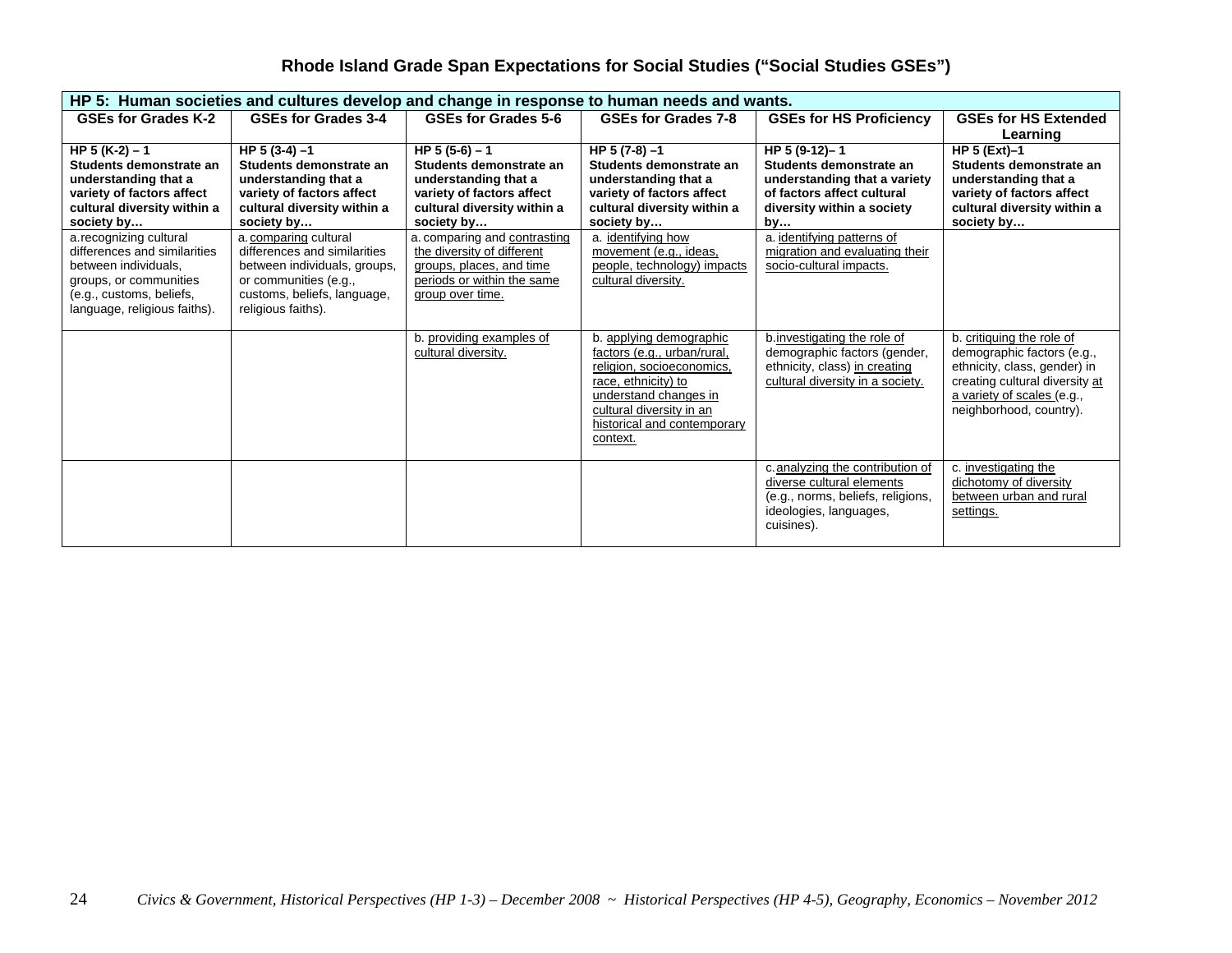| HP 5 $(K-2) - 2$<br><b>Students demonstrate</b><br>an understanding that<br>culture has affected<br>how people in a society<br>behave in relation to<br>groups and their<br>environment by | HP $5(3-4)-2$<br>Students demonstrate an<br>understanding that<br>culture has affected how<br>people in a society<br>behave in relation to<br>groups and their<br>environment by   | HP $5(5-6)-2$<br>Students demonstrate an<br>understanding that<br>culture has affected how<br>people in a society<br>behave in relation to<br>groups and their<br>environment by     | HP $5(7-8)-2$<br>Students demonstrate an<br>understanding that culture<br>has affected how people in<br>a society behave in relation<br>to groups and their<br>environment by                                                    | HP $5(9-12) - 2$<br>Students demonstrate an<br>understanding that culture has<br>affected how people in a society<br>behave in relation to groups and<br>their environment by        | HP $5$ (Ext) $-2$<br>Students demonstrate an<br>understanding that culture<br>has affected how people in<br>a society behave in relation<br>to groups and their<br>environment by |
|--------------------------------------------------------------------------------------------------------------------------------------------------------------------------------------------|------------------------------------------------------------------------------------------------------------------------------------------------------------------------------------|--------------------------------------------------------------------------------------------------------------------------------------------------------------------------------------|----------------------------------------------------------------------------------------------------------------------------------------------------------------------------------------------------------------------------------|--------------------------------------------------------------------------------------------------------------------------------------------------------------------------------------|-----------------------------------------------------------------------------------------------------------------------------------------------------------------------------------|
| a. describing daily life for<br>individuals in a cultural<br>community.                                                                                                                    | a. comparing how<br>members within cultures<br>interact with each other<br>and their environment.                                                                                  | a. identifying how cultural<br>expectations impact<br>people's behavior in their<br>community.                                                                                       | a. comparing and contrasting<br>how cultural expectations<br>impact people's behavior and<br>role in different communities/<br>societies (e.g., student<br>protocols in 1800 vs. today).                                         | a analyzing how membership in<br>particular cultural groups has<br>affected civic engagement on the<br>local, regional, and national level,<br>citing evidence.                      |                                                                                                                                                                                   |
| b. identifying different<br>cultures present in the<br>local community.                                                                                                                    | b. identifying how a culture<br>has changed over time.                                                                                                                             | b. using a historical context,<br>describe how diversity<br>contributes to conflict,<br>cooperation, growth, or<br>decline.                                                          | b. using an historical context,<br>describe how diversity<br>contributes to cultural<br>diffusion, acculturation, or<br>assimilation (e.g., "Melting<br>Pot").                                                                   | b. contrasting how cultural groups<br>have conflicted over land use<br>issues.                                                                                                       |                                                                                                                                                                                   |
|                                                                                                                                                                                            |                                                                                                                                                                                    | c. describing challenges or<br>obstacles a civilization/<br>country/ nation faced as it<br>grew over time.                                                                           | c.describing how<br>environment (e.g., physical,<br>cultural, etc.) or changes in<br>that environment affects a<br>civilization/country/nation<br>(e.g., settlement, conflicts,<br>transportation, climate<br>change, commerce). | c. evaluating how societies<br>addressed environmental<br>challenges in ways that shaped<br>their cultural practices.                                                                |                                                                                                                                                                                   |
| HP $5(K-2) - 3$<br><b>Various perspectives</b><br>have led individuals<br>and/or groups to<br>interpret events or<br>phenomena differently<br>and with historical<br>consequences by       | HP $5(3-4)-3$<br><b>Various perspectives</b><br>have led individuals<br>and/or groups to<br>interpret events or<br>phenomena differently<br>and with historical<br>consequences by | HP $5(5-6) - 3$<br><b>Various perspectives</b><br>have led individuals<br>and/or groups to<br>interpret events or<br>phenomena differently<br>and with historical<br>consequences by | HP $5(7-8) - 3$<br>Various perspectives have<br>led individuals and/or<br>groups to interpret events<br>or phenomena differently<br>and with historical<br>consequences by                                                       | HP $5(9-12) - 3$<br>Various perspectives have led<br>individuals and/or groups to<br>interpret events or phenomena<br>differently and with historical<br>consequences by             | HP $5$ (Ext) $-3$<br>Various perspectives have<br>led individuals and/or<br>groups to interpret events<br>or phenomena differently<br>and with historical<br>consequences by      |
| a. describing how people<br>with different perspectives<br>view events in different<br>ways.                                                                                               | a. comparing how people<br>with different perspectives<br>view events in different<br>ways.                                                                                        | a.identifying various factors<br>that impact individual and<br>or group's perspective of<br>events (e.g., social,<br>intellectual, political,<br>economic).                          | a. describing how and why<br>various factors impact an<br>individual or a group's<br>perspective of events.                                                                                                                      | a. utilizing sources (e.g., primary<br>documents, secondary sources,<br>oral histories) to identify different<br>historical narratives and<br>perspectives about the same<br>events. | a. comparing and contrasting<br>the distinct historical<br>narratives of the same events<br>and determining how the<br>narratives impacted social<br>events.                      |
|                                                                                                                                                                                            |                                                                                                                                                                                    | b. describing how an<br>individual or group's<br>perspectives change over<br>time using primary<br>documents as evidence.                                                            | b. explaining and analyzing<br>how changing perspectives<br>impact history using primary<br>documents as evidence.                                                                                                               | b. describing how the historical<br>perspectives of leaders and<br>decision makers served to shape<br>and influence public policy using<br>primary sources as evidence.              |                                                                                                                                                                                   |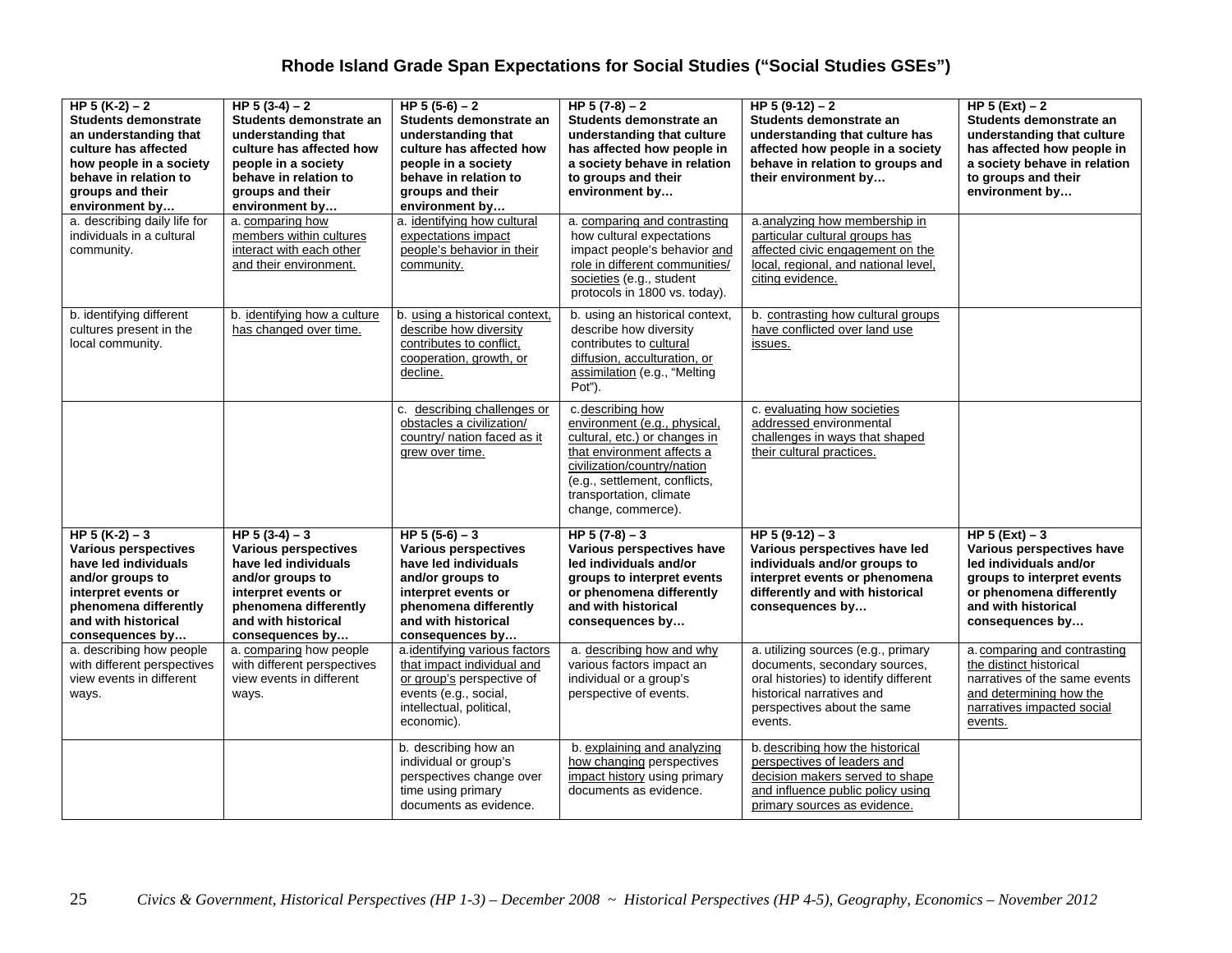# **GSEs for Geography Strand**

| G 1: The World in Spatial Terms: Understanding and interpreting the organization of people, places, and environments on Earth's surface |                                                          |                                                          |                                                                |                                                              |                                                  |  |  |  |
|-----------------------------------------------------------------------------------------------------------------------------------------|----------------------------------------------------------|----------------------------------------------------------|----------------------------------------------------------------|--------------------------------------------------------------|--------------------------------------------------|--|--|--|
|                                                                                                                                         | provides an understanding of the world in spatial terms. |                                                          |                                                                |                                                              |                                                  |  |  |  |
| GSEs for Grades K-2                                                                                                                     | <b>GSEs for Grades 3-4</b>                               | <b>GSEs for Grades 5-6</b>                               | GSEs for Grades 7-8                                            | <b>GSEs for HS Proficiency</b>                               | <b>GSEs for HS Extended</b>                      |  |  |  |
|                                                                                                                                         |                                                          |                                                          |                                                                |                                                              | Learning                                         |  |  |  |
| $G_1$ (K-2) -1<br>Students understand maps,                                                                                             | $G (3-4) -1$<br><b>Students understand</b>               | G $1(5-6) - 1$<br><b>Students understand</b>             | $G (7-8) -1$<br><b>Students understand</b>                     | $G$ 1 (9-12) $-1$<br>Students understand maps,               | $G 1 (Ext) -1$<br>Students understand maps,      |  |  |  |
| globes, and other                                                                                                                       | maps, globes, and other                                  | maps, globes, and other                                  | maps, globes, and other                                        | globes, and other                                            | globes, and other                                |  |  |  |
| geographic tools and                                                                                                                    | geographic tools and                                     | geographic tools and                                     | geographic tools and                                           | geographic tools and                                         | geographic tools and                             |  |  |  |
| technologies by                                                                                                                         | technologies by                                          | technologies by                                          | technologies by                                                | technologies by                                              | technologies by                                  |  |  |  |
| a. identifying the purpose of a<br>variety of maps.                                                                                     | a. accurately using maps to<br>identify locations.       | a. identifying physical<br>features of maps and globes.  | a.identifying and utilizing a<br>variety of maps for different | a. analyzing spatial patterns<br>and synthesizing with other | a. making the connection<br>between location and |  |  |  |
|                                                                                                                                         |                                                          |                                                          | purposes.                                                      | primary and secondary                                        | decisions about land use.                        |  |  |  |
|                                                                                                                                         |                                                          |                                                          |                                                                | sources.                                                     |                                                  |  |  |  |
| b. describing where places are                                                                                                          | b. identifying relationships                             | b. utilizing geographic tools                            | b. utilizing technology to                                     | b. analyzing the data from                                   |                                                  |  |  |  |
| located on a map using relative                                                                                                         | between time, space, and                                 | like latitude and longitude to                           | access geographic                                              | geographic technology (e.g.,                                 |                                                  |  |  |  |
| distance and direction.                                                                                                                 | distance.                                                | identify absolute location.                              | databases such as GPS and<br>Geographic Information            | GPS and GIS) for research<br>and application for problem     |                                                  |  |  |  |
|                                                                                                                                         |                                                          |                                                          | Systems (GIS).                                                 | solving.                                                     |                                                  |  |  |  |
|                                                                                                                                         |                                                          |                                                          |                                                                |                                                              |                                                  |  |  |  |
| c. organizing information about                                                                                                         | c. organizing information                                | c. differentiating between                               | c. analyzing charts and                                        | c. analyzing how place shapes                                |                                                  |  |  |  |
| people places and<br>environments in a spatial                                                                                          | about people, places, and<br>environments in a spatial   | local, regional, and global<br>scales (e.g., location of | graphs to interpret<br>geographical information.               | events and how places may<br>be changed by events (e.g.,     |                                                  |  |  |  |
| context (e.g., the school is next                                                                                                       | context (e.g., the school is                             | continents and oceans).                                  |                                                                | historical, scientific).                                     |                                                  |  |  |  |
| to a store; a student's house is                                                                                                        | to the east of the store; the                            |                                                          |                                                                |                                                              |                                                  |  |  |  |
| across the street from the                                                                                                              | house is <i>northeast</i> of the                         |                                                          |                                                                |                                                              |                                                  |  |  |  |
| park).                                                                                                                                  | mountains).                                              |                                                          |                                                                |                                                              |                                                  |  |  |  |
| $G 1 (K-2) -2$                                                                                                                          | $G (3-4) -2$                                             | $G (1 (5-6) -2)$                                         | $G (7-8)-2$                                                    | $G$ 1 (9-12) $-2$                                            | $G_1(Ext) - 2$                                   |  |  |  |
| <b>Students identify the</b>                                                                                                            | <b>Students identify the</b>                             | Students interpret the                                   | Students interpret the                                         | Students interpret the                                       | Students interpret the                           |  |  |  |
| characteristics and features                                                                                                            | characteristics and                                      | characteristics and                                      | characteristics and                                            | characteristics and features                                 | characteristics and features                     |  |  |  |
| of maps by                                                                                                                              | features of maps by                                      | features of maps by                                      | features of maps by                                            | of maps by                                                   | of maps by                                       |  |  |  |
| a. recognizing elements of a                                                                                                            | a. applying map skills to<br>represent a location (e.g., | a. recognizing spatial<br>information provided by        | a. analyzing multiple maps                                     | a. evaluating the impact of<br>topographical features on the |                                                  |  |  |  |
| map (e.g., key, scale, compass<br>rose).                                                                                                | design a map).                                           | different types of maps (e.g.,                           | (e.g., physical, political,<br>historical) to draw inferences  | development of societies.                                    |                                                  |  |  |  |
|                                                                                                                                         |                                                          | physical, political, map                                 | about the development of                                       |                                                              |                                                  |  |  |  |
|                                                                                                                                         |                                                          | projections).                                            | societies.                                                     |                                                              |                                                  |  |  |  |
| b. explaining how the elements                                                                                                          | b. identifying and describing                            | b.interpreting the spatial                               |                                                                | b. integrating visual                                        |                                                  |  |  |  |
| are used (e.g., key explains                                                                                                            | locations.                                               | information from maps to                                 |                                                                | information from maps with                                   |                                                  |  |  |  |
| symbols; scale indicates                                                                                                                |                                                          | explain the importance of the                            |                                                                | other sources (print & non-                                  |                                                  |  |  |  |
| distance; compass rose                                                                                                                  |                                                          | data.                                                    |                                                                | print) to form a coherent                                    |                                                  |  |  |  |
| indicates direction).                                                                                                                   |                                                          |                                                          |                                                                | understanding of an idea or<br>event.                        |                                                  |  |  |  |
|                                                                                                                                         |                                                          |                                                          |                                                                |                                                              |                                                  |  |  |  |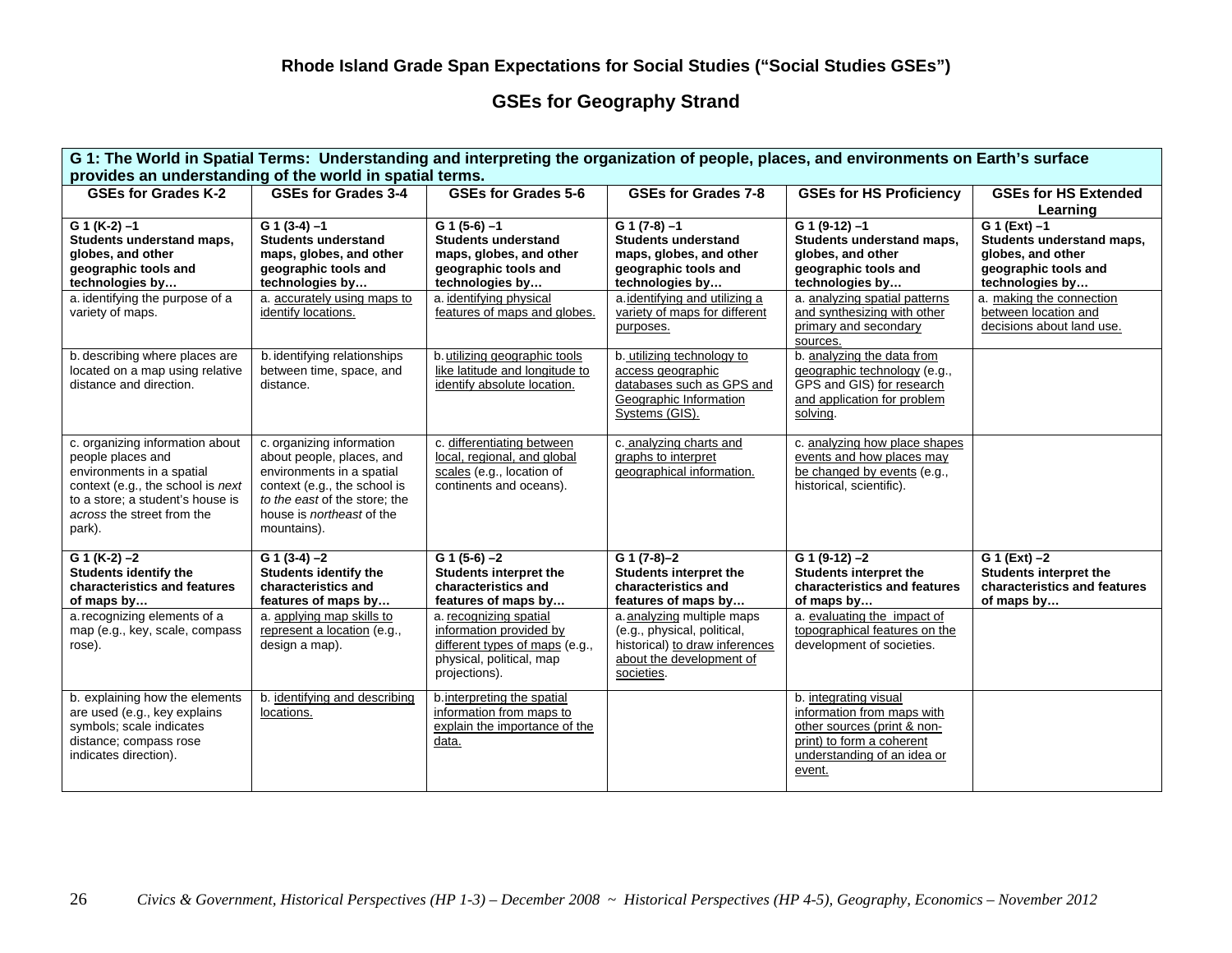|                                                                                                                      |                                                                                                                                                                                                   |                                                                                                                 |                                                                                                                                                                                                                | G 2: Places and Regions: Physical and human characteristics (e.g., culture, experiences, etc.) influence places and regions. |                                                                                                             |  |  |  |  |  |
|----------------------------------------------------------------------------------------------------------------------|---------------------------------------------------------------------------------------------------------------------------------------------------------------------------------------------------|-----------------------------------------------------------------------------------------------------------------|----------------------------------------------------------------------------------------------------------------------------------------------------------------------------------------------------------------|------------------------------------------------------------------------------------------------------------------------------|-------------------------------------------------------------------------------------------------------------|--|--|--|--|--|
| GSEs for Grades K-2                                                                                                  | <b>GSEs for Grades 3-4</b>                                                                                                                                                                        | GSEs for Grades 5-6                                                                                             | GSEs for Grades 7-8                                                                                                                                                                                            | <b>GSEs for HS Proficiency</b>                                                                                               | <b>GSEs for HS</b><br><b>Extended Learning</b>                                                              |  |  |  |  |  |
| $G 2 (K-2) -1$<br><b>Students understand the</b><br>physical and human<br>characteristics of places<br>by            | $G$ 2 (3-4) $-1$<br><b>Students understand the</b><br>physical and human<br>characteristics of places by                                                                                          | $G$ 2 (5-6) $-1$<br>Students understand the<br>physical and human<br>characteristics of places by               | $G$ 2 (7-8) $-1$<br><b>Students understand the</b><br>physical and human<br>characteristics of places<br>by                                                                                                    | $G$ 2 (9-12) $-1$<br><b>Students understand the</b><br>physical and human<br>characteristics of places<br>by                 | $G$ 2 (Ext) $-1$<br><b>Students understand</b><br>the physical and human<br>characteristics of places<br>by |  |  |  |  |  |
| a. identifying and describing<br>natural/physical features (e.g.,<br>river, mountains, oceans,<br>weather, climate). | a. explaining ways in which<br>geographical features determine<br>how people live and work (e.g.,<br>living near the ocean gives<br>opportunity to be fishermen or<br>marine biologist).          | a.explaining and/or connecting<br>how the geographical features<br>influenced population<br>settlement.         | a. explaining and/or<br>connecting how and why the<br>geographical features<br>influenced population<br>settlement and development of<br>cultures (e.g., customs,<br>language, religion, and<br>organization). | a. evaluating how humans<br>interact with physical<br>environments to form past<br>and present communities.                  |                                                                                                             |  |  |  |  |  |
| b. identifying and describing<br>human-made features (e.g.,<br>buildings, streets, bridges).                         | b. explaining how natural/physical<br>features and human-made<br>features makes a place unique.                                                                                                   | b. comparing and contrasting<br>patterns of population<br>settlement based on climate and<br>physical features. | b. analyzing and explaining<br>how and why physical and<br>human characteristics of<br>places and regions change<br>over time by citing specific<br>example(s).                                                |                                                                                                                              |                                                                                                             |  |  |  |  |  |
| $G 2 (K-2) -2$<br><b>Students distinguish</b><br>between regions and places<br>by                                    | $G (2 (3-4) -2)$<br>Students distinguish between<br>regions and places by                                                                                                                         | $G$ 2 (5-6) $-2$<br>Students distinguish between<br>regions and places by                                       | $G (7-8) -2$<br><b>Students distinguish</b><br>between regions and places<br>by                                                                                                                                | $G$ 2 (9-12) $-2$<br><b>Students distinguish</b><br>between regions and<br>places by                                         | $G$ 2 (Ext) $-2$<br><b>Students distinguish</b><br>between regions and<br>places by                         |  |  |  |  |  |
| a. identifying natural/physical<br>features of different places and<br>regions.                                      | a. defining a region and its<br>associated places (e.g., the<br>region of New England includes<br>the city of Providence; a city can<br>have several neighborhoods).                              | a. comparing and contrasting<br>the characteristics of different<br>types of regions and places.                | a. analyzing and explaining the<br>geographical influences that<br>shape regions and places.                                                                                                                   | a. analyzing and explaining<br>how concepts of site and<br>situation can explain the<br>uniqueness of places.                |                                                                                                             |  |  |  |  |  |
| b. comparing and contrasting<br>human-made features of<br>different places and regions.                              | b. explaining the difference<br>between regions and places<br>(e.g., a desert region is dry,<br>rainforest regions are wet;<br>Providence is densely populated,<br>Exeter is sparsely populated). | b. explaining the difference<br>between regions and places.                                                     |                                                                                                                                                                                                                |                                                                                                                              |                                                                                                             |  |  |  |  |  |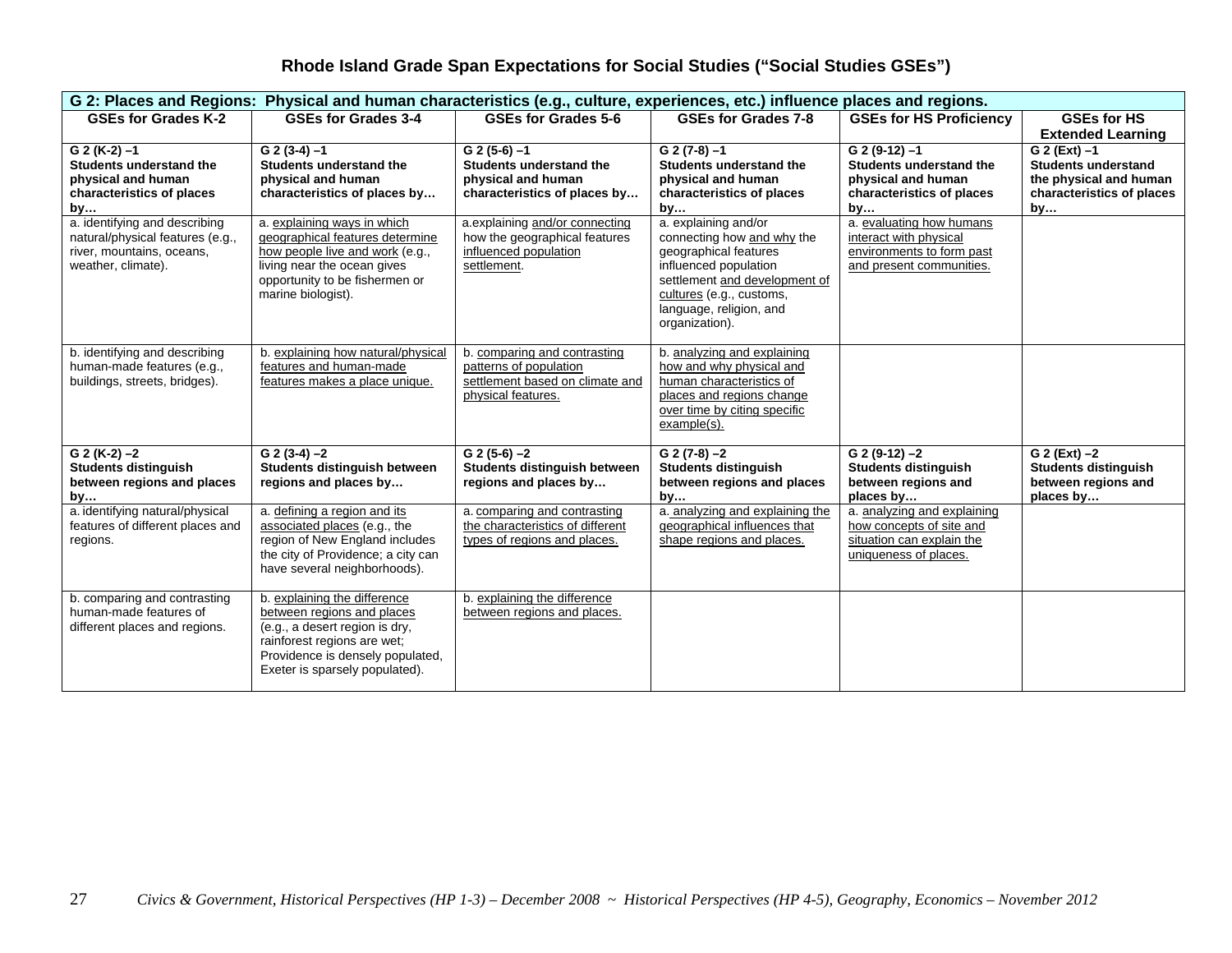| $G$ 2 (K-2) $-3$<br><b>Students understand</b><br>different perspectives that<br>individuals/ groups have<br>by                                    | $\overline{G}$ 2 (3-4) -3<br><b>Students understand</b><br>different perspectives that<br>individuals/ groups have<br>by                                                                                                                   | $G$ 2 (5-6) $-3$<br><b>Students understand different</b><br>perspectives that individuals/<br>groups have by                                                                                      | $G (2 (7-8) -3)$<br><b>Students understand different</b><br>perspectives that individuals/<br>groups have by                                                                                         | $G$ 2 (9-12) $-3$<br><b>Students identify different</b><br>perspectives that<br>individuals/ groups have<br>by  | $G$ 2 (Ext) $-3$<br><b>Students identify different</b><br>perspectives that<br>individuals/ groups have<br>by |
|----------------------------------------------------------------------------------------------------------------------------------------------------|--------------------------------------------------------------------------------------------------------------------------------------------------------------------------------------------------------------------------------------------|---------------------------------------------------------------------------------------------------------------------------------------------------------------------------------------------------|------------------------------------------------------------------------------------------------------------------------------------------------------------------------------------------------------|-----------------------------------------------------------------------------------------------------------------|---------------------------------------------------------------------------------------------------------------|
| b. identifying and describing<br>how people in different places<br>view their environments (e.g.,<br>home, classroom,<br>neighborhood, community). | a. contrasting how people in<br>different places describe their<br>physical environments (e.g.,<br>people who live in a desert<br>will give very high value to<br>water; people who live next to<br>a lake may take water for<br>granted). | a. identifying and describing the<br>physical and cultural<br>characteristics that shape<br>different places and regions.                                                                         | a. analyzing and explaining<br>how geography influences<br>cultural perspectives and<br>experiences and shapes how<br>people view and respond to<br>problems differently (e.g., urban<br>vs. rural). | a. evaluating the cultural and<br>regional differences for<br>potential bias from written or<br>verbal sources. |                                                                                                               |
|                                                                                                                                                    |                                                                                                                                                                                                                                            | b. researching a region to<br>analyze how geography shapes<br>that culture's perspective (e.g.,<br>demographics, climate, natural<br>and man-made resources).                                     |                                                                                                                                                                                                      |                                                                                                                 |                                                                                                               |
| $G 2 (K-2) -4$<br><b>Students understand how</b><br>geography contributes to                                                                       | $G$ 2 (3-4) $-4$<br>Students understand how<br>geography contributes to                                                                                                                                                                    | $G$ 2 (5-6) $-4$<br><b>Students understand how</b><br>geography contributes to how                                                                                                                | $G$ 2 (7-8) $-4$<br><b>Students understand how</b><br>geography contributes to how                                                                                                                   | $G$ 2 (9-12) $-4$<br>Students identify the ways<br>geography contributes to                                     | $G$ 2 (Ext) $-4$<br>Students identify the ways<br>geography contributes to                                    |
| how regions are defined /                                                                                                                          | how regions are defined /                                                                                                                                                                                                                  | regions are defined /                                                                                                                                                                             | regions are defined /<br>identified by                                                                                                                                                               | how regions are defined /<br>identified by                                                                      | how regions are defined /<br>identified by                                                                    |
| identified by<br>b. identifying natural physical<br>boundaries of places (e.g.,<br>rivers, mountains).                                             | identified by<br>a. describing how physical<br>geography defines<br>boundaries of regions.                                                                                                                                                 | identified by<br>a. identifying formal (e.g.,<br>United States of America),<br>vernacular (e.g., the Middle<br>East, South County), and<br>functional regions (e.g., cell<br>phone service area). | a. understanding the difference<br>between formal, vernacular, and<br>functional regions.                                                                                                            | a. comparing and contrasting<br>regional characteristics to<br>understand human events.                         |                                                                                                               |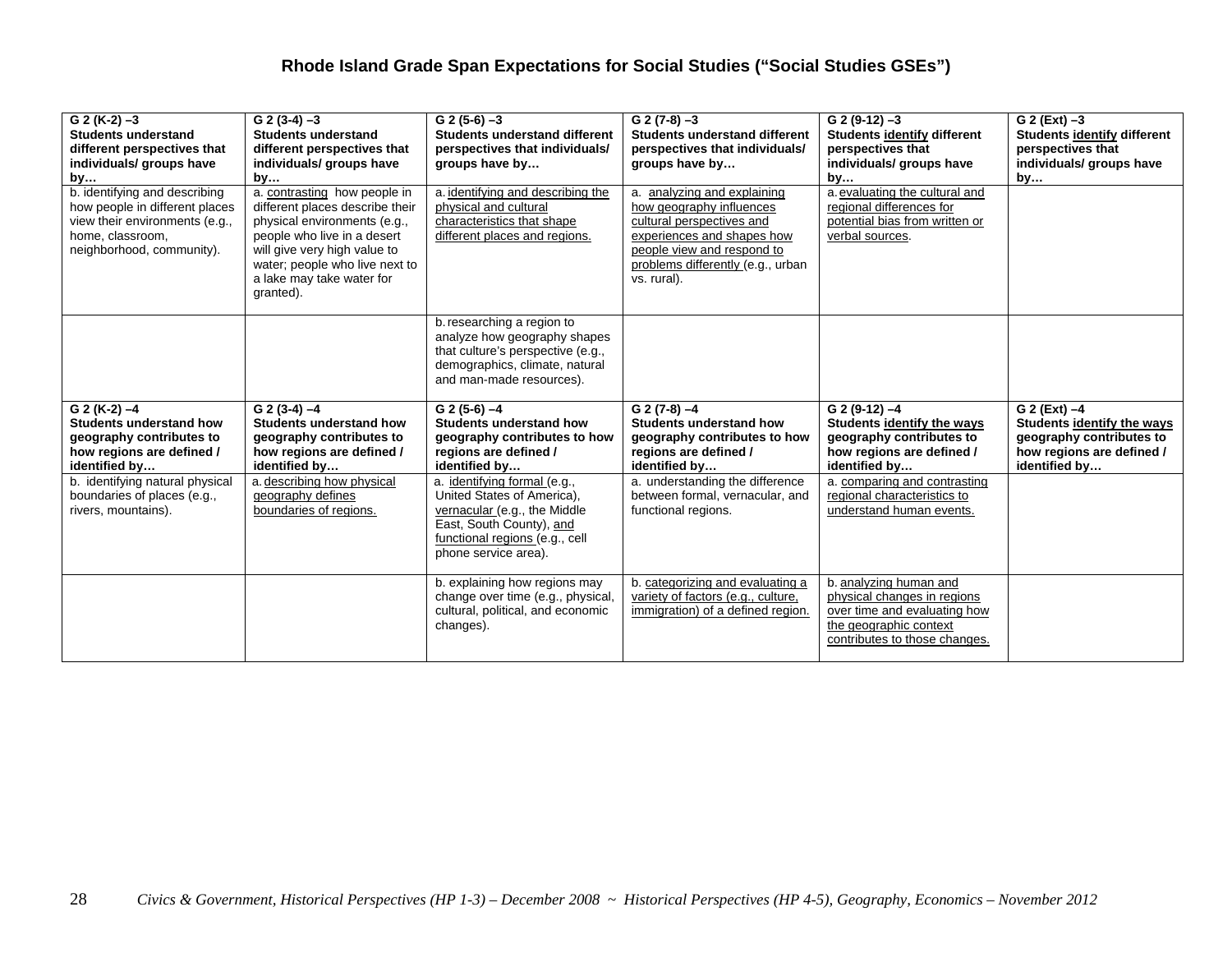| G 3: Human Systems: (Movement) Human systems and human movement affect and are affected by distribution of populations and resources,                             |                                                                                                                                  |                                                                                                                               |                                                                                                                                                                        |                                                                                                                               |                                                                                                                               |  |
|-------------------------------------------------------------------------------------------------------------------------------------------------------------------|----------------------------------------------------------------------------------------------------------------------------------|-------------------------------------------------------------------------------------------------------------------------------|------------------------------------------------------------------------------------------------------------------------------------------------------------------------|-------------------------------------------------------------------------------------------------------------------------------|-------------------------------------------------------------------------------------------------------------------------------|--|
|                                                                                                                                                                   | relationships (cooperation and conflict), and culture.                                                                           |                                                                                                                               |                                                                                                                                                                        |                                                                                                                               |                                                                                                                               |  |
| <b>GSEs for Grades K-2</b>                                                                                                                                        | <b>GSEs for Grades 3-4</b>                                                                                                       | <b>GSEs for Grades 5-6</b>                                                                                                    | GSEs for Grades 7-8                                                                                                                                                    | <b>GSEs for HS Proficiency</b>                                                                                                | <b>GSEs for HS</b>                                                                                                            |  |
| $G$ 3 (K-2) $-1$<br>Students understand why<br>people do/do not migrate<br>by                                                                                     | $G$ 3 (3-4) $-1$<br><b>Students understand why</b><br>people do/do not migrate<br>bγ…                                            | $G$ 3 (5-6) $-1$<br>Students understand why<br>people do/do not migrate<br>by                                                 | $G$ 3 (7-8) $-1$<br>Students understand why<br>people do/do not migrate by                                                                                             | $G$ 3 (9-12) $-1$<br>Students analyze why<br>people do/do not migrate<br>by                                                   | <b>Extended Learning</b><br>$G_3(Ext) - 1$<br>Students analyze why<br>people do/do not<br>migrate by                          |  |
| a. describing a reason why<br>people have or have not<br>moved.                                                                                                   | a. comparing reasons why<br>people have moved.                                                                                   | a. identifying and explaining<br>the push and pull factors that<br>lead to a decision to migrate.                             | a. analyzing how migration<br>affects a population.                                                                                                                    | a. investigating the causes of<br>major migrations and<br>evaluating the impact on<br>affected populations.                   |                                                                                                                               |  |
| $G_3(K-2) - 2$<br>Students understand the<br>interrelationships of<br>geography with resources<br>by                                                              | $G$ 3 (3-4) $-2$<br>Students understand the<br>interrelationships of<br>geography with resources<br>by                           | $G$ 3 (5-6) $-2$<br>Students understand the<br>interrelationships of<br>geography with resources<br>by                        | $G$ 3 (7-8) $-2$<br>Students understand the<br>interrelationships of<br>geography with resources<br>by                                                                 | $G$ 3 (9-12) $-2$<br>Students understand the<br>interrelationships of<br>geography with resources<br>by                       | $G_3(Ext) -2$<br><b>Students understand</b><br>the interrelationships of<br>geography with<br>resources by                    |  |
| a. identifying geographic<br>origins of specific resources<br>(e.g., fish from sea, wheat<br>from plains).                                                        | a. comparing products<br>produced locally and far<br>away (e.g., apples from<br>Scituate, oranges from<br>Florida).              | a. use evidence to correlate<br>how geography meets or does<br>not meet the needs of the<br>people.                           | a. analyzing how the<br>abundance, depletion, use, and<br>distribution of geographical<br>resources impact the expansion<br>and demise of societies/<br>civilizations. | a. evaluating the<br>environmental consequences<br>of resource consumption.                                                   |                                                                                                                               |  |
| $G_3(K-2)-3$<br><b>Students understand how</b><br>geography influences<br>human settlement,<br>cooperation or conflict<br>by                                      | $G$ 3 (3-4) $-3$<br><b>Students understand how</b><br>geography influences<br>human settlement,<br>cooperation or conflict<br>by | $G$ 3 (5-6) $-3$<br><b>Students understand how</b><br>geography influences<br>human settlement,<br>cooperation or conflict by | $G$ 3 (7-8) $-3$<br><b>Students understand how</b><br>geography influences human<br>settlement, cooperation or<br>conflict by                                          | $G$ 3 (9-12) $-3$<br><b>Students determine how</b><br>geography influences<br>human settlement,<br>cooperation or conflict by | $G_3(Ext) - 3$<br><b>Students determine</b><br>how geography<br>influences human<br>settlement, cooperation<br>or conflict by |  |
| a. describing how features of<br>a place influence what<br>activities do or do not take<br>place there (e.g., soccer<br>field on a flat plain, not on a<br>hill). | a. describing how features<br>of a place influence human<br>decision making (e.g.,<br>activities, settlement,<br>employment).    | a. recognizing and justifying<br>how geography influences<br>human settlement, cooperation<br>and conflict.                   | a. using evidence to build a<br>logical argument in support or in<br>opposition to expansion of<br>human settlement.                                                   | a. analyzing these<br>relationships in a given<br>historical or current example.                                              |                                                                                                                               |  |
| b. describing how people<br>who live near each other<br>sometimes help each other<br>(e.g., sharing set of markers<br>among a desk cluster).                      | b. describing how features<br>of a place affect human<br>cooperation or conflict.                                                |                                                                                                                               |                                                                                                                                                                        |                                                                                                                               |                                                                                                                               |  |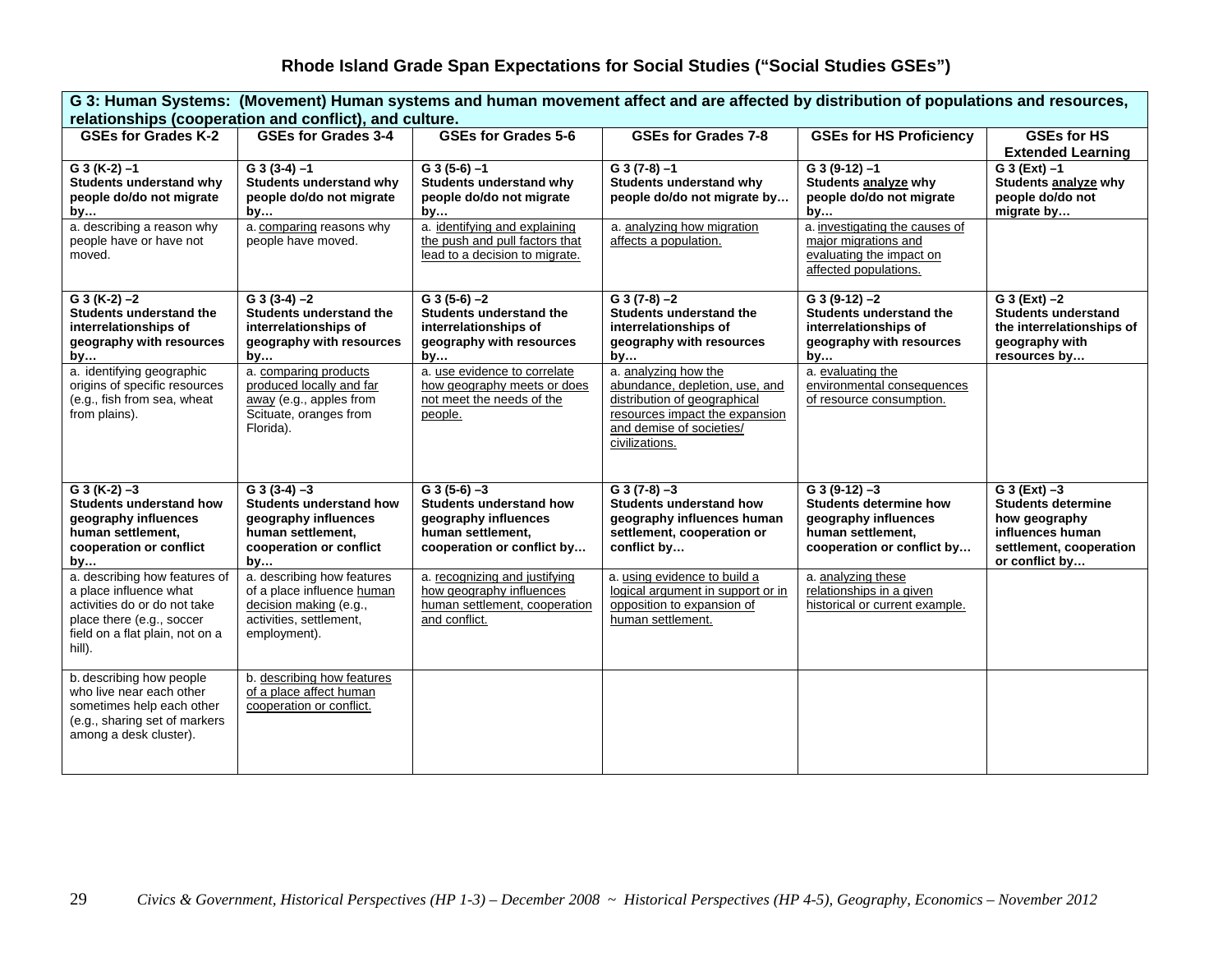| G 4: Environment and Society: Patterns emerge as humans settle, modify,<br>and interact on Earth's surface to limit or promote human activities.                            |                                                                                                                                                                                                                            |                                                                                                                          |                                                                                                                                                                |                                                                                                                                                                     |                                                                                                                            |  |
|-----------------------------------------------------------------------------------------------------------------------------------------------------------------------------|----------------------------------------------------------------------------------------------------------------------------------------------------------------------------------------------------------------------------|--------------------------------------------------------------------------------------------------------------------------|----------------------------------------------------------------------------------------------------------------------------------------------------------------|---------------------------------------------------------------------------------------------------------------------------------------------------------------------|----------------------------------------------------------------------------------------------------------------------------|--|
| GSEs for Grades K-2                                                                                                                                                         | GSEs for Grades 3-4                                                                                                                                                                                                        | GSEs for Grades 5-6                                                                                                      | GSEs for Grades 7-8                                                                                                                                            | <b>GSEs for HS Proficiency</b>                                                                                                                                      | <b>GSEs for HS Extended</b><br>Learning                                                                                    |  |
| $G$ 4 (K-2) – 1<br><b>Students explain how</b><br>humans depend on their<br>environment by                                                                                  | $G(4(3-4)-1)$<br>Students explain how<br>humans depend on their<br>environment by                                                                                                                                          | $G$ 4 (5-6) -1<br><b>Students explain how</b><br>humans depend on their<br>environment by                                | G 4 (7-8)-1<br>Students explain how<br>humans depend on their<br>environment by                                                                                | $G$ 4 (9-12) $-1$<br><b>Students explain how</b><br>humans depend on their<br>environment by                                                                        | $G$ 4 (Ext) $-1$<br>Students explain how<br>humans depend on their<br>environment by                                       |  |
| a. identifying basic<br>environmental resources<br>needed in daily life (e.g.,<br>water, air, food).                                                                        | a. identifying how needs can<br>be met by the environment<br>(e.g., we grow food to eat.).                                                                                                                                 | a. researching and reporting<br>how humans depend on the<br>environment.                                                 | a. analyzing how human<br>dependence on the<br>environment impacts political.<br>economic and social<br>decisions.                                             | a. researching and reporting<br>specific examples of how<br>human dependence on the<br>environment has impacted<br>political, economic, and/or<br>social decisions. |                                                                                                                            |  |
|                                                                                                                                                                             |                                                                                                                                                                                                                            | b. explaining how human<br>dependence on environment<br>influenced development of<br>civilizations.                      |                                                                                                                                                                |                                                                                                                                                                     |                                                                                                                            |  |
| $G(4(K-2)-2)$<br><b>Students explain how</b><br>humans react or adapt to<br>an ever-changing physical<br>environment by                                                     | $G(4(3-4)-2)$<br><b>Students explain how</b><br>humans react or adapt to an<br>ever-changing physical<br>environment by                                                                                                    | $G$ 4 (5-6) -2<br><b>Students explain how</b><br>humans react or adapt to<br>an ever-changing physical<br>environment by | $G$ 4 (7-8)-2<br><b>Students explain how</b><br>humans react or adapt to<br>an ever-changing physical<br>environment by                                        | $G$ 4 (9-12) $-2$<br>Students explain how<br>humans react or adapt to an<br>ever-changing physical<br>environment by                                                | $G$ 4 (Ext) $-2$<br><b>Students explain how</b><br>humans react or adapt to<br>an ever-changing physical<br>environment by |  |
| a. identifying examples of<br>how changes in the<br>environment can change<br>people's behavior (e.g., we<br>change how we dress<br>depending on the weather or<br>season). | a. identifying ways in which the<br>physical environment is<br>stressed by human activity<br>using examples from the local<br>community (e.g., pollution in<br>the Narragansett Bay means<br>people cannot fish for food). | a. identifying and describing<br>human reactions to changes<br>in their physical environment.                            | a. analyzing the impact of<br>human reactions to<br>environmental changes and<br>identifying and providing<br>alternate solutions with<br>supporting evidence. | a. examining a specific case<br>study of how a society reacted<br>or adapting to a physical<br>environmental change and<br>arque opposing solutions.                |                                                                                                                            |  |
|                                                                                                                                                                             | b. generating a possible<br>solution for a community<br>environmental problem (e.g., if<br>there is a lot of litter, create an<br>action plan to clean it up).                                                             | b. analyzing the impact of<br>human reactions to<br>environmental changes.                                               |                                                                                                                                                                |                                                                                                                                                                     |                                                                                                                            |  |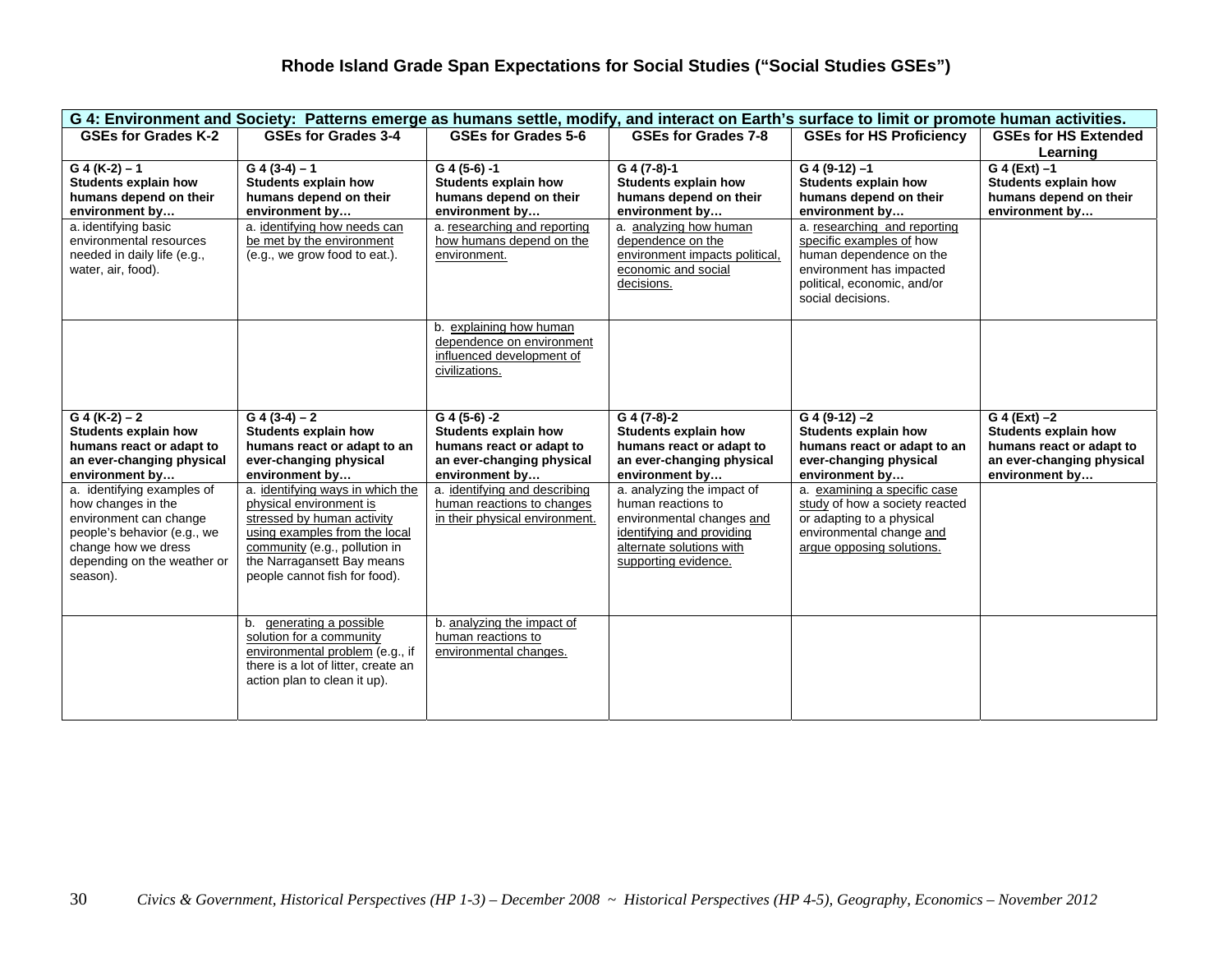| $G$ 4 (K-2) $-3$<br>Students explain how<br>human actions modify the<br>physical environment by<br>a. identifying examples of<br>how people can change the<br>space around them (e.g., a<br>field can be made into a<br>playground, a tree can<br>become a place for a tree<br>house, an empty lot can be<br>changed into a garden). | $G$ 4 (3-4) $-3$<br>Students explain how<br>human actions modify the<br>physical environment by<br>a. using maps and graphs to<br>illustrate changes in the<br>physical environment of the<br>local community or region. | $G$ 4 (5-6) $-3$<br>Students explain how human<br>actions modify the physical<br>environment by<br>identifying how human<br>a.<br>actions have changed the<br>physical environment and<br>describe its effects. | $G$ 4 (7-8) $-3$<br>Students explain how human<br>actions modify the physical<br>environment by<br>a. making predictions and<br>drawing conclusions about the<br>impact that human actions<br>have on the physical<br>environment. | $G$ 4 (9-12) $-3$<br><b>Students explain how</b><br>human actions modify the<br>physical environment by<br>a. analyzing the relationship<br>between human action and<br>the environment over time.<br>using researched evidence. | G 4 (Ext)-3<br>Students explain how<br>human actions modify the<br>physical environment by |
|--------------------------------------------------------------------------------------------------------------------------------------------------------------------------------------------------------------------------------------------------------------------------------------------------------------------------------------|--------------------------------------------------------------------------------------------------------------------------------------------------------------------------------------------------------------------------|-----------------------------------------------------------------------------------------------------------------------------------------------------------------------------------------------------------------|------------------------------------------------------------------------------------------------------------------------------------------------------------------------------------------------------------------------------------|----------------------------------------------------------------------------------------------------------------------------------------------------------------------------------------------------------------------------------|--------------------------------------------------------------------------------------------|
| b. describing why people<br>change the space around<br>them.                                                                                                                                                                                                                                                                         | b. comparing and contrasting<br>the effects of changing a<br>place (e.g., irrigation creates<br>opportunity to produce<br>crops).                                                                                        |                                                                                                                                                                                                                 |                                                                                                                                                                                                                                    | b. comparing and contrasting<br>the physical, social, and<br>economic impacts to suit and<br>satisfy human needs.                                                                                                                |                                                                                            |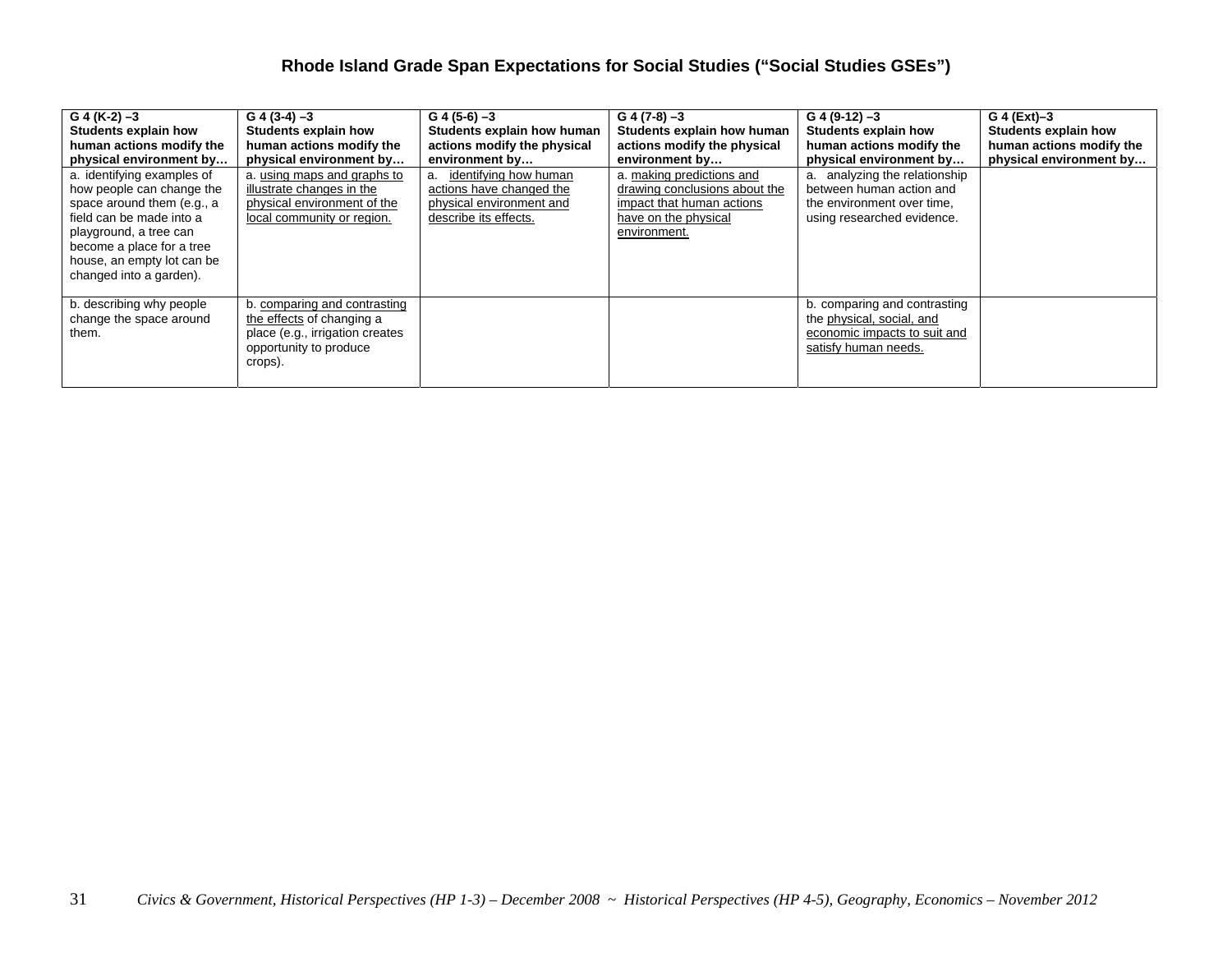#### **GSEs for Economics Strand**

| E 1: Individuals and societies make choices to address the challenges and opportunities of scarcity and abundance.                            |                                                                                                                                                                                                                                                                                                                                                     |                                                                                                            |                                                                                                        |                                                                                                                                                                         |                                                                                             |  |  |
|-----------------------------------------------------------------------------------------------------------------------------------------------|-----------------------------------------------------------------------------------------------------------------------------------------------------------------------------------------------------------------------------------------------------------------------------------------------------------------------------------------------------|------------------------------------------------------------------------------------------------------------|--------------------------------------------------------------------------------------------------------|-------------------------------------------------------------------------------------------------------------------------------------------------------------------------|---------------------------------------------------------------------------------------------|--|--|
| <b>GSEs for Grades K-2</b>                                                                                                                    | GSEs for Grades 3-4                                                                                                                                                                                                                                                                                                                                 | GSEs for Grades 5-6                                                                                        | GSEs for Grades 7-8                                                                                    | <b>GSEs for HS</b><br><b>Proficiency</b>                                                                                                                                | <b>GSEs for HS Extended</b><br>Learning                                                     |  |  |
| $E 1 (K-2) -1$<br>Students demonstrate an<br>understanding of basic<br>economic concepts-by                                                   | $E 1 (3-4) - 1$<br>Students demonstrate an<br>understanding of basic<br>economic concepts-by                                                                                                                                                                                                                                                        | $E 1 (5-6) - 1$<br>Students demonstrate an<br>understanding of basic<br>economic concepts-by               | $E 1 (7-8) - 1$<br>Students demonstrate an<br>understanding of basic<br>economic concepts-by           | $E 1 (9-12) - 1$<br>Students demonstrate an<br>understanding of basic<br>economic concepts-by                                                                           | $E 1 (Ext) -1$<br>Students demonstrate an<br>understanding of basic<br>economic concepts by |  |  |
| a. identifying human,<br>natural, and capital<br>resources.                                                                                   | a. differentiating between<br>human, natural, and capital<br>resources.                                                                                                                                                                                                                                                                             | a. differentiating between<br>human, natural, capital,<br>man-made, and renewable<br>vs. finite resources. | a. explaining the relationship<br>between resources and<br>industry.                                   | a. applying the concept that<br>choices involve trade-offs in<br>real world situations or<br>historical contexts.                                                       |                                                                                             |  |  |
| b. explaining how the<br>availability of resources<br>affects production of goods<br>and offering of services and<br>their consumption.       | b. identifying the types of<br>resources available and the<br>corresponding goods and<br>services produced in real-<br>world and historical context<br>(e.g., Rhode Island today or<br>in different historical periods:<br>RI colony boatbuilding and<br>agricultural production were<br>primary, late 1800's industrial<br>products were primary). | b. identifying the role of<br>producers and consumers<br>in real-world and historical<br>context.          | b. explaining the relationship<br>between the producers in an<br>real-world and historical<br>context. | b. applying the concept that<br>economic choices often<br>have long-run intended and<br>unintended consequences in<br>real world situations and<br>historical contexts. |                                                                                             |  |  |
| c. identifying positive and<br>negative economic<br>incentives that affect<br>behavior and choice that<br>best satisfies an economic<br>want. | c. explaining how positive<br>and negative incentives<br>influence behavior and<br>choices (e.g., costs vs.<br>benefits received).                                                                                                                                                                                                                  | c. identifying and<br>differentiating between<br>surplus, subsistence, and<br>scarcity.                    | c. researching and analyzing<br>the impact of surplus,<br>subsistence, and scarcity.                   | c. evaluating historical and<br>contemporary choices using<br>marginal analysis.                                                                                        |                                                                                             |  |  |
|                                                                                                                                               |                                                                                                                                                                                                                                                                                                                                                     |                                                                                                            |                                                                                                        | d. analyzing how and why<br>economic systems have<br>changed over time.                                                                                                 |                                                                                             |  |  |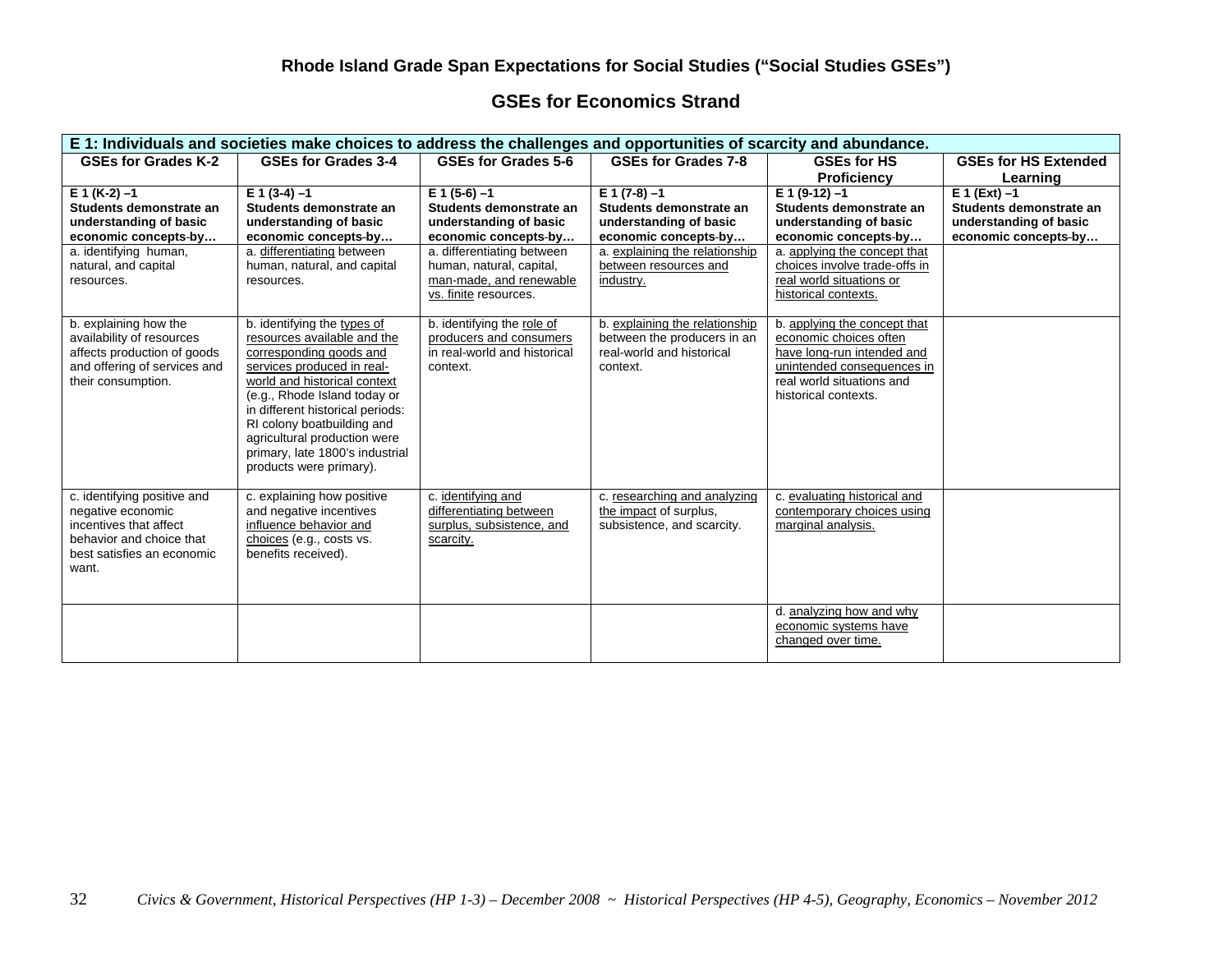| $E_1(K-2) - 2$<br>Students demonstrate an<br>understanding that<br>scarcity and abundance<br>causes individuals to<br>make economic choices<br>by      | $E = 1(3-4) -2$<br>Students demonstrate an<br>understanding that<br>scarcity and abundance<br>causes individuals to<br>make economic choices<br>by                                                   | $E 1 (5-6) -2$<br>Students demonstrate an<br>understanding that<br>scarcity and abundance<br>causes individuals to<br>make economic choices<br>by | $E 1 (7-8) -2$<br>Students demonstrate an<br>understanding that<br>scarcity and abundance<br>causes individuals to<br>make economic choices<br>by | $E 1 (9-12) -2$<br>Students demonstrate an<br>understanding that<br>scarcity and abundance<br>causes individuals to<br>make economic choices<br>by | $E 1 (Ext) -2$<br>Students demonstrate an<br>understanding that<br>scarcity and abundance<br>causes individuals to<br>make economic choices<br>by |
|--------------------------------------------------------------------------------------------------------------------------------------------------------|------------------------------------------------------------------------------------------------------------------------------------------------------------------------------------------------------|---------------------------------------------------------------------------------------------------------------------------------------------------|---------------------------------------------------------------------------------------------------------------------------------------------------|----------------------------------------------------------------------------------------------------------------------------------------------------|---------------------------------------------------------------------------------------------------------------------------------------------------|
| a. recognizing and<br>discussing the differences<br>between basic wants and<br>needs.                                                                  | a. explaining how scarcity<br>requires people to make<br>choices due to their<br>unlimited needs and wants<br>with limited resources.                                                                | a. comparing the cost and<br>benefits of consumer and<br>producer choices to<br>determine the value.                                              | a. explaining the pros and<br>cons of consumer and<br>producer choices.                                                                           | a. applying the concept that<br>personal choices often have<br>long-run intended and<br>unintended consequences<br>using historical examples.      |                                                                                                                                                   |
|                                                                                                                                                        |                                                                                                                                                                                                      | b. providing examples of<br>how a society defines or<br>determines wealth.                                                                        | b. describing how a society's<br>definition or determination of<br>value affects distribution of<br>wealth and consumer<br>choices.               | b. evaluating personal<br>choices using a cost-benefit<br>analysis.                                                                                |                                                                                                                                                   |
| $E 1 (K-2) -3$<br>Students demonstrate an<br>understanding that<br>societies develop different<br>ways to deal with scarcity<br>and abundance by       | $E 1(3-4) - 3$<br>Students demonstrate an<br>understanding that<br>societies develop different<br>ways to deal with scarcity<br>and abundance by                                                     | $E 1 (5-6) -3$<br>Students demonstrate an<br>understanding that<br>societies develop different<br>ways to deal with scarcity<br>and abundance by  | $E 1 (7-8) -3$<br>Students demonstrate an<br>understanding that<br>societies develop different<br>ways to deal with scarcity<br>and abundance by  | $E 1 (9-12) -3$<br>Students demonstrate an<br>understanding that<br>societies develop different<br>ways to deal with scarcity<br>and abundance by  | $E 1 (Ext) -3$<br>Students demonstrate an<br>understanding that<br>societies develop different<br>ways to deal with scarcity<br>and abundance by  |
| a. identifying how goods and<br>services are shared as a<br>family (e.g., taking turns<br>washing dishes, setting the<br>table, sharing clothes, etc.) | a. comparing the<br>advantages and<br>disadvantages of allocating<br>various goods and services<br>(e.g., sharing class toys,<br>student time on playground<br>equipment during recess,<br>$etc.$ ). | a. describing the distribution<br>of goods and services.                                                                                          | a. explaining the relationship<br>between availability,<br>distribution, and allocation of<br>goods and services.                                 | a. differentiating between<br>subsistence, traditional,<br>mixed, command, and<br>market economies.                                                |                                                                                                                                                   |
|                                                                                                                                                        |                                                                                                                                                                                                      | b. identifying how scarcity<br>impacts the movement of<br>people and goods.                                                                       | b. explaining how scarcity<br>impacts the organization of<br>society and development of<br>civilization.                                          | b. evaluating how societies<br>differ in their management of<br>the factors of production<br>(land, labor, capital, and<br>entrepreneurship).      |                                                                                                                                                   |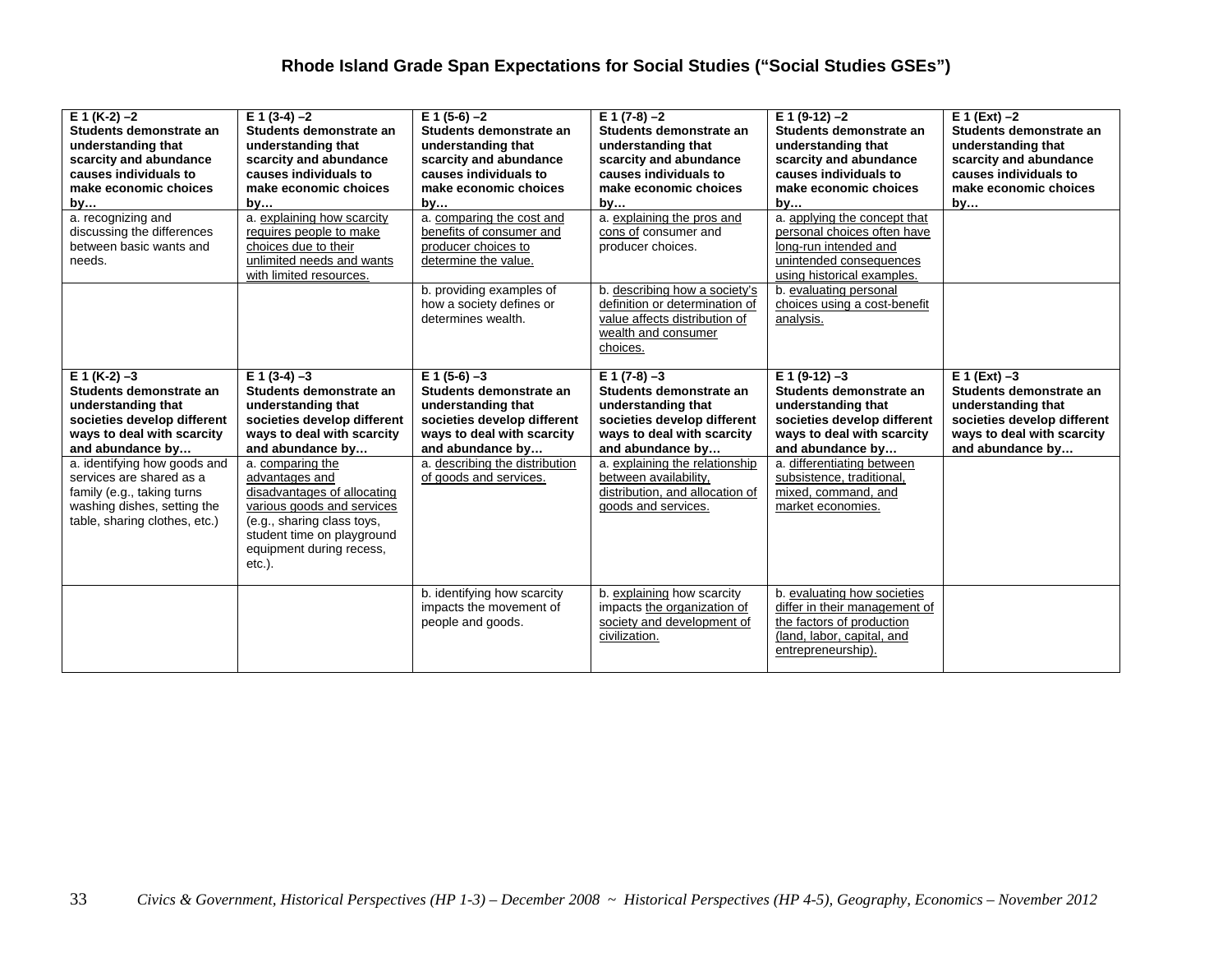| E 2: Producers and consumers locally, nationally, and internationally engage in the exchange of goods and services.                                   |                                                                                                                                                         |                                                                                                                                                                        |                                                                                                                                                                                                        |                                                                                                                                                     |                                                                                                                                                    |  |
|-------------------------------------------------------------------------------------------------------------------------------------------------------|---------------------------------------------------------------------------------------------------------------------------------------------------------|------------------------------------------------------------------------------------------------------------------------------------------------------------------------|--------------------------------------------------------------------------------------------------------------------------------------------------------------------------------------------------------|-----------------------------------------------------------------------------------------------------------------------------------------------------|----------------------------------------------------------------------------------------------------------------------------------------------------|--|
| <b>GSEs for Grades K-2</b>                                                                                                                            | <b>GSEs for Grades 3-4</b>                                                                                                                              | <b>GSEs for Grades 5-6</b>                                                                                                                                             | <b>GSEs for Grades 7-8</b>                                                                                                                                                                             | <b>GSEs for HS Proficiency</b>                                                                                                                      | <b>GSEs for HS Extended</b><br>Learning                                                                                                            |  |
| $E 2 (K-2) - 1$<br>Students demonstrate an<br>understanding of the<br>variety of ways<br>producers and<br>consumers exchange<br>goods and services by | $E 2(3-4) - 1$<br>Students demonstrate an<br>understanding of the<br>variety of ways producers<br>and consumers exchange<br>goods and services by       | $E 2(5-6) - 1$<br>Students demonstrate an<br>understanding of the<br>variety of ways producers<br>and consumers exchange<br>goods and services by                      | $E 2(7-8) - 1$<br>Students demonstrate an<br>understanding of the<br>variety of ways producers<br>and consumers exchange<br>goods and services by                                                      | $E 2 (9-12) - 1$<br>Students demonstrate an<br>understanding of the<br>variety of ways producers<br>and consumers exchange<br>goods and services by | $E 2 (Ext) - 1$<br>Students demonstrate an<br>understanding of the<br>variety of ways producers<br>and consumers exchange<br>goods and services by |  |
| a. identifying the ways in<br>which people exchange<br>goods and services (e.g.,<br>barter, money, commodity<br>money).                               | a. explaining the<br>interdependence of buyers<br>and sellers within various<br>markets (e.g., barter,<br>money, commodity money).                      | a. identifying the benefits<br>and barriers of different<br>means of exchange (e.g.,<br>barter, credit, and currency).                                                 | a. explaining how and why<br>incentives (price, advertising,<br>supply, or need) affect how<br>buyers and sellers interact to<br>determine market value.                                               | a. analyzing the role of<br>income, price, competition,<br>profit, property rights, and<br>specialization in the<br>economy.                        |                                                                                                                                                    |  |
| b. explaining how prices<br>affect the choices people<br>make about buying or<br>selling goods or services.                                           | b. identifying factors that<br>affect price (e.g.,<br>scarcity/abundance,<br>incentives, competition).                                                  | b. identifying and explaining<br>how supply, demand, and<br>incentives affect consumer<br>and producer decision<br>making (e.g., division of<br>labor/specialization). | b. comparing and contrasting<br>different market systems by<br>having students explain the<br>role of the buyers and sellers<br>in those systems.                                                      | b. analyzing the roles of<br>supply and demand in an<br>economy.                                                                                    |                                                                                                                                                    |  |
| c. describing how people<br>can earn income by<br>exchanging the use of their<br>labor (physical or mental<br>work) for wages or salaries.            | c. explaining how market<br>forces determine the<br>amount of income for most<br>people (e.g., people with<br>rare skills can charge more).             | c. comparing and<br>contrasting incentives (i.e.,<br>advertising and marketing)<br>related to consumer<br>spending.                                                    | c. predicting the impact of<br>incentives, like advertising,<br>on the way producers and<br>consumers exchange goods.                                                                                  | c. analyzing local, regional,<br>national, and global markets<br>for goods and services.                                                            |                                                                                                                                                    |  |
| $E 2 (K-2) - 2$<br>Students analyze how<br>innovations and<br>technology affects the<br>exchange of goods and<br>services by                          | $E(2(3-4)-2)$<br><b>Students analyze how</b><br><b>Innovations and</b><br>technology affects the<br>exchange of goods and<br>services by                | $E$ 2 (5-6) – 2<br><b>Students analyze how</b><br>Innovations and<br>technology affects the<br>exchange of goods and<br>services by                                    | $E(2(7-8)-2)$<br><b>Students analyze how</b><br><b>Innovations and</b><br>technology affects the<br>exchange of goods and<br>services by                                                               | $E$ 2 (9-12) – 2<br><b>Students analyze how</b><br><b>Innovations and</b><br>technology affects the<br>exchange of goods and<br>services by         | $E 2 (Ext) - 2$<br>Students analyze the<br>interactions of technology,<br>costs, and demands in a<br>competitive market by                         |  |
| a. identifying how<br>technology has changed<br>over time and explaining<br>how they affect the way<br>people live, work, or play.                    | a. explaining how<br>innovations and technology<br>can have positive or<br>negative effects on how<br>people produce or exchange<br>goods and services. | a. identifying how<br>inventions, innovations, and<br>technology stimulate<br>economic growth.                                                                         | a. describing how inventions,<br>innovations, and technology<br>stimulate economic growth by<br>expanding markets, creating<br>related industries, and<br>improving the flow of goods<br>and services. | a. investigating and<br>synthesizing the role of<br>technology in solving and/or<br>creating economic issues of<br>the past and present.            |                                                                                                                                                    |  |
|                                                                                                                                                       |                                                                                                                                                         | b. providing examples of<br>how innovations and<br>technology positively or<br>negatively impact industries,<br>economies, cultures, and<br>individuals.               | b. explaining how innovations<br>and technology positively or<br>negatively impact industries,<br>economies, cultures, and<br>innovations.                                                             |                                                                                                                                                     |                                                                                                                                                    |  |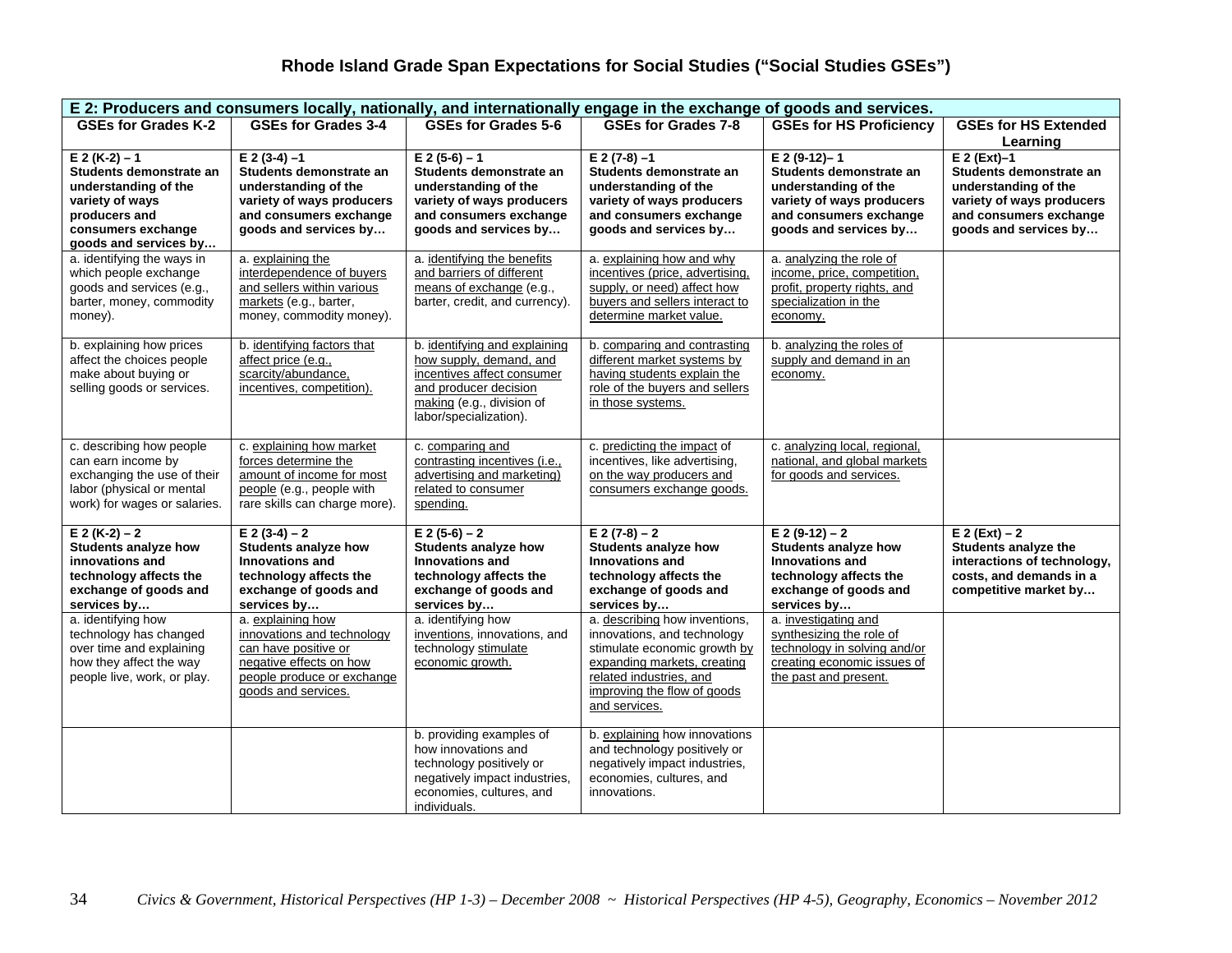| E 3: Individuals, institutions and governments have roles in economic systems.                                                                                                                                     |                                                                                                                                                                                                                                                           |                                                                                                                                         |                                                                                                                                                       |                                                                                                                                                                                |                                                                                                                                                    |
|--------------------------------------------------------------------------------------------------------------------------------------------------------------------------------------------------------------------|-----------------------------------------------------------------------------------------------------------------------------------------------------------------------------------------------------------------------------------------------------------|-----------------------------------------------------------------------------------------------------------------------------------------|-------------------------------------------------------------------------------------------------------------------------------------------------------|--------------------------------------------------------------------------------------------------------------------------------------------------------------------------------|----------------------------------------------------------------------------------------------------------------------------------------------------|
| <b>GSEs for Grades K-2</b>                                                                                                                                                                                         | <b>GSEs for Grades 3-4</b>                                                                                                                                                                                                                                | <b>GSEs for Grades 5-6</b>                                                                                                              | <b>GSEs for Grades 7-8</b>                                                                                                                            | <b>GSEs for HS Proficiency</b>                                                                                                                                                 | <b>GSEs for HS Extended</b><br>Learning                                                                                                            |
| $E 3 (K-2) - 1$<br>Students demonstrate an<br>understanding of the<br>interdependence created<br>by economic decisions<br>by                                                                                       | $E 3(3-4) - 1$<br>Students demonstrate an<br>understanding of the<br>interdependence created<br>by economic decisions<br>by                                                                                                                               | $E 3(5-6) - 1$<br>Students demonstrate an<br>understanding of the<br>interdependence created<br>by economic decisions<br>by             | $E 3(7-8) - 1$<br>Students demonstrate an<br>understanding of the<br>interdependence created<br>by economic decisions<br>by                           | $E 3(9-12) - 1$<br>Students demonstrate an<br>understanding of the<br>interdependence created<br>by economic decisions<br>by                                                   | $E 3(Ext) - 1$<br>Students demonstrate an<br>understanding of the<br>interdependence created<br>by economic decisions<br>by                        |
| a. identifying how the<br>classroom community<br>members exchange and<br>consume resources. (e.g.<br>teacher distributes limited<br>school supplies among the<br>students; students take turns<br>using stations). | a. comparing how<br>individuals, institutions, and<br>governments interact within<br>an economy (e.g.<br>entrepreneurs start new<br>businesses; individuals save<br>money in banks,<br>government redistributes<br>money through taxing and<br>spending). | a. depicting the cyclical<br>relationship of the<br>participants within an<br>economy (e.g., barter, feudal<br>system, global economy). | a. explaining the cyclical<br>relationship of the<br>participants within an<br>economy (e.g., barter, feudal<br>system, global economy).              | a. identifying and evaluating<br>the benefits and costs of<br>alternative public policies<br>and assess who enjoys the<br>benefits and bears the costs.                        |                                                                                                                                                    |
| b. recognizing the purposes<br>of money and how it can be<br>used (e.g., personal savings,<br>personal spending),                                                                                                  | b. describing how money<br>makes it easier to trade.<br>borrow, or save, and<br>compare the value of goods<br>and services.                                                                                                                               |                                                                                                                                         |                                                                                                                                                       | b. evaluating the<br>government's monetary and<br>fiscal policies.                                                                                                             | b. anticipating the impact of<br>federal government and<br>Federal Reserve System<br>macroeconomic policy<br>decision on themselves and<br>others. |
| $E 3 (K-2) - 2$<br>Students demonstrate an<br>understanding of the role<br>of government in a global<br>economy by                                                                                                 | $E 3(3-4) - 2$<br>Students demonstrate an<br>understanding of the role<br>of government in a global<br>economy by                                                                                                                                         | $E 3(5-6) - 2$<br>Students demonstrate an<br>understanding of the role<br>of government in a global<br>economy by                       | $E 3(7-8) - 2$<br>Students demonstrate an<br>understanding of the role<br>of government in a global<br>economy by                                     | $E 3(9-12) - 2$<br>Students demonstrate an<br>understanding of the role<br>of government in a global<br>economy by                                                             | $E 3 (Ext) - 2$<br>Students demonstrate an<br>understanding of the role<br>of government in a global<br>economy by                                 |
|                                                                                                                                                                                                                    | a. identifying how<br>government redistributes tax<br>income for public benefit<br>through taxes (e.g., paying<br>for work force training<br>through schools).                                                                                            | a. identifying how<br>governments provide goods<br>and services in a market<br>economy by taxing and<br>borrowing.                      | a. explaining how<br>government succeeds or<br>fails to provide support in a<br>market economy.                                                       | a. evaluating how<br>policymakers encourage or<br>discourage economic<br>activity.                                                                                             |                                                                                                                                                    |
|                                                                                                                                                                                                                    |                                                                                                                                                                                                                                                           | b. citing examples of how<br>government policies can<br>positively or negatively<br>impact an economy.                                  | b. identifying and evaluating<br>the benefits and cost of<br>alternative public policies<br>and assess who enjoys the<br>benefits and bears the cost. | b. interpreting source<br>materials (e.g., media<br>reports) about economic<br>conditions and explain how<br>these conditions influence<br>decisions made by policy<br>makers. |                                                                                                                                                    |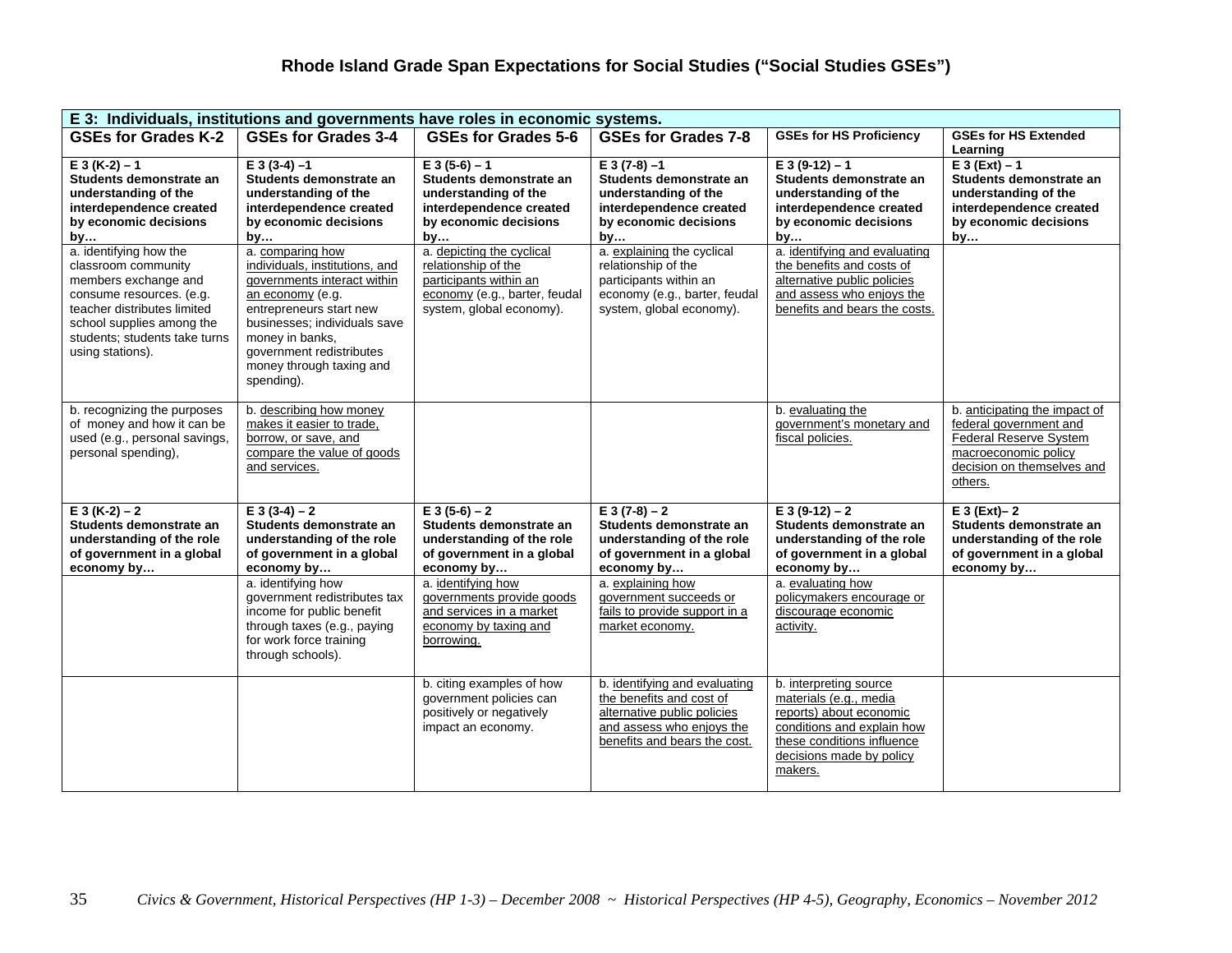#### **APPENDIX A - Glossary of Terms**

#### **Civics & Government Vocabulary**

**Amendment** – (constitutional) changes in, or additions to, a constitution; proposed by a two-thirds vote of both houses of Congress or by a convention called by Congress at the request of two-thirds of the state legislatures; ratified by approval of three-fourths of the states

**Anarchy** – political and social disorder due to the absence of government control: *The death of the king was followed by a year of anarchy.*

**Authority** – the right to control or direct the actions of others, legitimized by law, morality, custom, or consent: *According to the Constitution of the United States, the executive branch, namely the President, has the authority to veto laws approved by Congress.* 

**Autocracy** – a form of government in which one person possesses unlimited power: *A monarchy is a type of autocracy.* 

**Bill** – a form or draft of a proposed law presented to a legislature: *A bill must pass in both chambers of Congress before it can become law.* 

**Bill of Rights** – the First Ten Amendments to the Constitution of the United States; ratified in 1971, these amendments limit government power and protect basic rights and liberties of individuals

**Branches of Government** – the three branches of the federal government are the Executive (President), Legislative (Congress: Senate and House of Representatives), and Judicial (Supreme Court)

*Brown v. Board of Education (1954)* – a Supreme Court case which declared that "separate-but-equal" educational facilities are inherently unequal and therefore a violation of equal protection of the law guaranteed by the Fourteenth Amendment

**Boycotting –** voluntarily abstaining from using, buying, or dealing with a person, organization, or product as an expression of protest – usually motivated by sociopolitical reasons

**Buycotting** – voluntarily choosing to use, buy, or deal with a specific person, organization, or product as an expression of support – usually for sociopolitical reasons; the opposite of boycott

**Checks and Balances** – the system whereby each branch of an organization can limit the powers of other branches. This system is enacted through the Constitution of the U.S. in order to prevent any of its three branches (executive, legislative, and judicial) from dominating the Federal government: *e.g. Congress (legislative) has the power to declare war, the President (Executive) has the power to veto bills passed by Congress, and the Supreme Court (Judicial) has the power to interpret laws. e.g., the Senate must confirm major executive appointments, and the courts may declare acts of Congress unconstitutional*

**Citizen** – a native or naturalized member of a state or nation who owes allegiance to its government and is entitled to its protection, privileges, or franchises (distinguished from Alien): *Citizens of the United States have United States passports to prove their U.S. citizenship when visiting another country.* 

**Citizenship** – the status of being a member of a state or country, one who promises allegiance to the nation and is entitled to its protection and to political rights

**Civic** – of or pertaining to citizenship; civil: *civic duties.*

**Civics** – the study of citizenship and government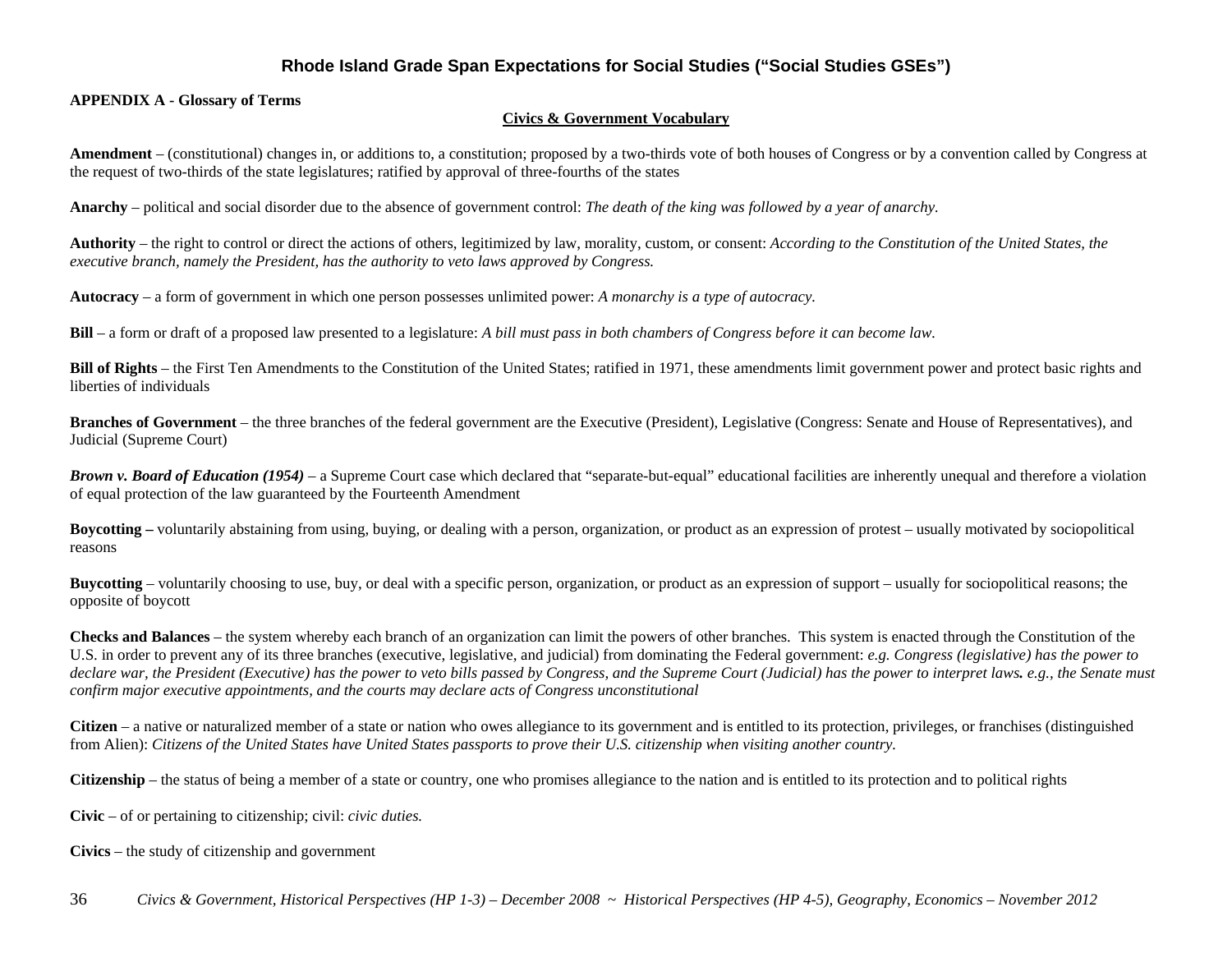**Civil** – of or pertaining to, or consisting of citizens; civil life; civil society or of citizens in their ordinary capacity, or of the ordinary life and affairs of citizens as distinguished from military or religious life and affairs

**Civil liberties –** areas of personal freedom with which governments are constrained from interfering

**Civil rights** – protections and privileges of personal liberty given to all citizens by law, rights bestowed by nations on those within the territorial boundaries: *e.g. Thirteenth and Fourteenth Amendments to the Constitution.*

**Common good (public good)** – the good of the community

**Constitutional government (constitutionalism)** – the idea that the powers of government should be distributed according to a written or unwritten constitution and that those powers should be effectively restrained by the constitution's provisions

**Culture** – learned behavior of a people group: belief systems, languages, social relations, institutions/organizations, material goods (food, clothing, buildings, technology)

**Debate** – a discussion, as of a public question in an assembly, involving opposing viewpoints: *a debate in the Senate on farm price supports.*

**Democratic ideals** – is a rhetorical phrase used to denote either personal qualities or standards of government behavior that are felt to be essential for the continuation of a democratic policy. e.g., individual dignity, equality, liberty, freedom, legitimate authority, privacy, responsibility, justice, etc.: e*.g. advocates for greater equality in the distribution of wealth will argue that inequalities create differing levels of opportunity and that equality is a democratic ideal.*

**Democracy** – government by the people; a form of government in which supreme power is vested in the people and exercised directly by them or by their elected agents under the electoral system: *The U.S. and Canada are democracies.*

**Dictatorship** – A country, government, or the form of government in which absolute power – usually gained and maintained by force – is exercised by a ruler or small group not restricted by a constitution, laws, opposition, etc. to be held responsible to the will of the people; a form of totalitarianism: *Cuba has been called a dictatorship even though it espouses communism.* 

**Discriminate** – is to make a distinction between people on the basis of class or category without regard for individual merit; the unfair treatment or denial of normal privileges to persons because of their race, age, sex, nationality or religion

**Diversity** – variety in culture and ethnic background, race and belief is not only permissible but also desirable and beneficial in a pluralistic society

**Divine right** – the doctrine that monarchs derive their right to rule directly from God and are accountable only to God

**Due process of law** – the principle that government must normally respect all of a person's legal rights when the government deprives a person of life, liberty, or property, guaranteed under the Fifth and Fourteenth Amendments to the U.S. Constitution

**Election** – is a decision making process where people choose people to hold offices (through voting): *The presidential elections in the United States are held every four years.* 

**Federal (federalism)** – system of government in which power is divided between a central authority (national government) and constituent unit (states); in particular, the allocation of significant law making powers with most powers retained by the central authority: *e.g., the United States is a federal system*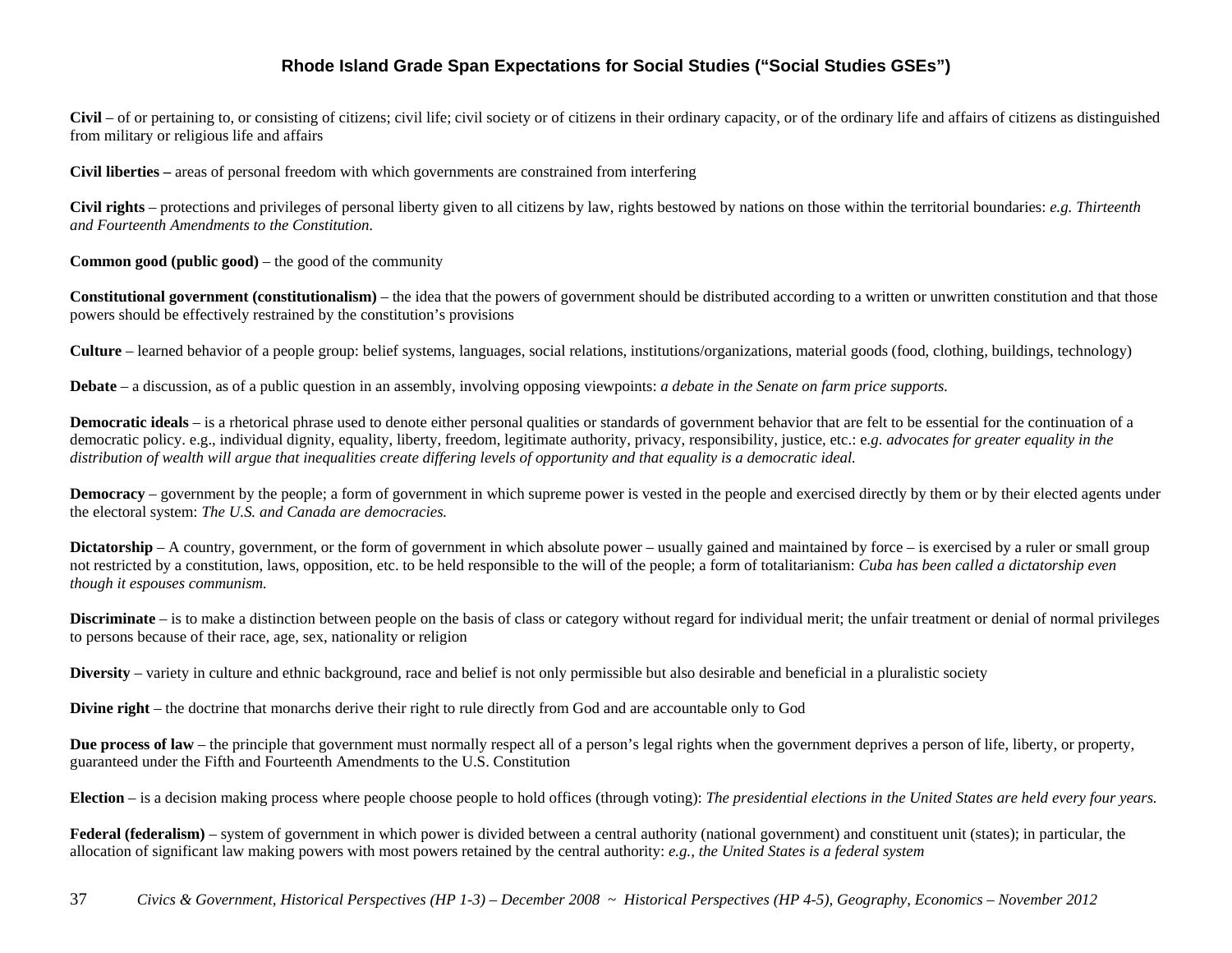**Feudal (feudalism)** – a political and economic system in which a king or queen shared power with the nobility who required services from the common people in return for allowing them to use the noble's land: *Feudalism was prevalent in the Middle Ages.* 

**Freedom** – quality or state of independence; demonstration of free will in areas such as: to gather in public (assembly); to print or publish without government interference (press); to worship as one pleases (religion); to express oneself verbally or non-verbally (speech); etc.

**Functions of government** – to establish justice, to insure domestic tranquility, to provide for the common defense, to promote the general welfare, and to secure the blessings of liberty: *Preamble to the U.S. Constitution*

**Government** – the people, institutions and/or procedures through which a political unit (territory, people, organization, etc.) is ruled or administered

*Habeas corpus* – court order demanding that the individual in custody be brought into court and shown the cause for detention; guaranteed by the Constitution and can be suspended only in cases of rebellion or invasion

**Human rights** – concept of human beings as having universal rights, or status, regardless of legal jurisdiction or other localizing factors, such as ethnicity, nationality, or sex: *According to the United Nations Universal Declaration of Human Rights, human rights are conceptualized as based on inherent human dignity.*

**Ideology** – the combined doctrines, assertions, and intentions of a social or political group that justify its behavior

**Individual rights** – held distinct from human rights, but the rights of individuals by virtue of their humanness provide the moral claim to freedom of action often codified into law so they may be protected by impartial third parties

**Institution** – (political or government) organizations such as Congress, the presidency, and the court system that play a significant role in the making, carrying out, and enforcing [of] laws and managing conflicts about them; also a custom, practice (e.g., the institution of slavery), organization (e.g., Congress), relationship, or behavioral pattern of importance in the life of a community or the larger society

**Interdependence –** a situation in which decisions or events in one part of the world or in one sector of the economy affect decisions and events in other parts of the word and other sectors of the economy

**Judicial Review** – the power of the court to study and decide on the constitutionality of the laws of the government or the acts of a government official: *The precedent for judicial review was established in the 1803 Supreme Court case Marbury v. Madison*.

**Justice** – the fair distribution of benefits and burdens, fair correction of wrongs and injuries, or use of fair procedures in gathering information and making decisions

Law – a set of rules, issued and enforced by a government, that binds every member of society: *If you break the law and disturb the peace, you will pay the consequences*.

**Legitimized (legitimacy)** – Acceptance as right and proper; belief among citizens that their government has the right to pass and enforce laws. To make lawful or legal; pronounce or state as lawful: *Parliament legitimized his accession to the throne.*

Liberty – permission granted by a government to go freely within specified limits; privileges of various social, political, or economic rights and privileges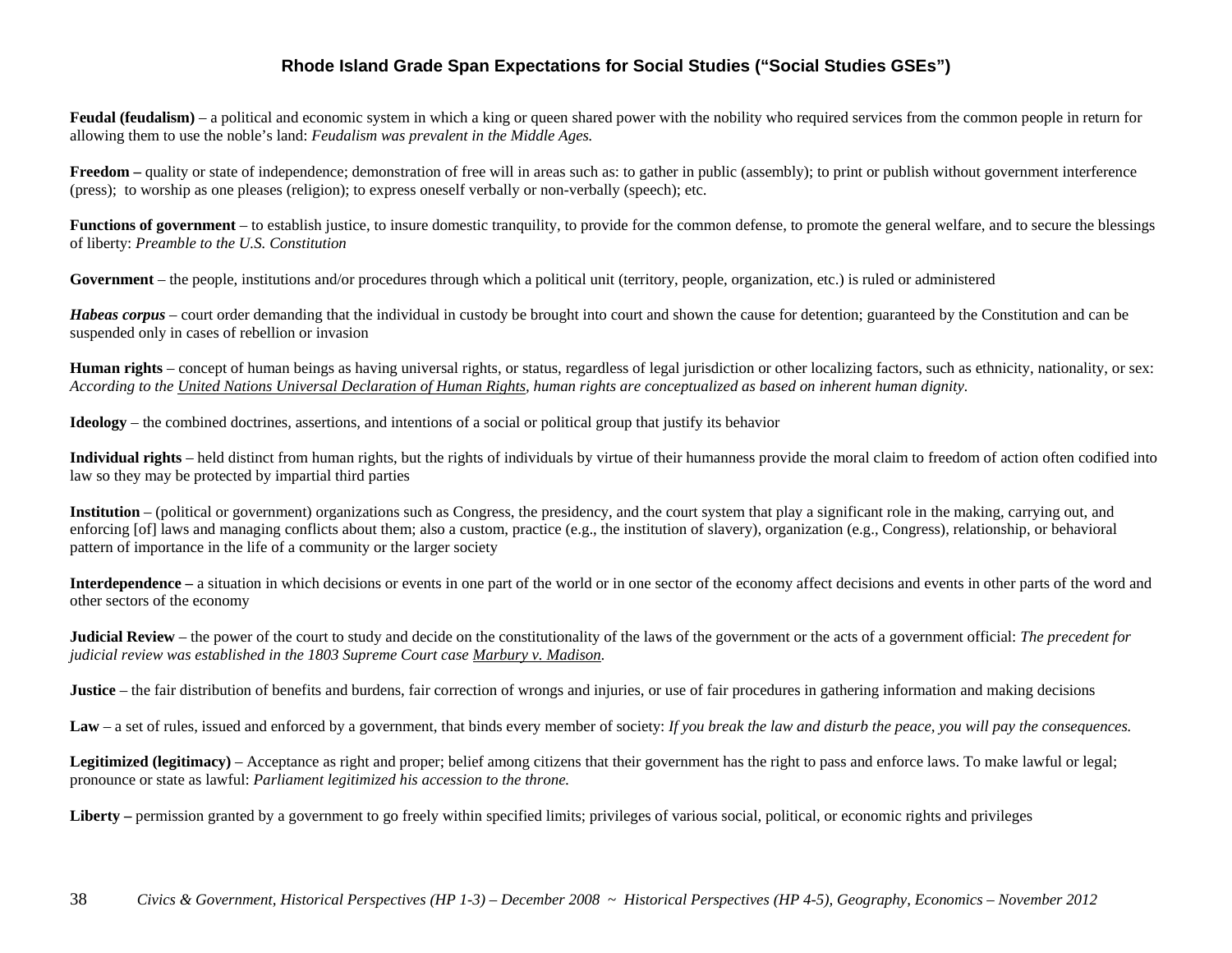**Majority** rule – is the rule that requires more than half the members of a polity (community, government, or corporation) who cast a vote to agree in order for the entire polity to make a decision on a measure being voted on: *After sixty-nine percent of the community voted to approve the amendment to the law, it went into effect according to the majority rule.* 

**Magna Carta** – a document signed by King John of England in 1215 that guaranteed certain basic rights; considered the beginning of constitutional government in England

*Marbury v. Madison (1803)* – a historic case in which the Supreme Court held that it had the power of judicial review over acts of Congress

**Minority rights** – embodies two separate concepts; first, normal individual rights as applied to members of a racial, ethnic, class, religious, linguistic, or sexual minorities, and second, collective rights of minority groups. A legal framework designed to ensure that a specific group, which is vulnerable, disadvantaged or in a marginalized position in society is able to achieve equality and is protected from persecution: *e.g. children's rights, women's rights and refugee rights. Civil rights movements often seek to ensure that individual rights are not denied on the basis of membership in a minority group.*

**Monarchy** – form of government that has a monarch (king or queen) as Head of State; usually political power is exercised under the claim of divine or hereditary right of that single ruler; a type of autocracy: *The United Kingdom is a monarchy.* 

**Oligarchy** – a form of government where the many are ruled by a few rather than one

**Parliamentary** (system) – a form of government that gives governmental authority to a legislature that selects the executive from its own members: *England and France have parliamentary governments.* 

**Pluralism** – the affirmation and acceptance of diversity; in politics, the affirmation and acceptance of diversity in the interests and beliefs of the citizenry is one of the most important features of a democracy

**Policy** – a course of action adopted and pursued by a government, ruler, political party, etc.

**Political ideology** – an organized, coherent set of attitudes about government and public policy: *By identifying with a political party, you show your agreement with their political ideology.*

**Political party** – A group of people with broad common interests who organize, however loosely, to elect government officials under a given label, control government, and influence government policies; An organization that seeks to attain higher political power within a government, usually through participating in a campaign. *e.g., in the United States: Democrat, Republican, etc.* 

**Political system** – the government, ruler(s), and institutions exercising power over a specific territory

**Politics** – the methods by which individuals and groups try to influence operations of government

**Popular sovereignty** – the concept that political and legislative power resides with the citizens, who entrust that power to the government, which is under their control because the people's vote is considered the final authority

**Privileges** – any of the rights common to all citizens under a modern constitutional government

**Public policy** – a government's course of action that guides present and future decisions in a manner consistent with laws and customs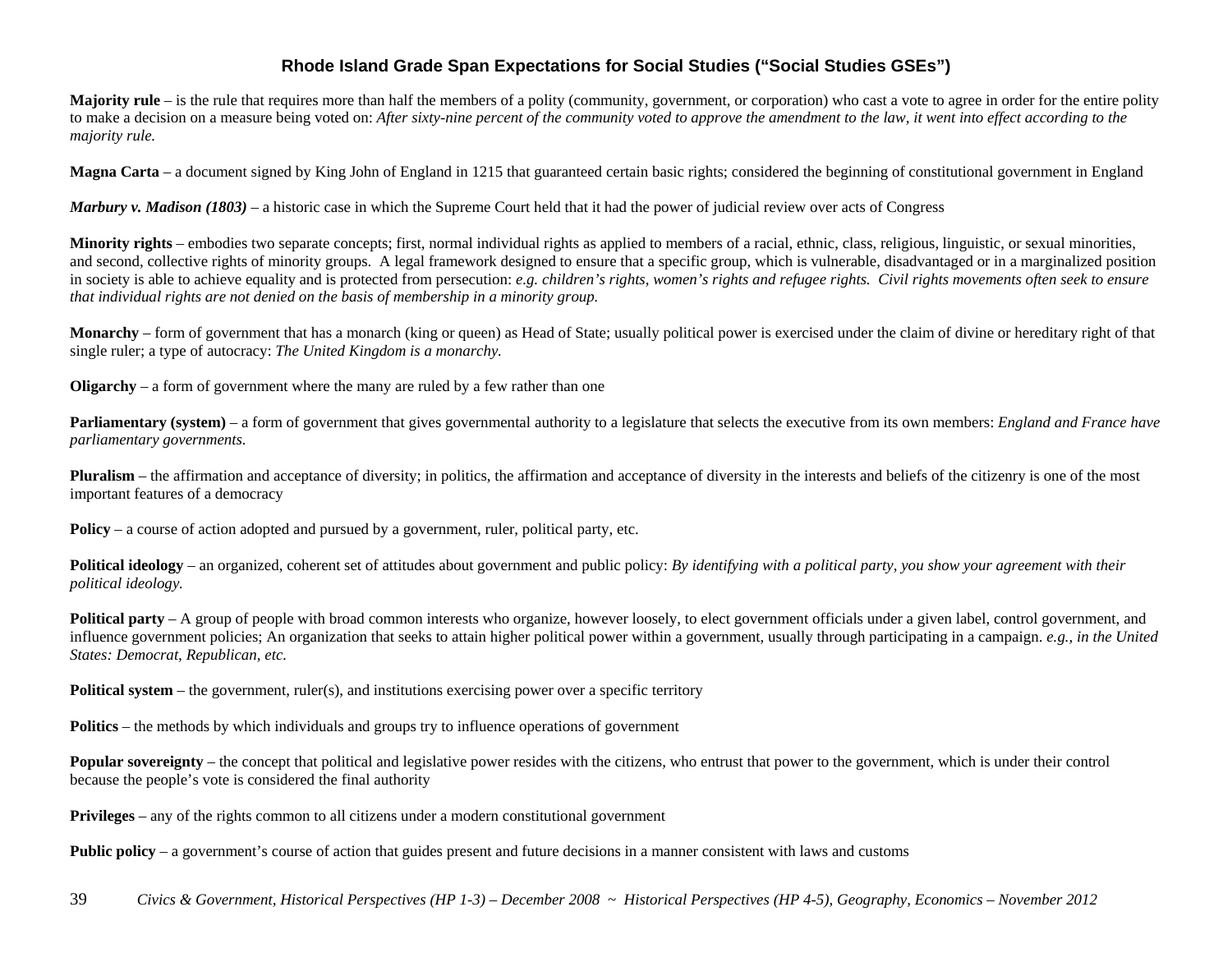**"Regime of truth"** – a power structure or truth-generating apparatus (school, discipline, profession, law) that reinforces a system of ordered procedures for the production, regulation, distribution, circulation and operation of statements

**Republic (republican government)** – state in which the supreme power rests in the body of citizens entitled to vote and is exercised by representatives chosen directly or indirectly by them to promote the common welfare

**Rights** – the just claims that belong to a person by law, nature, or tradition: *The Declaration of Independence states that all people are created equal with "certain unalienable rights … Life, Liberty and the pursuit of Happiness."* 

**Rule** – a principle or regulation governing conduct, action, procedure, arrangement, etc. that is enforced by those who established it, but is not necessarily universally applicable or enforceable: *e.g., some schools enforce the wearing of school uniforms, but not all schools in that state are required to follow that rule.*

**Rule of Law** – The principle that every member of a society, even a ruler, must follow the law; The principle that government authority is legitimately exercised only in accordance with written, publicly disclosed laws adopted and enforced in accordance with established procedure. The principle is intended to safeguard against arbitrary governance: *e.g. separation of powers or principle of legitimate equality of all before the law.*

**"Rule of man"** – government officials and others governing by their personal whim or desire rather than by the "rule of law"

**Separation of powers** – the division of governmental power among several institutions that must cooperate in decision making: *The separation of powers in the United States government provides a series of checks and balances among the three branches of government.* 

**Service learning** - a teaching and learning strategy that integrates meaningful community service with instruction and reflection to enrich the learning experience, teach civic responsibility, and strengthen communities (usually incorporated into an educational system as a graduation requirement)

**Social contract (compact)** – an agreement among all the people in a society to give up part of their freedom to a government in return for protection of their natural rights; a theory developed by Locke to explain the origin of legitimate government

**Society** – a community of people living in a particular region or associating together and having shared customs, laws, and organizations

**Sovereignty** – the ultimate, supreme power in a state; in the United States, sovereignty rests with the people; complete independence and self-government

**Special interest group** – an organized body of individuals who share some goals and try to influence public policy to meet those goals

States' rights – the rights belonging to the various states, especially with reference to the strict interpretation of the Constitution, by which all rights not delegated by the Constitution belong to the states

#### **Suffrage** – right to vote

**Theocracy** – a form of government in which the leaders of the government are also the leaders of the religion and they rule as representatives of the deity (by divine authority): *The Holy Roman Empire was a theocracy.* 

**"Unalienable" (inalienable) rights –** fundamental rights of the people that may not be taken away; a phrase used in the Declaration of Independence

40 *Civics & Government, Historical Perspectives (HP 1-3) – December 2008 ~ Historical Perspectives (HP 4-5), Geography, Economics – November 2012*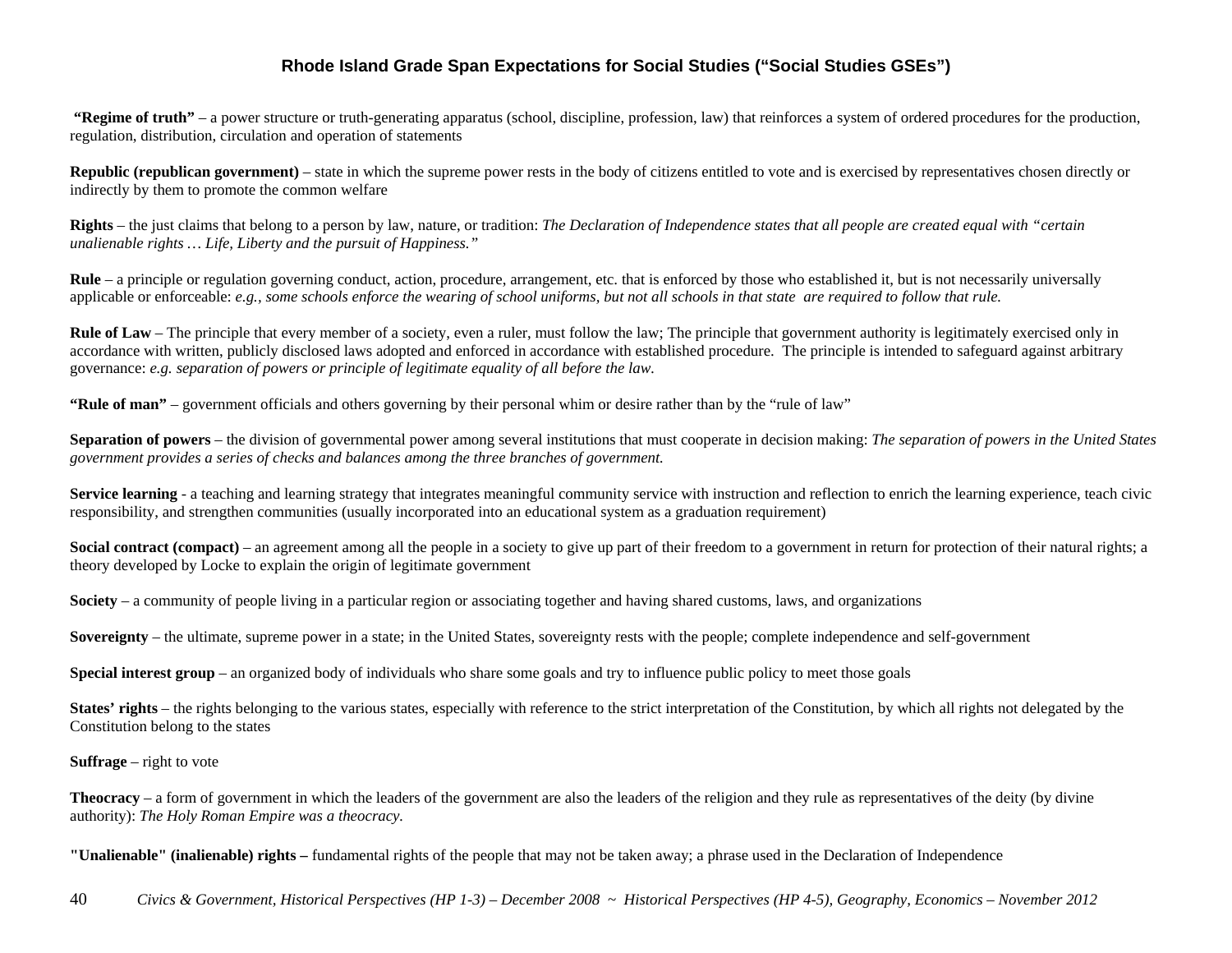**Vote** – (n) A formal expression of opinion or choice made by an individual or body of individuals: *According to the tally of the votes, the new student council will consist entirely of new members.*; (v) An individual's act of expressing support or preference for a certain motion, candidate, or selection of candidates by casting a ballot: *Each student voted for the candidate he or she thought would be the best for the position.*

#### **Historical Perspectives Vocabulary**

**Artifact** – an object made or used by man that is of archeological or historical interest (e.g., tools, weapons, ceramics, pieces of furniture, etc.)

**Chronicle –** (n) an account, description, record, history, narration, story, journal, or diary of events; (v) to record, recount, narrate, or write down to keep track of events

**Chronology** – the study of history is grounded in chronology; the main way historians arrange events and trends in history to see patterns of continuity and change in history; understanding the order of events is crucial to understanding, analyzing, or explaining the importance or meaning of events

**Civilization** – a society in a particular geographical area and/or time period with cities, a central government run by official leaders, and workers who specialize in certain jobs, leading to social classes; can be characterized through writing, art, architecture, and other cultural factors

**Discourse** – communication of thought by words; talk; conversation or a formal discussion of a subject in speech or writing, as a dissertation, treatise, sermon, etc.

**Enduring documents** – historical documents which are central to the ideology, structure, and actions of a government, institution, or society: *e.g., Bill of Rights, Declaration of Independence, Constitution of the United States, Magna Carta.*

**Historical interpretation** – the act of interpreting historical sources that takes place when researching a person, topic, or event in history, by selecting certain facts to emphasize and organizing facts around certain concepts; all history is an interpretation by historians who bring to their research and writing their own frame of reference or set of perceptions and experiences through which they view the world and people

**Historical thinking skills –** skills that enable students to: differentiate among the past, present, and future time; formulate historical questions for inquiry; seek and evaluate evidence; compare and analyze historical stories, illustrations, and records; interpret historical records; and construct historical narratives of their own (source: *National Standards for History,* National Center for History in the Schools)

**Primary source** – an original fundamental and authoritative document pertaining to an event or subject of inquiry; a firsthand or eyewitness account of an event: *e.g. an autobiography is a primary source.*

**Secondary source** – any document that describes an event, person, place, or thing; usually not created by someone living in the same time period; contains information others have gathered and interpreted; indirect or second-hand information: *e.g. a biography is a secondary source.*

**Seminal documents** – documents extolling original, relevant ideas that are seen to influence the development of future events or issues: e.g., *Declaration of the Rights of Man, Universal Declaration of Rights, International Convention on the Rights of the Child.*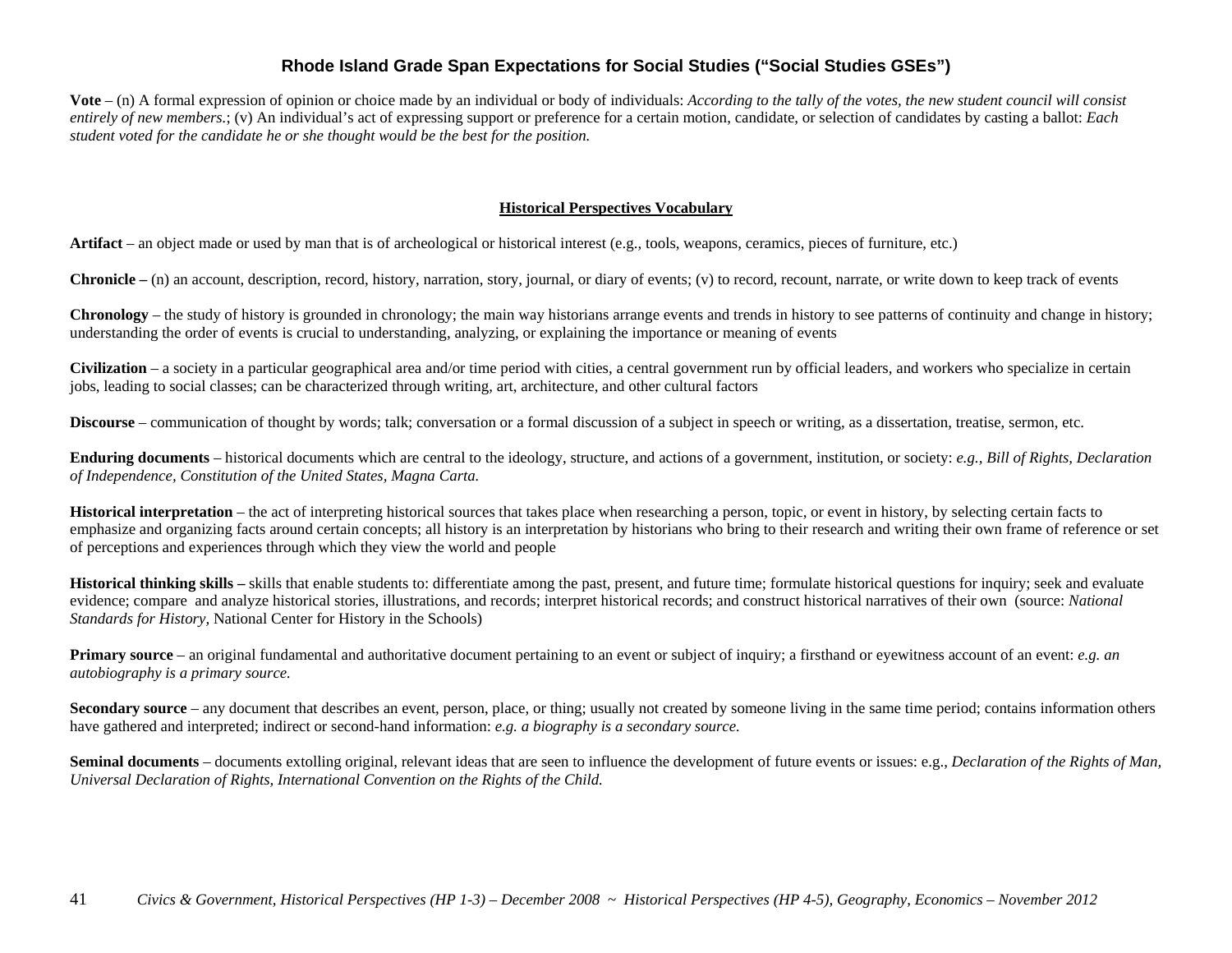#### **Geography Strand Vocabulary**

**Absolute location** – the location of a point on Earth's surface which can be expressed by a grid reference (e.g., latitude and longitude)

**Acculturation** – the process of adopting the traits of a cultural group

**Altitude** – the height of an object or point in relation to sea level or ground level

**Axis** – an imaginary straight line passing through the center of the Earth and about which it rotates

**Boundary** – the limit or extent within which a system exists or functions, including a social group, a state, or physical feature (e.g., mountain range, river)

**Cardinal directions** – the four main points of the compass; north, east, south and west

**Cartography** – the design and creation of maps and other geographic representations

**Climate** – long-term patterns and trends in weather elements and atmospheric conditions

**Communities** – interaction of people in a common area who may share common values; places where people live, work, and play

**Compass rose** – a drawing that shows the orientation of north, south, east, and west on a map

**Continent** – any of the world's main continuous expanses of land (Africa, Antarctica, Asia, Australia, Europe, North America, South America)

**Continental drift** – the gradual movement of the continents across the earth's surface through geological time

**Country** – unit of political space often referred to as a state or nation-state

**Cultural diffusion** – the spread (through adoption of an aspect or aspects) of cultural elements from one culture to another

**Cultural landscape** – the surface of the earth as modified by human imprint on the physical environment through human action, including housing types, settlement patterns, and agricultural use

**Demographics** – the statistical data of a population (e.g., birth rate, average age, per capita income, education, literacy rate)

**Density** – the population or number of objects per unit area (e.g., per square kilometer or mile)

**Distance** – an amount of space between two things, locations, or people; can be measurable (e.g., 2 miles from a certain point) or relative (e.g., three countries west)

**Distribution** – the arrangement of items over a specified area

**Ecosystem** – (ecological system) a network or system formed by the interaction of all living organisms (plants, animals, humans) with each other and with the physical and chemical factors of the environment in which they live

42 *Civics & Government, Historical Perspectives (HP 1-3) – December 2008 ~ Historical Perspectives (HP 4-5), Geography, Economics – November 2012*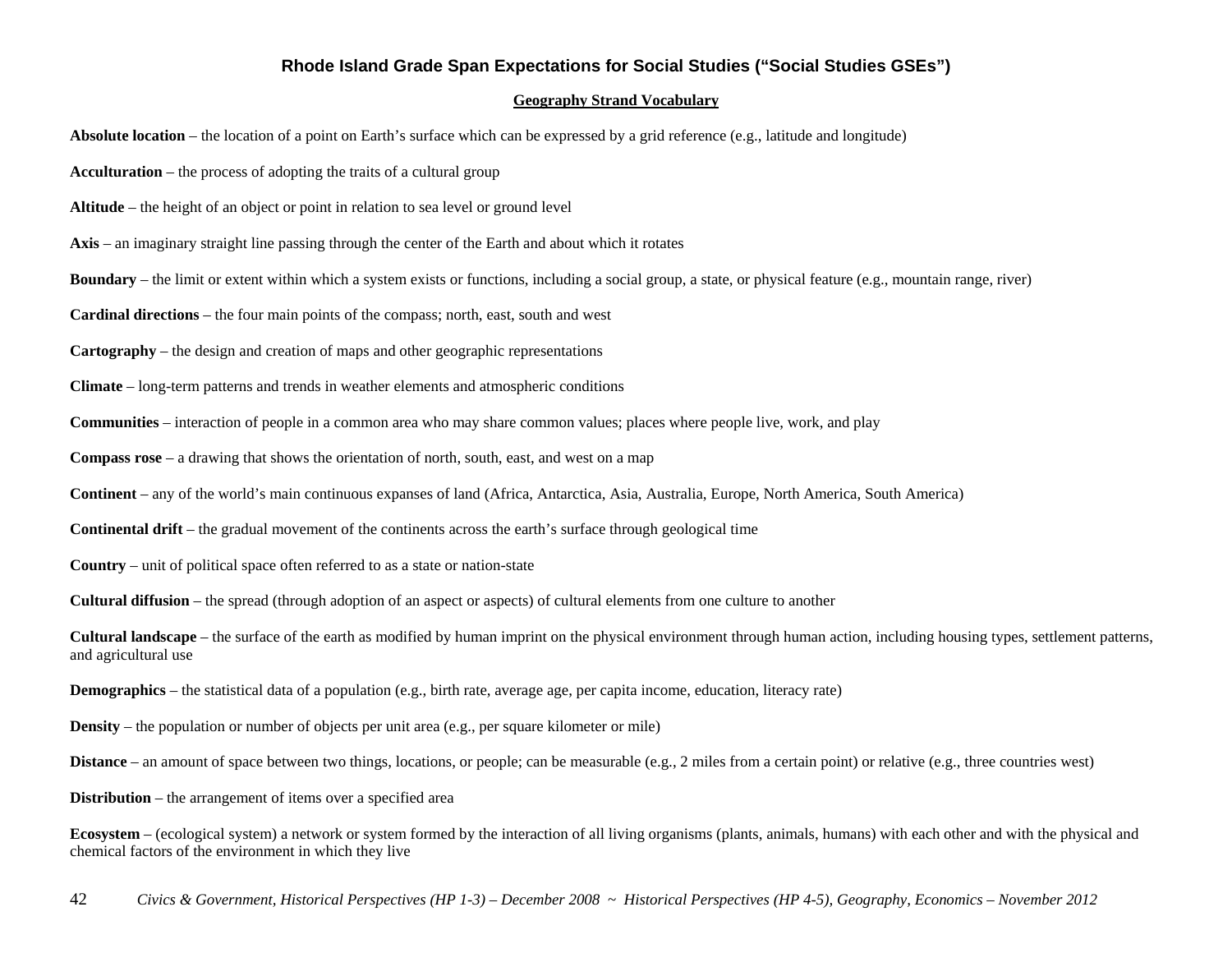**Elevation** – height of a point or place above sea level

**Environment** – everything in and on Earth's surface and its atmosphere within which organisms, communities or objects exist; natural or physical environment refers to those aspects of the environment produced by natural or physical processes; the human or cultural environment refers to those aspects of the environment produced by human or cultural processes

**Equator** – an imaginary line at zero degrees latitude, running east and west around the globe and dividing it into two equal parts known as the Northern and Southern Hemispheres; that place on Earth which always has approximately twelve hours of daylight and twelve hours of darkness

**Ethnicity** – of or relating to a sizable group of people sharing a common and distinctive racial, national, religious, linguistic, or cultural heritage

**Fauna** – animal life of an area or region

**Flora** – plant life of an area or region

**Geographic features** – the components of the Earth; two types of geographical features, namely natural geographical features (e.g., landforms, ecosystems) and artificial geographical features (e.g., human settlements, engineered constructs)

**Geographic Information System (GIS)** – a computerized geographic database that contains information about the spatial distribution of physical (e.g., topography, vegetation) and human (e.g., roads, buildings, sewers) characteristics of Earth's surface that can be combined with a geographical perspective to solve societal problems

**Geographic representation** – maps, globes, graphs, diagrams, photographs, and satellite-produced images used to depict selected aspects of the earth's surface

**Geographic tools** – any product used to compile, organize, manipulate, store, analyze, report, or display geographic information (e.g., almanacs, geographic dictionaries, paper or digital map, aerial photography, GPS, remote sensing technology)

**Geography** – the scientific study of the Earth's surface that describes and analyzes the spatial variations in physical, biological, and human phenomena that occur on the surface of the globe and treats their interrelationships and their significant regional patterns

**Geology** – the scientific study of the origin, history, and structure of the Earth

Globe – a scale model of Earth that correctly represents area, relative size and shape of physical features, distance between points and true compass direction

Global Positioning System (GPS) – a radio navigation system that allows land, sea, and airborne users to determine their exact location, velocity, and time 24 hours a day anywhere in the world

Grid – a pattern of lines on a chart or map, such as those representing latitude and longitude, which helps determine absolute location and assists in the analysis of distribution patterns

**Hemisphere** – a half of a sphere (e.g., on the Earth: Western Hemisphere, Southern Hemisphere, etc.)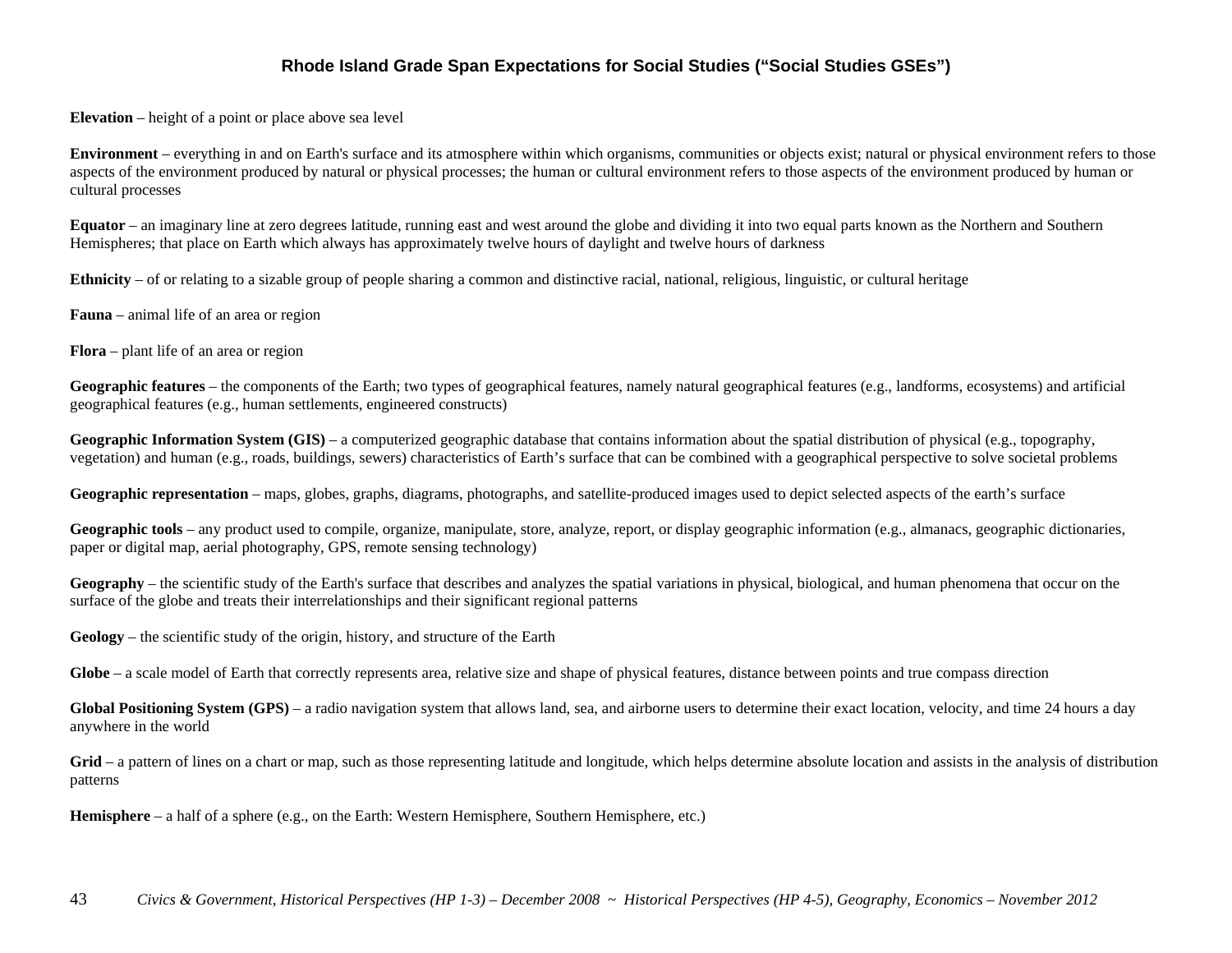**Human characteristics** – the patterns and features that people make on the surface of the Earth, such as cities, roads, canals, farms, and other ways people change the Earth (e.g., dwellings, crops, machines, places of worship and other cultural elements)

**Infrastructure** – the internal foundation that provides support for a society or government; the manmade features that support a society (e.g., utilities, roads, emergency services)

**Intermediate direction** – the points of the compass that fall between the cardinal directions of north and east, north and west, south and east, south and west (e.g., northeast -NE, northwest - NW, southeast - SE, southwest - SW)

**International dateline** – an imaginary line through the Pacific Ocean, corresponding with 180 degrees longitude, to the east of which, by international agreement, the calendar date is one day earlier than to the west

Land use – the range of uses of Earth's surface made by humans, classified as urban, rural, agricultural, forested, etc. with more specific sub-classifications useful for specific purposes (e.g., low-density residential, light industrial, nursery crops)

**Landform** – the shape, form or nature of a specific physical feature of the Earth's surface (e.g., mountains, plains, plateaus)

Latitude – a measure of the distance north or south of the Equator, measured by imaginary lines parallel to the Equator that are numbered in degrees, along a line of longitude

**Legend** – an explanatory description to features or symbols on a map or chart; also called a key

**Location** – the position of a point on Earth's surface expressed by means of a grid (absolute) or in relation (relative) to the position of other places;

Longitude – a measure of the distance east or west of the Prime Meridian, measured by imaginary lines (meridians) numbered in degrees east or west up to 180 degrees

**Map** – a graphic representation of a portion of Earth that is usually drawn to scale on a flat surface

**Map elements** – title, compass rose, scale, key and symbols

**Map projections** – the transfer of the shape of land and water bodies, along with a global grid, from a globe to a flat map using a mathematical formula; projections include: Mercator, Robinson, conic, and polar

**Meridian** – an imaginary great circle on the surface of the Earth passing through the poles and any given place and used to measure longitude

**Migration** – the act or process of people moving from one place or region to another with the intent of staying at the destination permanently or for a relatively long period of time; the act or process of organisms moving from one place or region to another as part of a regular cycle or due to environmental changes

Nation – a cultural concept for a group of people bound together by a strong sense of shared values and cultural characteristics including language, religion and common history

Nation state – a political unit consisting of an autonomous state with defined borders and territory that is inhabited predominantly by a people sharing a common culture, history, and language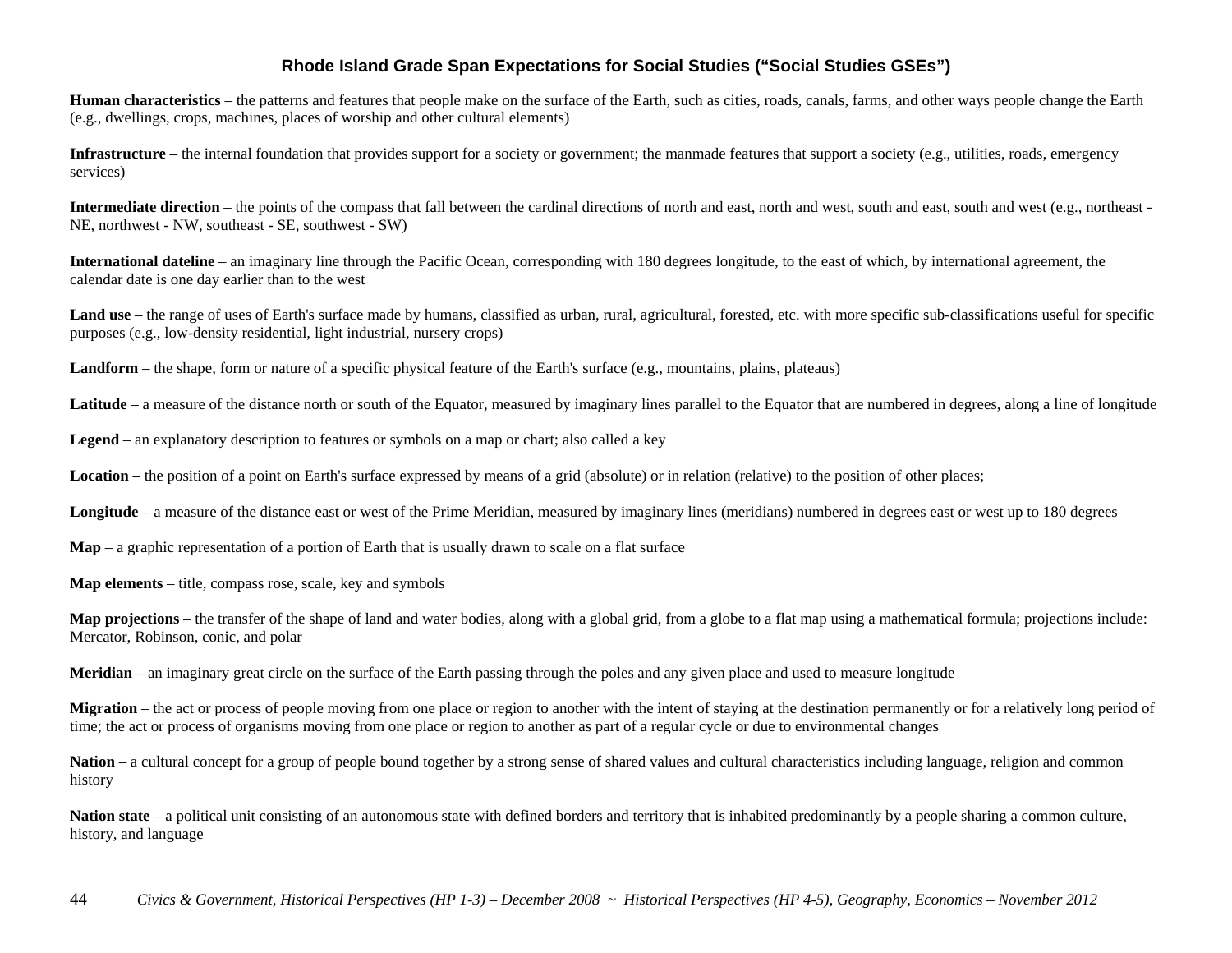**Natural hazard** – an event or process taking place in the natural environment that is destructive to human life and/or property (e.g., hurricane, flooding, earthquake)

**Parallel** – an imaginary circle on the surface of the Earth paralleling the equator and used to measure latitude

**Perception** – the feelings, attitudes, and images people have of different places, peoples, and environments

**Perceptual maps** – (mental maps) the images people have in their heads of where places are located

**Physical feature** – a natural characteristic or an aspect of a place or area that derives from the physical environment (e.g., elevation, landforms, vegetation)

**Physical map** – a map that shows physical features (e.g., mountains, rivers, valleys, oceans) on the Earth's surface

**Physical systems** – processes that create, maintain, and modify Earth's physical features and environments, consisting of four categories: atmospheric (e.g., climate), lithospheric (e.g., plate tectonics, erosion), hydrospheric (e.g., water cycle, ocean currents), and biospheric (e.g., plant and animal communities).

**Place** – a location or area with distinctive human and/or physical characteristics that give it meaning and character and distinguishes it from other locations or areas

**Plate tectonics** – the theory that the uppermost part of the earth is composed of rigid slabs or plates that slide or drift very slowly, causing the present-day configurations of continents and the formation of physical features (e.g., mountain ranges, ocean basins, valley systems)

**Political features** – spatial expressions of political behavior: boundaries on land, water, and air space, and cities, towns, counties, countries

**Political map** – a map representing the locations of human-made boundaries and features, such as countries, states, cities, towns, and other borders

**Population density** – the number of individuals occupying an area derived from dividing the number of people by the area they occupy, usually expressed as individuals per square mile or kilometer

**Prime meridian** – the meridian at zero degrees longitude which is used as a reference line from which longitude each and west is measured; also known as the Greenwich meridian because it passes through Greenwich, England

**Proximity** – the state, quality, sense or fact of being near or next to

**Push and pull factors** – the social, political, economic, and environmental factors that drive (push: e.g., loss of employment, political upheaval, natural disasters) or draw (pull: e.g., higher pay, climate, cheap land) people away from their previous location, often simultaneously

**Region** – an area with one or more common characteristics or features, which give it a measure of homogeneity and make it different from surrounding areas

**Relative** location – the location of a point, place, or region expressed in relationship to the location of other points, places, or regions (e.g., northwest, downstream)

**Rural** – like or having to do with a place away from a city, usually with low population density

**Scale** – on maps, the relationship or ratio between a linear measurement on a map and the corresponding distance on Earth's surface (e.g., 1 inch = 100 miles)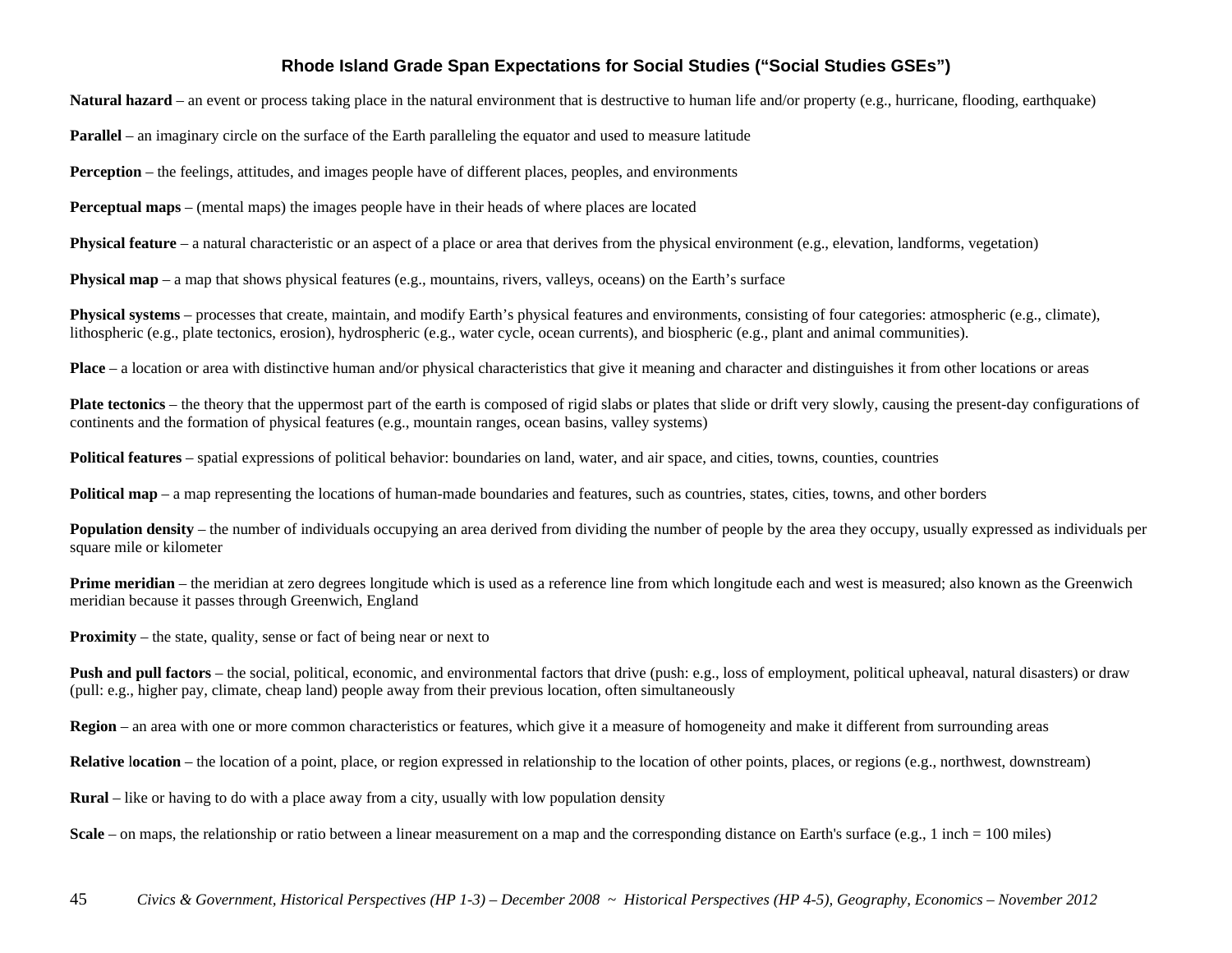**Sea level** – the level of the surface of the sea with respect to the land

**Settlement pattern** – the spatial distribution and arrangement of human habitations, including rural and urban centers

**Site** – the specific location where something may be found, including its physical setting (e.g., on a floodplain)

**Spatial** – pertaining to distribution, distance, direction, areas and other aspects of space on the Earth's surface

**Spatial patterns** – the patterns or ways in which the same features or phenomena are found in different places around the world

**Suburban** – pertaining to the culture, manners, and customs of a residential area outlying a city

**Sustainability** – the ability to be maintained at a certain rate or level over a long period of time, especially as relates to the environment, economy and society

**Thematic map** – a map representing a specific spatial distribution, theme or topic (e.g., population density, livestock production, climates of the world, cultural features, natural features)

**Time zone** – a division of Earth, usually 15 degrees longitude, within which the time at the central meridian of the division represents the whole division

**Topography** – the arrangement of the natural and artificial features of an area of the Earth's surface

**Tropic of Cancer** – also referred to as the Northern tropic, is the circle of latitude on the Earth that marks the most northerly position at which the Sun may appear directly overhead at its zenith

**Tropic of Capricorn** – also referred to as the Southern tropic, is the circle of latitude on the Earth that marks the most southerly latitude on the Earth at which the Sun may appear directly overhead at its zenith

**Urban** – related to a city or densely populated area

Water cycle – (hydrologic cycle) the continuous circulation of water from the oceans, through the air, to the land, and back to the sea through evaporation, condensation, and precipitation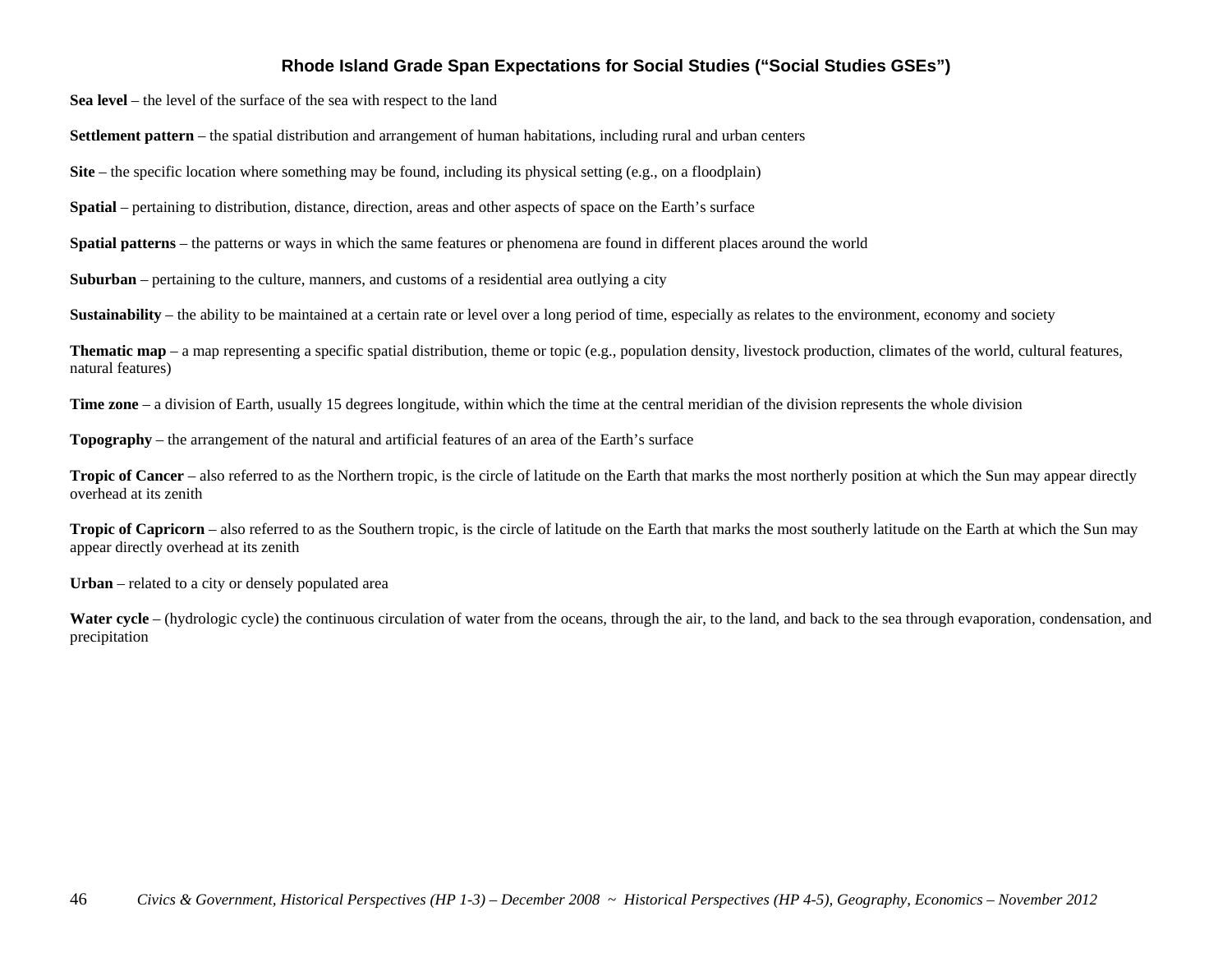#### **Economics Strand Vocabulary**

**Abundance** – an extremely plentiful or over-sufficient quantity or supply

**Barter** – the direct exchange of goods or services between people without the use of money

**Buyer** – a person or entity (e.g., business firm) which acquires or agrees to acquire ownership (goods) or benefit or usage (services) in exchange for money

**Capital resources** – man-made goods (e.g., tools, equipment, machines, buildings) used in the production of goods and services; also called physical capital and capital goods

**Command economy** – a system in which economic decisions are largely made by a central authority (e.g., government, feudal lord); also called a planned economy

**Competition** – the rivalry among people and/or business firms for resources and/or consumers

**Consumer** – a person who buys or rents goods or services

**Consumption** – the usage of goods (e.g., resources, money) and services through consumer purchasing or in production of other goods

**Cost** – something of value (e.g., money, time, effort) expended to obtain something else; can be monetary and/or nonmonetary

**Cost/benefit analysis** – the process of weighing all predicted costs against the predicted benefits of an economic choice

**Credit** – the use of someone else's funds in exchange for a promise to pay (usually with interest) at a later date (e.g., credit card, loans from a bank, credit extended by suppliers); an arrangement for deferred payment for goods and services

**Currency** – coins and/or paper money

**Depletion** – the lessening or exhaustion of a supply

**Demand** – the different quantities of a resource, good, or service that potential buyers are willing and able to purchase at various prices during a specific time period

**Distribution** – the manner in which total output and income is distributed among individuals or factors (e.g., the distribution of income between labor and capital)

**Division of labor** – a method of organizing production whereby each worker performs only a single or a very few steps of a major production task (as when working on an assembly line)

**Economic growth** – an increase over time in an economy's output and ability to produce goods and services; usually measured as the annual rate of increase in a nation's real gross domestic product (GDP)

**Economic systems** – the way societies organize (e.g., laws, rules, institutions) to determine what goods and services to produce, and how to produce and distribute them; examples include traditional, command, and market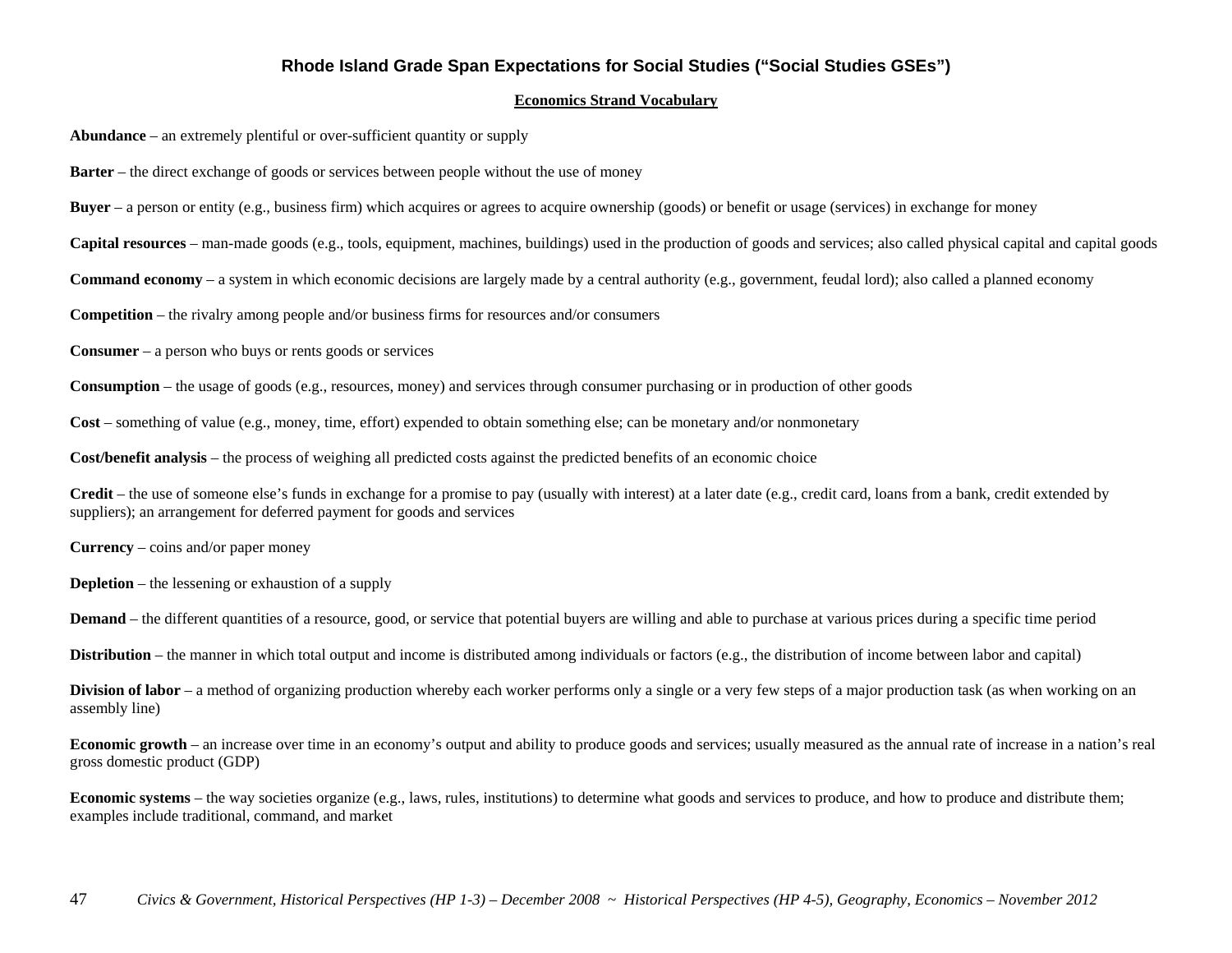**Economics** – the study of the way society chooses to employ its limited resources, which have alternative uses, in the production, distribution, and consumption of goods and services, and of the behavior of individuals and institutions engaged in this system

**Economy** – the production and distribution of goods and services within an economic system

**Entrepreneur** – a person who begins, manages and bears the risks of a business venture

**Entrepreneurship** – the human resource that assumes the risk of organizing other productive resources (often through innovation) to produce goods and services

**Equilibrium price** – the market price at which the supply of an item equals the quantity demanded; market clearing price

**Exchange rate** – the rate, or price, at which one country's currency is exchanged for the currency of another country (e.g., *x* pesos per 1 dollar)

**Factors of production** – the resources used to produce goods and services (i.e. land, labor, capital, entrepreneurship)

**Fiscal policy** – how a government uses revenue collection (e.g., taxes) and/or government expenditures to influence general economic activity (e.g., change the level of output, employment, or prices)

**Goods** – tangible commodities, such as products, materials, or resources, that can satisfy people's wants or needs

**Gross Domestic Product** – (PA) the total monetary or market value of the total output of final goods and services produced by an economy in a given time period, usually one year; real GDP is a nation's GDP corrected for inflation

**Human resources** – people who work in jobs to produce goods and services; also, people's intellectual and physical abilities

**Incentives** – factors (e.g., prices, profits, losses, fear of punishment, expectation of reward) that motivate or influence human behavior, action, or effort

**Income** – money (e.g., wages/salaries, rents, interest, profits, commissions) received in a given period in exchange for providing resources used to produce goods or services; can be received by individuals, households, businesses, and governments

**Inflation** – a sustained increase over time in the average price level of the entire economy (measured by a rate expressed as a percent) resulting in a reduction in the purchasing power of money

**Innovation** – a new, often better or more effective process, method, idea, product, service or technology

**Interdependence** – a situation where ideas, goods and/or services in one area affect decisions and events in other areas, reducing self-sufficiency; often occurs as a result of specialization

**Interest** – a payment (usually expressed in a percent rate of the principal amount) made for the use of borrowed money; from a consumer's perspective, it can be money given (e.g., credit card balance, bank loan) or earned (e.g., savings, certificate of deposit)

**Macroeconomics** – the study of the overall aspects and workings (economic activity) of a national economy, such as national output, price levels, employment rates, and economic growth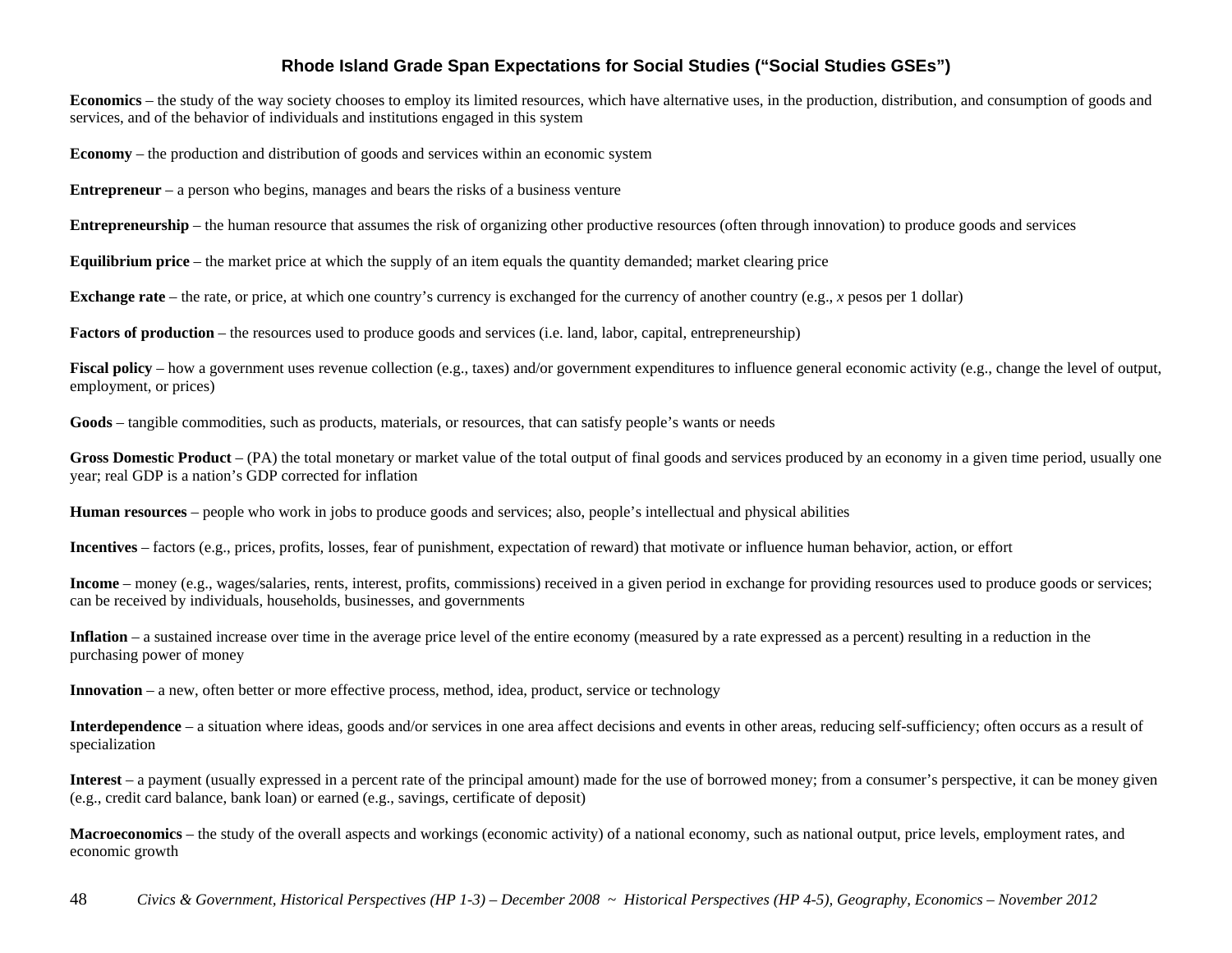**Marginal analysis** – a decision-making tool that weighs the additional costs and benefits of a particular action, usually based on the impact of *the next* dollar spent or the change *one more unit* would bring about

**Market** – a place or process through which prices are established and goods and/or services are exchanged through the interactions of buyers and sellers

**Market economy** – an economic system where prices are determined by and most goods and services are exchanged through transactions between buyers and sellers in private markets, and where major decisions about production and distribution are based on supply and demand

**Microeconomics** – the study of the behaviors and decisions made by consumers (e.g., individuals, households, firms) and how these behaviors and decisions interact to form the prices of goods and services (e.g., market prices) and the factors of production

**Mixed economy** – an economic system that contains elements of a market economy along with elements of a command and/or traditional economy, resulting in a system in which decisions are made and the economy directed by markets (through the actions of private parties), government, and tradition; mixed economies rely primarily on the price system for their economic organization but use a variety of government interventions (e.g., taxes, spending, regulation) to handle macroeconomic instability and market failures

**Monetary policy** – government decisions on money supply and interest rates to achieve economic goals (e.g., economic growth, stability) and influence economic activity

**Money** – anything that is generally accepted as a medium of exchange with which to buy goods and services or repay debts, that serves as a standard of value, and has a store of value; usually a form of currency

**Natural resources** – an element of the physical environment (e.g., land, water, minerals, trees) that people value and use to meet a need for fuel, food, industrial product or something else of value

**Nonrenewable resources** – naturally occurring elements in finite supply that cannot be replaced once they are used (e.g., minerals, petroleum)

**Opportunity cost** – the cost of an activity measured in terms of the value of the next best alternative that must be given up when a choice is made

**Output** – the total amount of a commodity produced

**Price** – the quantity of payment or compensation (usually monetary) given in exchange for a particular good or service; the money value of a good, service, or resource that is largely determined by the buying and selling decisions of consumers and producers

**Private goods** – a commodity that benefits the individual and cannot be consumed or used without necessarily preventing others from using it

**Producer** – one who makes goods or services

**Profit** – the difference between total revenues (income received) and the full costs of producing and selling a good or service; if costs are greater than revenue, profit is negative (there is a loss)

**Progressive tax** – a tax structure where, as people earn more, they pay a larger percentage of their income in taxes (e.g., the federal income tax)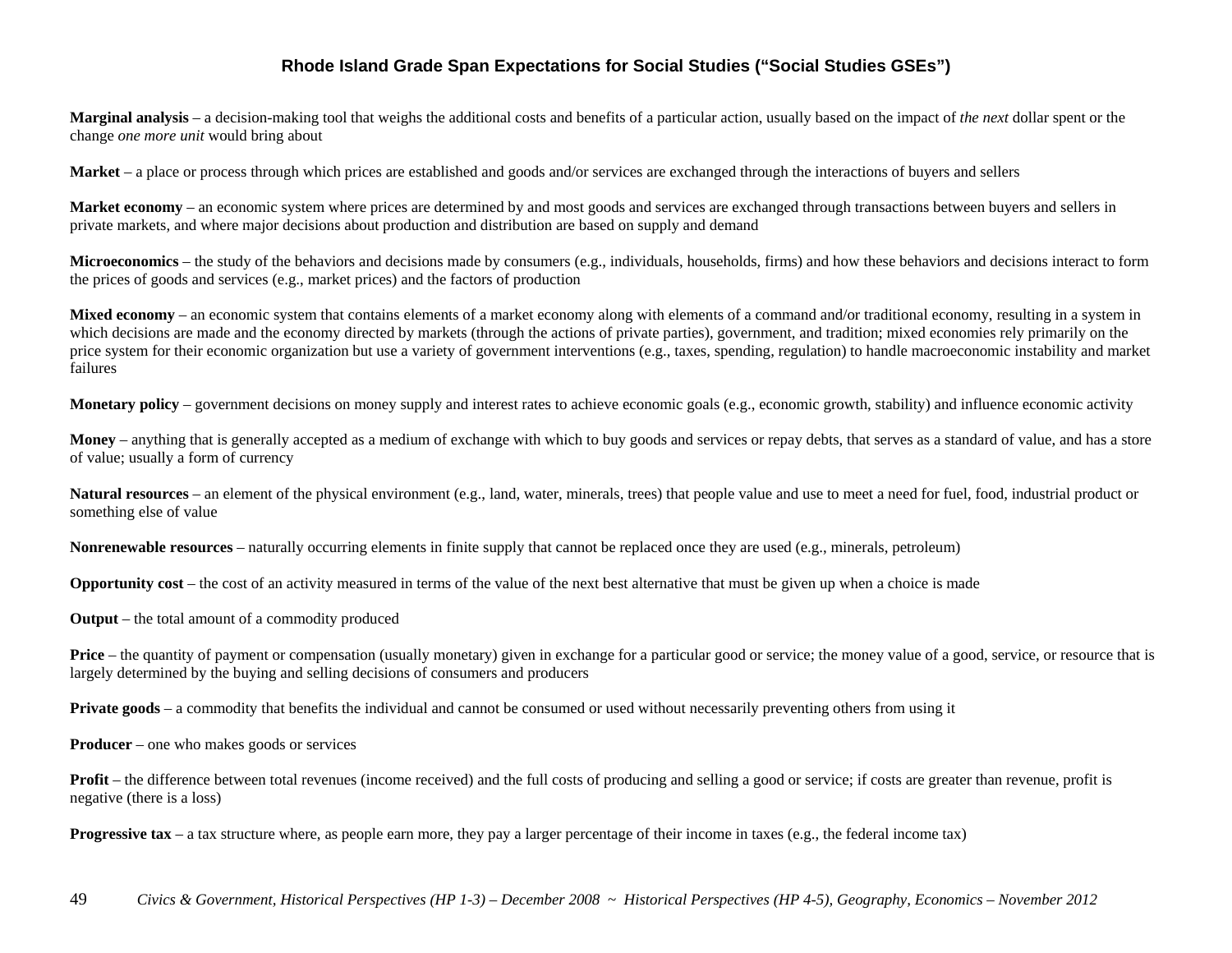**Proportional tax** – a tax structure where, as people earn more, the percentage of their income they pay in taxes remains the same (e.g., a flat tax)

**Public goods** – goods and services provided by the government rather than by the private sector that more than one person can use without necessarily preventing others from using them, whether or not particular individuals desire to consume the public good

**Renewable resources** – a resource or substance that can be regenerated if used carefully (e.g., fish, timber)

**Resources** – inputs or factors used in the production of goods and services; categories include land (natural resources), labor (human resources), capital (human-made resources), and entrepreneurship

**Savings** – the setting aside of earnings (income) for future use, not spent for consumer goods

**Scarcity** – an economic condition that exists because resources are in fixed or limited supply relative to demand; demand is greater than supply

**Seller** – the person or entity makes goods available for purchase by consumers

**Services** – actions that are valued by and done for the benefit of others

**Specialization** – a form of division of labor in which each individual or firm concentrates its productive efforts on a single or limited number of activities, producing a narrower range of goods and services than they consume

**Supply** – the different quantities of a resource, good, or service that potential sellers are willing and able to sell at various prices during a specific time period

**Surplus** – the situation resulting when the quantity supplied exceeds the quantity demanded of a good or service (e.g., over and above what is needed or used), usually because the price is for some reason below the equilibrium price in the market; excess

**Tariff** – a surcharge or tax imposed by a government on imported goods and services in order to protect domestic products from foreign competition

**Tax** – a required (non-voluntary) payment of money made to a government for which no good or service is directly received in turn, but which forms the revenue a government uses to support specific facilities and/or services, including public goods; a payment to the government that is levied upon incomes, property, sales, etc.

**Technology** – the application of scientific knowledge and activities (e.g., making of tools, machines, techniques) to solve a problem, achieve a goal, or perform a specific function in the production of goods and services needed and desired by people

**Trade** – voluntary exchange between two parties (e.g., individuals, organizations, nations) of goods and/or services for other goods and/or services or money

**Trade-off** – an exchange in which one benefit or option is given up for another considered more desirable; the use of a resource, good, or service in a particular way that precludes other uses for the same resource, good, or service

**Traditional economy** – an economic system in which decisions are made largely by repeating the actions or customs from an earlier time or generation

**Value** – the worth of a commodity or asset in terms of other commodities; the worth of a good or service as determined by the market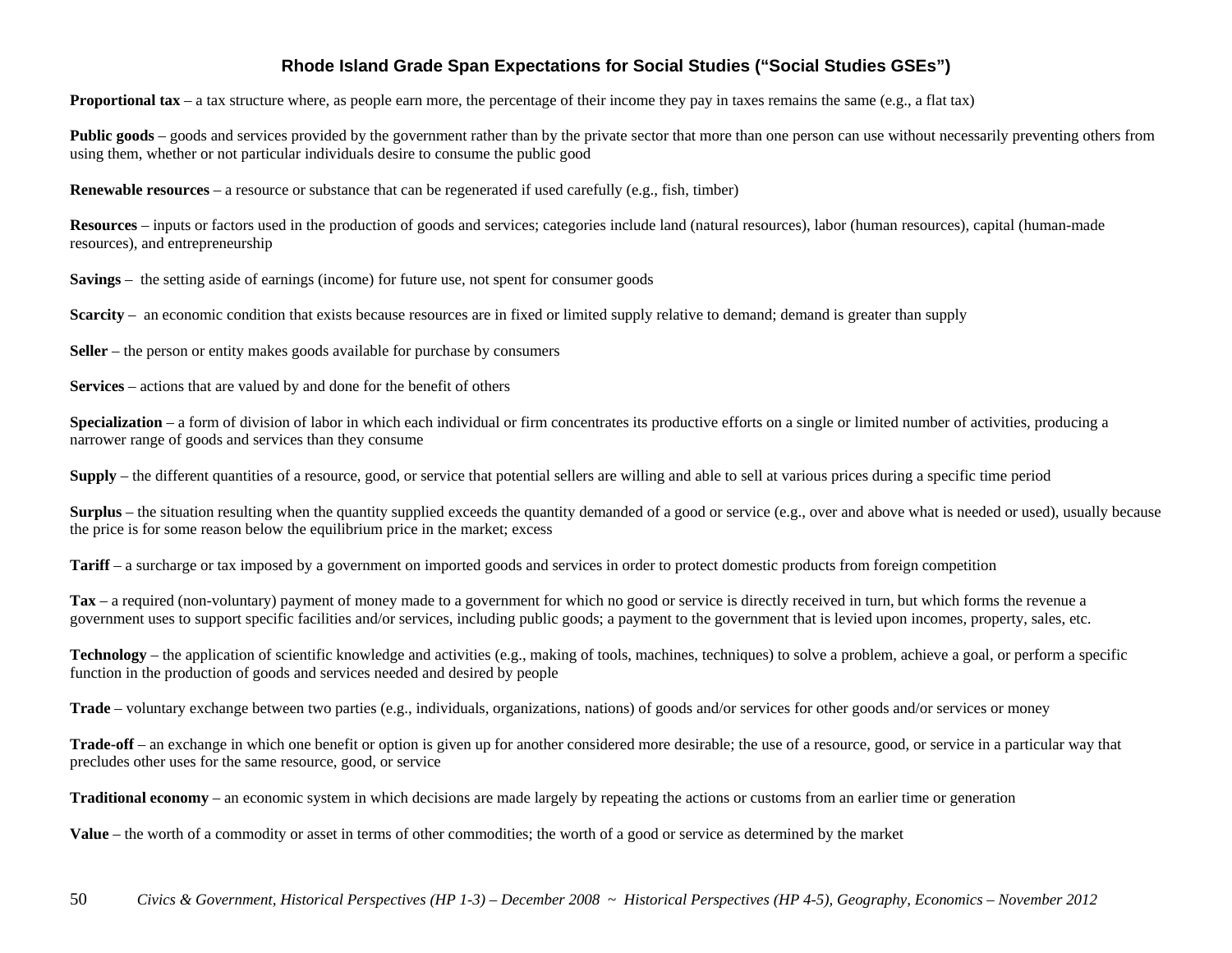#### **The following sources were referenced when developing the glossary:**

Civics & Government and Historical Perspectives:

- $\bullet$ Center for Civic Education (1994-2007) *National Standards for Civics & Government: Glossary*
- $\bullet$ *The American Heritage Dictionary of the English Language* (2007)
- $\bullet$ Arizona Department of Education (2005) *Social Studies Standard Articulation by Grade Level Project: Glossary*
- $\bullet$ Colorado Department of Education (1998) *Colorado Model Content Standards for Civics: Glossary*
- $\bullet$ Maine Department of Education (2007) *Social Studies Standards: Glossary*
- $\bullet$ Missouri Department of Education (2007) *Social Studies Grade and Course Level Expectations: Glossary*
- $\bullet$ Nevada Department of Education (2000) *Nevada State Social Studies Standards: Civics Glossary*
- $\bullet$ Ohio Department of Education (2002) *Academic Content Standards, K-12 Social Studies: Glossary*
- $\bullet$ South Carolina Department of Education (2005) *Social Studies Standards 2005: Glossary*
- $\bullet$ South Dakota Department of Education (2006) *South Dakota Social Studies Standards Glossary*
- e Tennessee Department of Education (2007) *Social Studies Curriculum Standards: Glossary*

#### Geography:

- $\bullet$ Pennsylvania Department of Education (2002). *Academic Standards for Geography*.
- $\bullet$ Arizona Department of Education (2006). *Social Studies Standard Articulation by Grade Level Project: Glossary*.
- $\bullet$ Tennessee Department of Education (2012). *Social Studies Glossary.*
- $\bullet$ Kansas Department of Education (2005). *Kansas Curricular Standards for Economics & Geography Education.*
- $\bullet$ Colorado Department of Education (1995). *Colorado Model Content Standards for Geography: Glossary.*
- $\bullet$ Nevada Department of Education (2008). *Nevada State Social Studies Standards: Glossary.*

#### Economics:

- $\bullet$ Pennsylvania Department of Education (2002). *Academic Standards for Economics*.
- $\bullet$ Economics Wisconsin (unknown). *Teaching Wisconsin's K-12 Economics Standards*.
- $\bullet$ Colorado Department of Education (unknown). *Colorado Model Content Standards for Economics: Glossary.*
- $\bullet$ Tennessee Department of Education (2012). *Social Studies Glossary.*
- $\bullet$ Kansas Department of Education (2005). *Kansas Curricular Standards for Economics & Geography Education.*
- $\bullet$ Arizona Department of Education (2006). *Social Studies Standard Articulation by Grade Level Project: Glossary*.
- $\bullet$ Nevada Department of Education (2008). *Nevada State Social Studies Standards: Glossary.*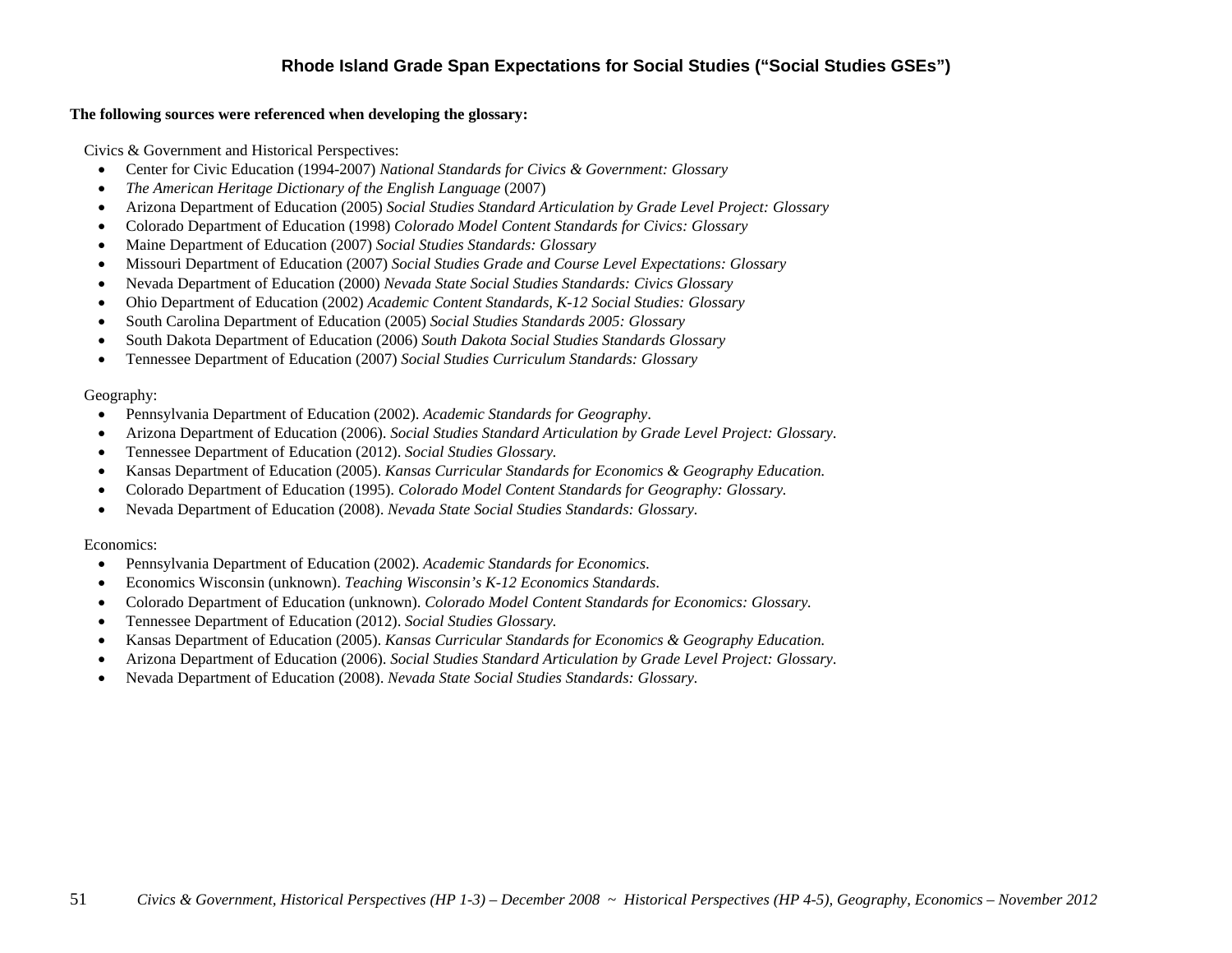#### **APPENDIX B –** *Suggested* **Resources**\*\*

#### *Suggested* National/Global Resources\*\*

*Key for Grade Level:*  $ES =$  grades  $K-5$ ;  $MS =$  grades  $6-8$ ;  $HS =$  grades  $9-12$ 

\*\* *Suggested* resources listed are *not* meant to be exhaustive; these are only a *sample* of resources that are available free of charge and may be of use to you. The Rhode Island Department of Education is *not* responsible for the veracity of the content.

| <b>Topic</b>                               | Name, source                                                        | <b>Description</b>                                                            | Website                                                                                                                                                                           | Grade level(s) |
|--------------------------------------------|---------------------------------------------------------------------|-------------------------------------------------------------------------------|-----------------------------------------------------------------------------------------------------------------------------------------------------------------------------------|----------------|
| Civics,<br>Government                      | <b>Bill of Rights Institute</b>                                     | Online lesson resources: topics, discussion<br>questions, informational links | http://www.billofrightsinstitute.org/instruction<br>al/resources/Lessons/Lessons List.asp                                                                                         | HS             |
| Civics, History,<br>Government             | Center for Civic Education                                          | Online lesson plans aligned to national standards                             | http://www.civiced.org/index.php?page=lesso<br>n plans                                                                                                                            | ES, MS, HS     |
| Civics, History,<br>Government             | National Endowment for the<br>Humanities                            | Online lesson plans aligned to national standards                             | http://edsitement.neh.gov/special features vie<br>$w.$ asp?id=1                                                                                                                   | HS             |
| Civics, History,<br><b>U.S. Presidents</b> | <b>United States Mint</b>                                           | Online lesson plans aligned to national standards<br>and games                | http://www.usmint.gov/kids/teachers/lessonPl<br>ans/presidential/download.cfm                                                                                                     | ES, MS, HS     |
| Civil Rights                               | The National Archives, U.S.<br>Government                           | Online information and documents and<br>suggested (unaligned) lesson plans    | http://www.archives.gov/education/lessons/civ<br>il-rights-act/activities.html#standards<br>http://www.archives.gov/education/lessons/me<br>mphis-v-mlk/activities.html#standards | MS, HS         |
| Civil War                                  | The National Archives, U.S.<br>Government                           | Online information and documents and<br>suggested (unaligned) lesson plans    | http://www.archives.gov/education/lessons/civ<br>il-war-docs/activities.html#standards                                                                                            | MS, HS         |
| <b>Electoral College</b><br>Vote           | The National Archives, U.S.<br>Government                           | Online information and documents and<br>suggested (unaligned) lesson plans    | http://www.archives.gov/education/lessons/ele<br>ctoral-tally/activities.html#standards                                                                                           | MS, HS         |
| Geography                                  | National Geographic                                                 | Online materials/games/activities/ quizzes                                    | http://www.mywonderfulworld.org                                                                                                                                                   | ES, MS, HS     |
| Geography, maps                            | National Geographic                                                 | Printable maps                                                                | http://www.nationalgeographic.com/xpedition<br>s/atlas/                                                                                                                           | ES, MS, HS     |
| Government                                 | Ben's Guide, Government<br><b>Publications Office</b>               | Links to student-oriented websites on<br>government/law topics                | http://bensguide.gpo.gov/subject.html#govern<br>ment                                                                                                                              | ES, MS, HS     |
| <b>Primary Sources</b>                     | <b>American Memory</b><br>Collection,<br><b>Library of Congress</b> | Online materials and unaligned lesson plans                                   | http://memory.loc.gov/learn/lessons/psources/<br>pshome.html                                                                                                                      | MS, HS         |

52 *Civics & Government, Historical Perspectives (HP 1-3) – December 2008; Geography, Economics, Historical Perspectives (HP 4-5) – December 2012*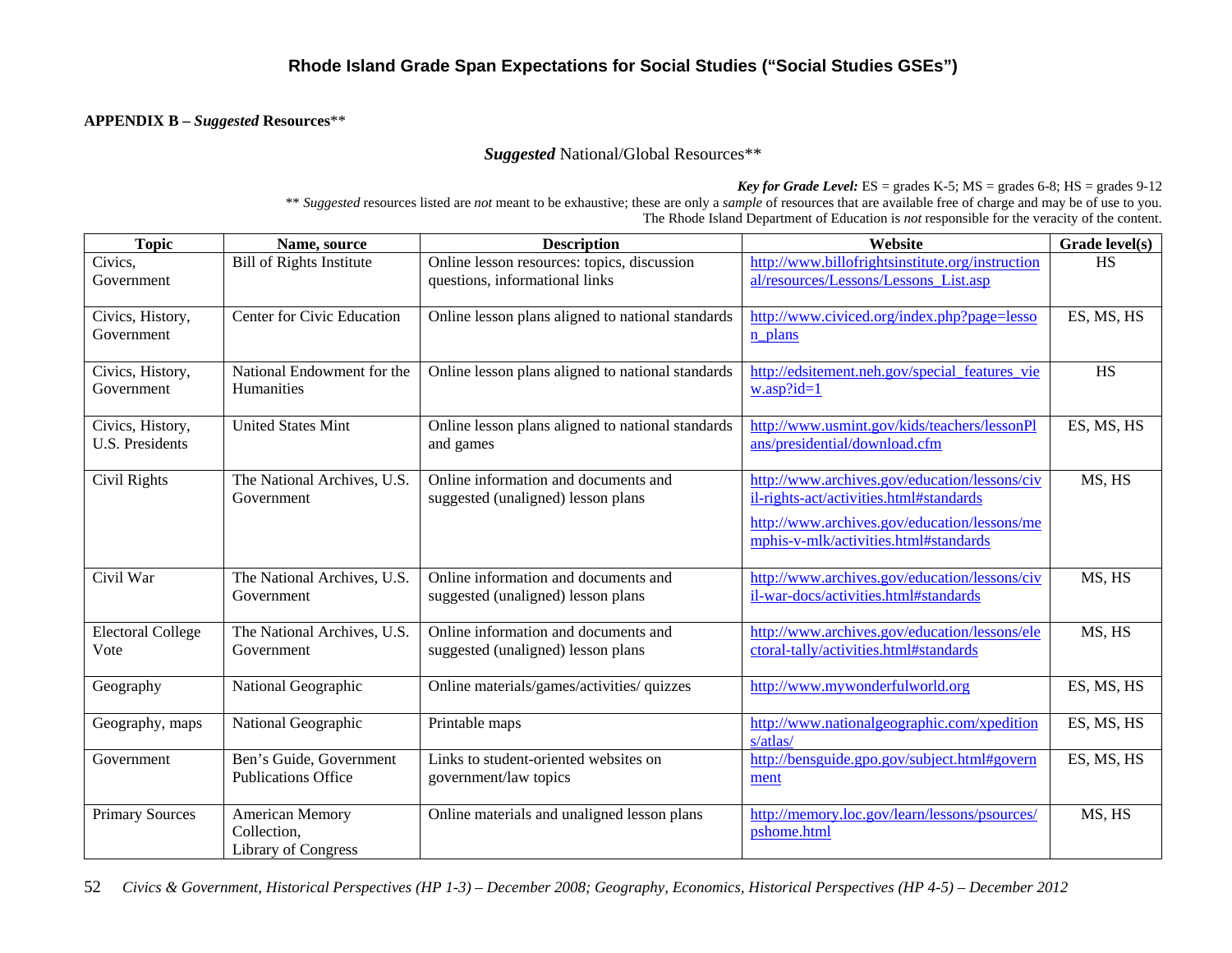| Social studies,<br>U.S./world history      | Federal Resources for<br><b>Educational Excellence</b><br>(FREE) | Online materials on a variety of topics                                                            | http://www.free.ed.gov/HandSS.cfm                                    | ES, MS, HS |
|--------------------------------------------|------------------------------------------------------------------|----------------------------------------------------------------------------------------------------|----------------------------------------------------------------------|------------|
| U.S. History                               | <b>American Memory</b><br>Collection, Library of<br>Congress     | "Learning Page" – Starting point for collections<br>with associated lessons/materials              | http://memory.loc.gov/learn/start/index.html                         | ES, MS, HS |
| U.S. History                               | American Memory<br>Collection, Library of<br>Congress            | Online text and images of documents;<br>suggestions for lessons and projects                       | http://memory.loc.gov/ammem/ndlpedu/collec<br>tions/                 | ES, MS, HS |
| U.S. History                               | Best of History Web Sites                                        | Online lesson plans, teacher guides, activities,<br>games, quizzes, and links to history web sites | http://www.besthistorysites.net/                                     | ES, MS, HS |
| U.S. History                               | <b>Teach US History</b>                                          | Online primary source documents and some<br>unaligned lesson plans                                 | http://www.teachushistory.org                                        | ES, MS, HS |
| U.S. History                               | We the People                                                    | Online information regarding aligned lesson<br>plans and curriculum units                          | http://www.civiced-ri.org/const.htm                                  | ES, MS, HS |
| <b>WWII Japanese</b><br>internment in U.S. | Smithsonian Institute -<br><b>American History</b>               | Online flash presentation detailing the period of<br>Japanese internment from start to finish      | http://americanhistory.si.edu/perfectunion/exp<br>erience/index.html | <b>HS</b>  |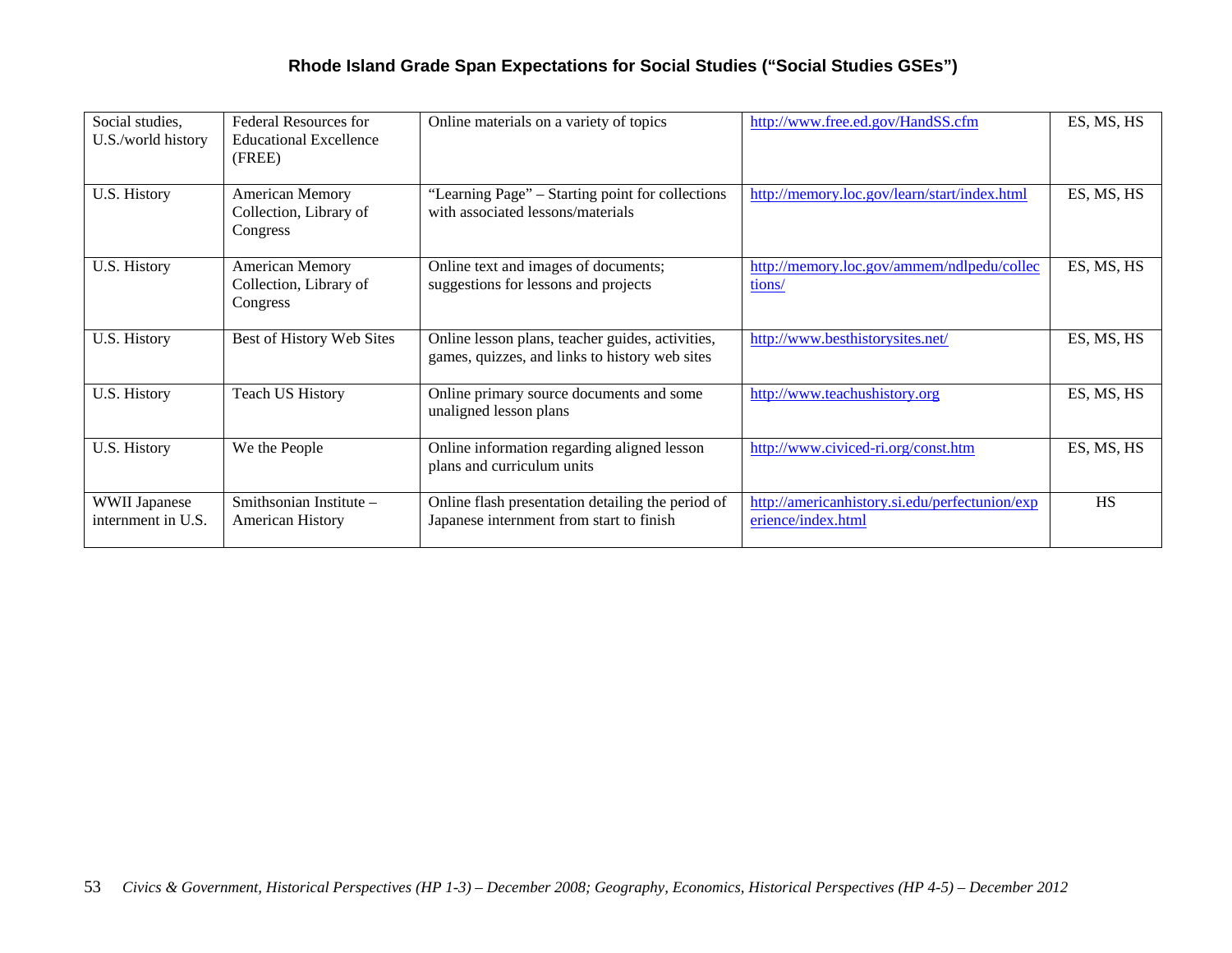#### *Suggested* Rhode Island Resources\*\*

*Key for Grade Level:*  $ES = \text{grades } K-5$ ;  $MS = \text{grades } 6-8$ ;  $HS = \text{grades } 9-12$ \*\* *Suggested* resources listed are *not* meant to be exhaustive; these are only a *sample* of resources that are available free of charge and may be of use to you. The Rhode Island Department of Education is *not* responsible for the veracity of the content.

| <b>Topic</b>        | Name, source                       | <b>Description of site</b>                    | Website                                          | Grade level(s) |
|---------------------|------------------------------------|-----------------------------------------------|--------------------------------------------------|----------------|
| Beginnings to       | <b>Blackstone Valley Tourism</b>   | Contact information for local area historical | http://www.tourblackstone.com/historic.htm       | ES, MS, HS     |
| present             | Council                            | societies; also offerings of educational      |                                                  |                |
|                     |                                    | programs and partnership with the Museum      |                                                  |                |
|                     |                                    | of Work and Culture                           |                                                  |                |
| Beginnings to       | Burrillville Historical and        | Online historical information, facilities for | http://www.bhps.org/                             | ES, MS, HS     |
| present             | <b>Preservation Society</b>        | field trips                                   |                                                  |                |
| Beginnings to       | Heritage Harbor Museum             | Forthcoming museum exhibits on RI             | http://www.heritageharbor.org/                   | ES, MS, HS     |
| present             |                                    | history, lesson plans, and online             |                                                  |                |
|                     |                                    | materials/activities                          |                                                  |                |
| Beginnings to       | <b>Rhode Island General</b>        | Online text descriptions of time periods in   | http://www.rilin.state.ri.us/RhodeIslandHistory/ | MS, HS         |
| present             | Assembly                           | RI history                                    |                                                  |                |
| Beginnings to       | Rhode Island Historical            | Online information regarding historical       | http://www.rihs.org                              | ES, MS, HS     |
| present, Historical | Society                            | resources, events, properties, museums, and   |                                                  |                |
| Records             |                                    | the library                                   |                                                  |                |
| Beginnings to       | RI.gov                             | Facts and history of Rhode Island             | http://www.ri.gov/facts/                         | MS, HS         |
| present             |                                    |                                               |                                                  |                |
| Civic Engagement    | We the People / Project            | Online information regarding aligned lesson   | http://www.civiced-ri.org/projcit.htm            | ES, MS, HS     |
|                     | Citizen / Foundations of           | plans and curriculum units. This site also    |                                                  |                |
|                     | Democracy                          | demonstrates alignment to the NECAP           |                                                  |                |
|                     |                                    | literacy standards.                           |                                                  |                |
| Colonial and Civil  | <b>Cranston Historical Society</b> | Online historical information, facilities for | http://www.cranstonhistoricalsociety.org/        | ES, MS, HS     |
| War Eras            |                                    | field trips                                   |                                                  |                |
| Colonial era to     | <b>East Greenwich Historic</b>     | Online contact information and local          | http://www.eghistoricpreservation.org/           | ES, MS, HS     |
| present             | <b>Preservation Society</b>        | historical information on the Old Kent        |                                                  |                |
|                     |                                    | County Jail, Varnum House and the Town        |                                                  |                |
|                     |                                    | Hall                                          |                                                  |                |
| Colonial era to     | <b>East Providence Historical</b>  | Online information and photos and visiting    | http://www.ephist.org                            | ES, MS, HS     |
| present             | Society                            | information                                   |                                                  |                |
| Colonial era to     | Fort Adams                         | Online information and photos and visiting    | http://www.fortadams.org/                        | MS, HS         |
| present             |                                    | information                                   |                                                  |                |
| Colonial era to     | Museum of Newport                  | Online information on the museum and          | http://www.newporthistorical.org/museum_newhis   | ES, MS, HS     |
| present             | History                            | tours                                         | t.htm                                            |                |
| Colonial era to     | <b>Newport Historical Society</b>  | Online information regarding field trips,     | http://www.newporthistorical.org                 | ES, MS, HS     |
| present             |                                    | resources, and contact information            |                                                  |                |

54 *Civics & Government, Historical Perspectives (HP 1-3) – December 2008; Geography, Economics, Historical Perspectives (HP 4-5) – December 2012*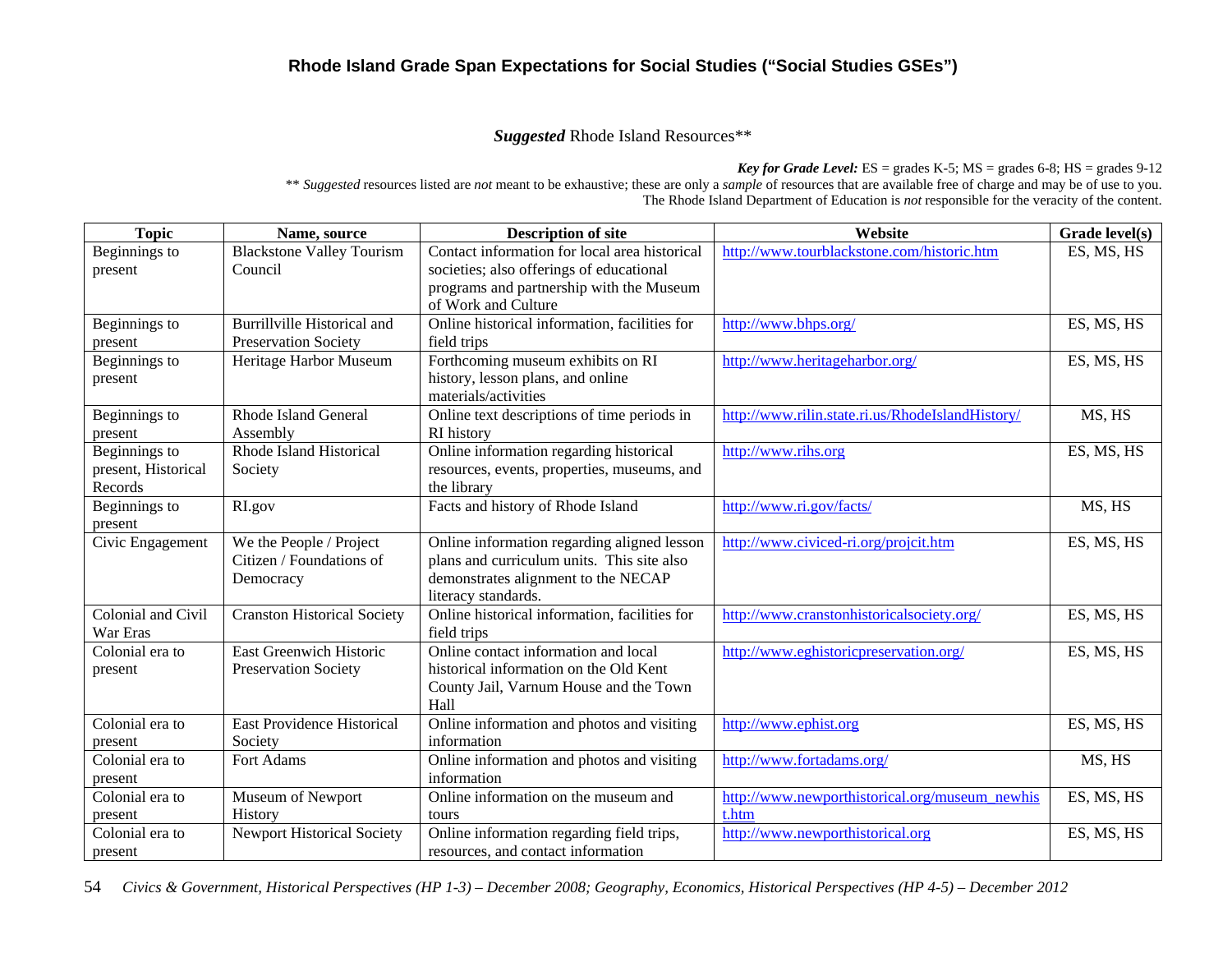| Colonial era to                     | <b>Newport Restoration</b>                                      | Online historical information and photos,                                                                                                                 | http://www.newportrestoration.com/                                           | ES, MS, HS |
|-------------------------------------|-----------------------------------------------------------------|-----------------------------------------------------------------------------------------------------------------------------------------------------------|------------------------------------------------------------------------------|------------|
| present                             | Foundation                                                      | information on school field trips, outreach<br>programs, and visiting                                                                                     |                                                                              |            |
| Colonial era to<br>present          | Providence Preservation<br>Society                              | Online information regarding historical<br>buildings, educational programs, and<br>Children's Heritage Education Tours for<br>grades 3-10                 | http://www.ppsri.org/                                                        | ES, MS, HS |
| Colonial era to<br>present          | Rhode Island Historical<br><b>Records Repository Board</b>      | List of and contact information for<br>historical and preservation societies in RI                                                                        | http://www.state.ri.us/rihrab/HistSoc.html                                   | MS, HS     |
| $17th - 18th$ century               | <b>Gilbert Stuart Birthplace</b><br>and Museum                  | Online information on visiting, on the<br>history of the property, and on guided tours<br>tailored to specific age groups and grade<br>level expectations | http://www.gilbertstuartmuseum.com/                                          | ES, MS, HS |
| $17th - 20th$ century               | South County Museum                                             | Online information and photos on the<br>museum, exhibits, and educational<br>resources offered                                                            | http://www.southcountymuseum.org/                                            | ES, MS, HS |
| $18th$ century                      | <b>Governor Stephen Hopkins</b><br>House                        | Online contact information and history of<br>the historic site                                                                                            | https://www.facebook.com/pages/The-Stephen-<br>Hopkins-House/196940663773551 | ES, MS, HS |
| $18th$ century                      | The Maxwell House                                               | Online information and photos of the house<br>and exhibits, and visiting information                                                                      | http://www.massasoithistorical.org/                                          | ES, MS, HS |
| $18th$ century                      | <b>Whitehall Museum House</b>                                   | Online contact information and history of<br>the property; open by appointment                                                                            | http://www.whitehallmuseumhouse.org/                                         | ES, MS, HS |
| $18^{th}$ -19 <sup>th</sup> century | Preservation Society of<br>Newport County - Newport<br>Mansions | Online information and photos, educational<br>programs, teacher resource guides (aligned<br>to RI GSEs), and visiting information                         | http://www.newportmansions.org/                                              | MS, HS     |
| $18^{th}$ -19 <sup>th</sup> century | Sprague Mansion                                                 | Online information on the mansion and<br>tours                                                                                                            | http://www.cranstonhistoricalsociety.org/mansion.<br>html                    | MS, HS     |
| $18^{th}$ -20 <sup>th</sup> century | John Brown House                                                | Online information on exhibits and<br>educational resources                                                                                               | http://www.rihs.org/Museums.html                                             | ES, MS, HS |
| $18^{th}$ -20 <sup>th</sup> century | John Hunt House Museum                                          | Online historical information and photos<br>and visiting information                                                                                      | http://ephist.org/hunt.htm                                                   | MS, HS     |
| $18^{th}$ - $10^{th}$ century       | Smith's Castle                                                  | Online information and photos on the<br>history of the property and school<br>tours/programs                                                              | http://www.smithscastle.org                                                  | ES, MS, HS |
| $19th$ -20 <sup>th</sup> century    | Blithewold                                                      | Online information and photos and visiting<br>information                                                                                                 | http://www.blithewold.org/                                                   | MS, HS     |
| $19th$ -20 <sup>th</sup> century    | Mapleville School &<br><b>Coronet Worsted Company</b>           | Online historical information and photos                                                                                                                  | http://www.bhps.org/mapleville_school_coronet_c<br>o.php                     | ES, MS, HS |
| $19^{th}$ -20 <sup>th</sup> century | The Museum of Work and<br>Culture                               | Online information regarding museum<br>exhibits                                                                                                           | http://www.woonsocket.org/workandculture.htm                                 | ES, MS, HS |